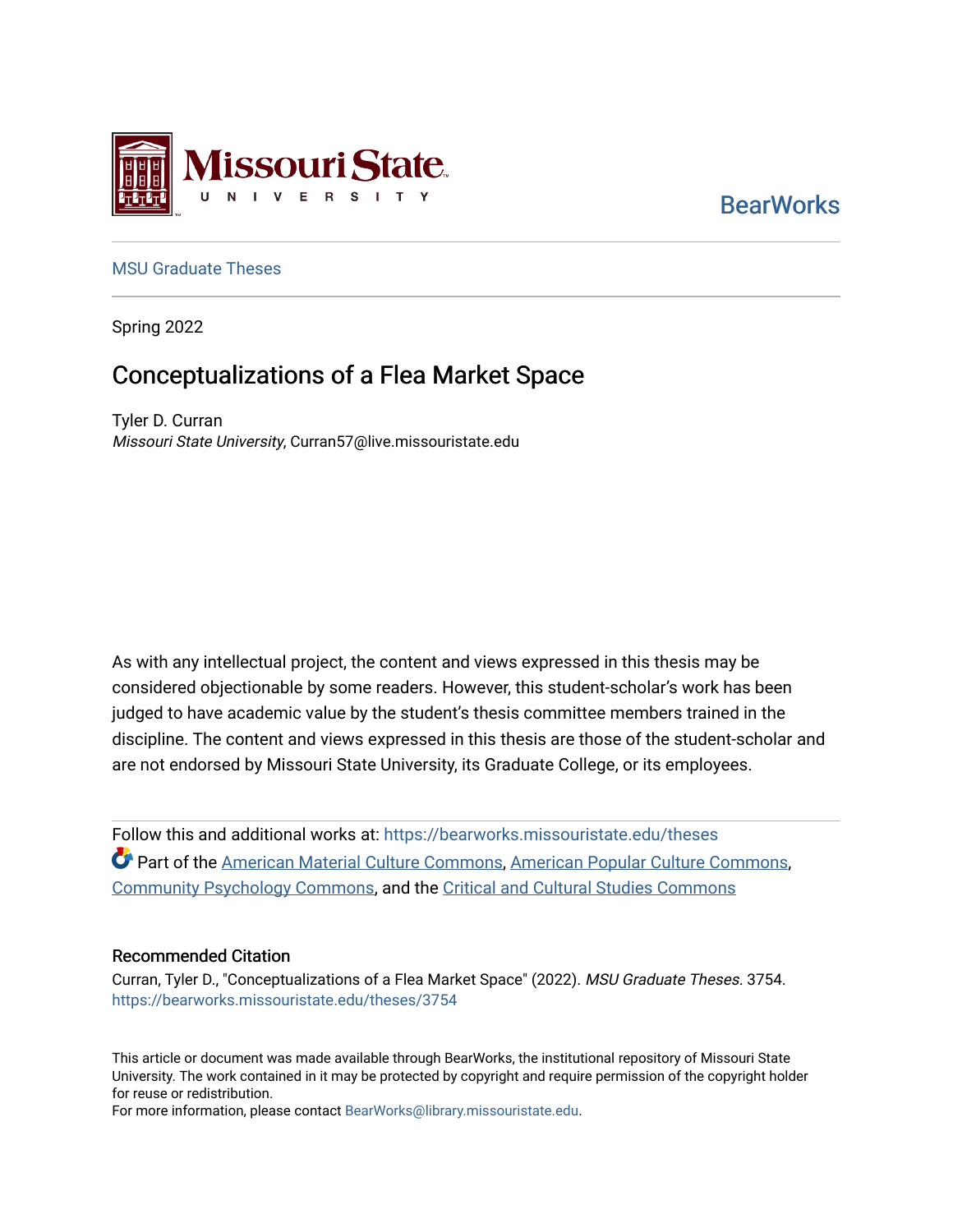## **CONCEPTUALIZATIONS OF A FLEA MARKET SPACE**

A Master's Thesis

Presented to

The Graduate College of

Missouri State University

In Partial Fulfillment

Of the Requirements for the Degree

Master of Arts, Communication

By

Tyler D. Curran

May 2022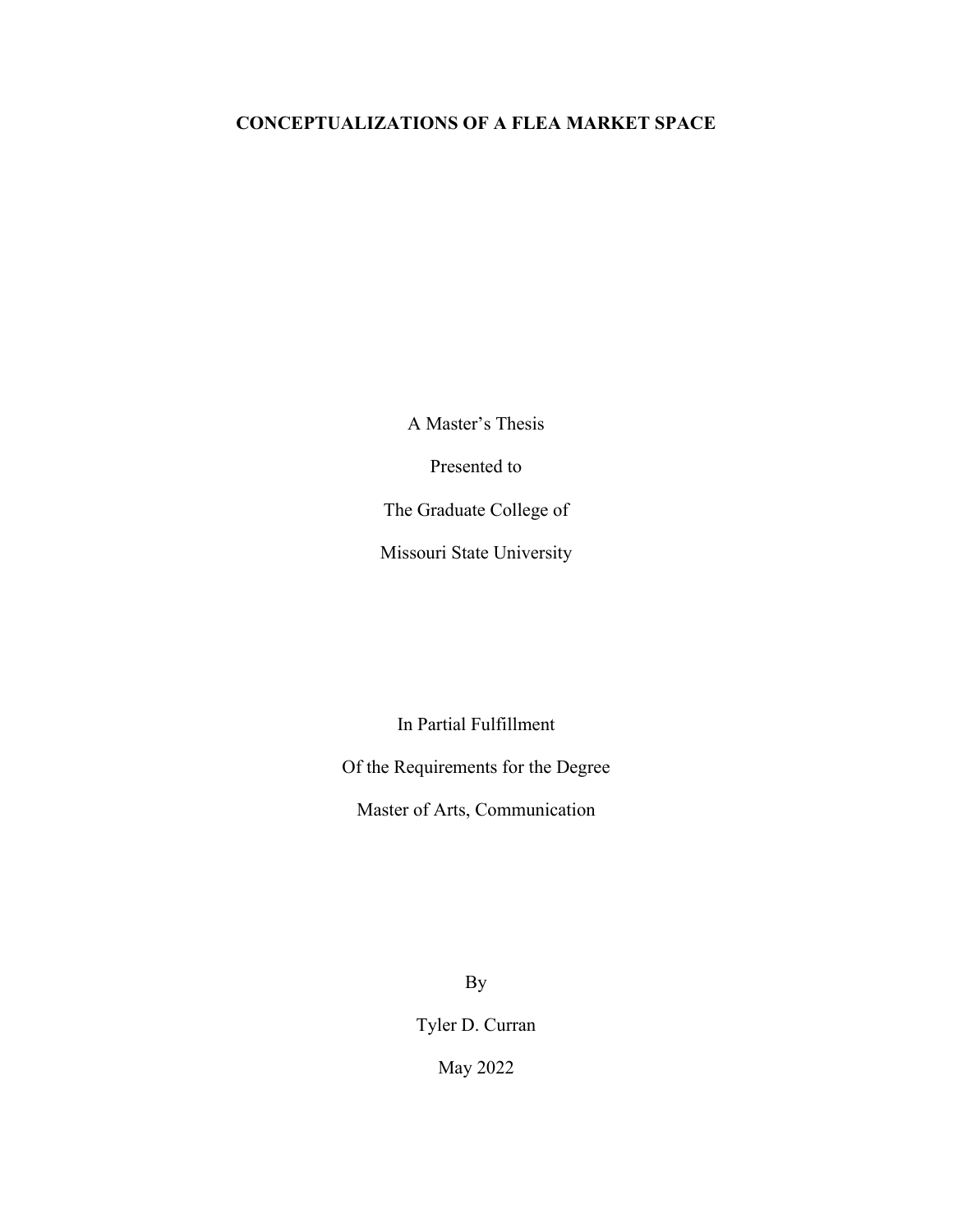## **CONCEPTUALIZATIONS OF A FLEA MARKET SPACE**

Communication

Missouri State University, May 2022

Master of Arts

Tyler D. Curran

## **ABSTRACT**

The ubiquitous presence of flea markets is emblematic of midwestern life. They illustrate common consumption practices and distinct modes of entertainment. This study investigates how vendors within a large, midwestern flea market conceptualize and utilize the space. Additionally, this study reveals the relationship between variant conceptualizations of the market and the merchandise sold by individual vendors. Existing research identifies a tension between social and economic dimensions within flea markets. This study extends prior research by examining the specific social fulfillments vendors garner and identifying other non-economic rationalizations for participation within the market. The results are derived from ethnographic observations and supplemental semi-structured interviews with vendors. Each interview is analyzed according to thematic analysis, supported by contextual field notes. The subsequent analysis explores the diverse non-profit incentives that motivate vendors to continue their work. From the data, five themes emerged that explain variant conceptualizations of the market: (1) Life After Labor, (2) The Primacy of People, (3) Personal Investment in Merchandise, (4) Hoarding, (5) Identity Maintenance. In sum, this study is an exploration of how vendors understand and function within the quasi-economic spaces they participate in.

**KEYWORDS**: flea markets, third place theory, kitsch, taste, carnivalesque, identity, hoarding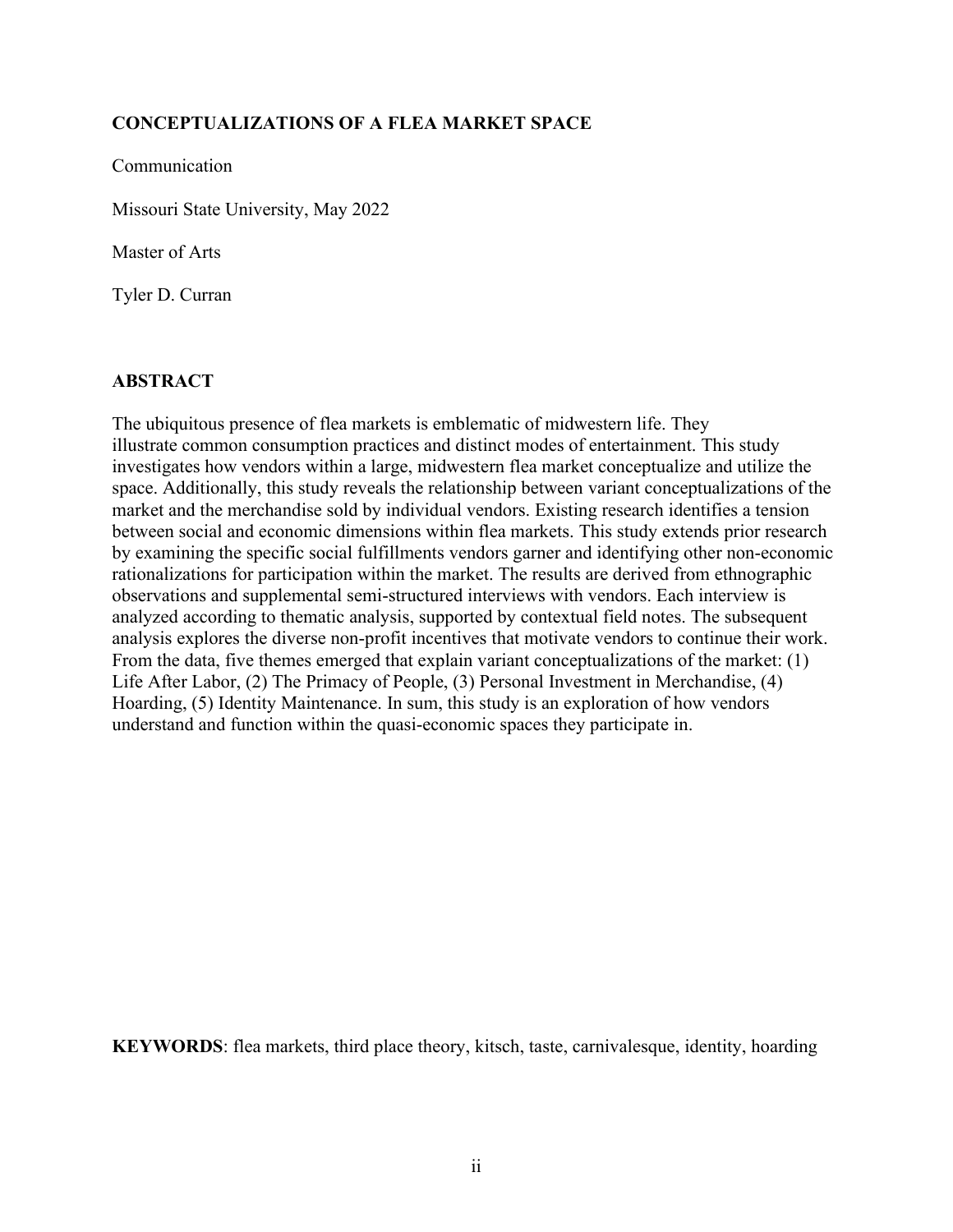### **CONCEPTUALIZATIONS OF A FLEA MARKET SPACE**

By

#### Tyler D. Curran

A Master's Thesis Submitted to the Graduate College Of Missouri State University In Partial Fulfillment of the Requirements For the Degree of Master of Arts, Communication

May 2022

Approved:

Erin C. Wehrman, Ph.D., Thesis Committee Chair

Christopher Collins, Ph.D., Committee Member

Holly W. Holladay, Ph.D., Committee Member

Julie Masterson, Ph.D., Dean of the Graduate College

In the interest of academic freedom and the principle of free speech, approval of this thesis indicates the format is acceptable and meets the academic criteria for the discipline as determined by the faculty that constitute the thesis committee. The content and views expressed in this thesis are those of the student-scholar and are not endorsed by Missouri State University, its Graduate College, or its employees.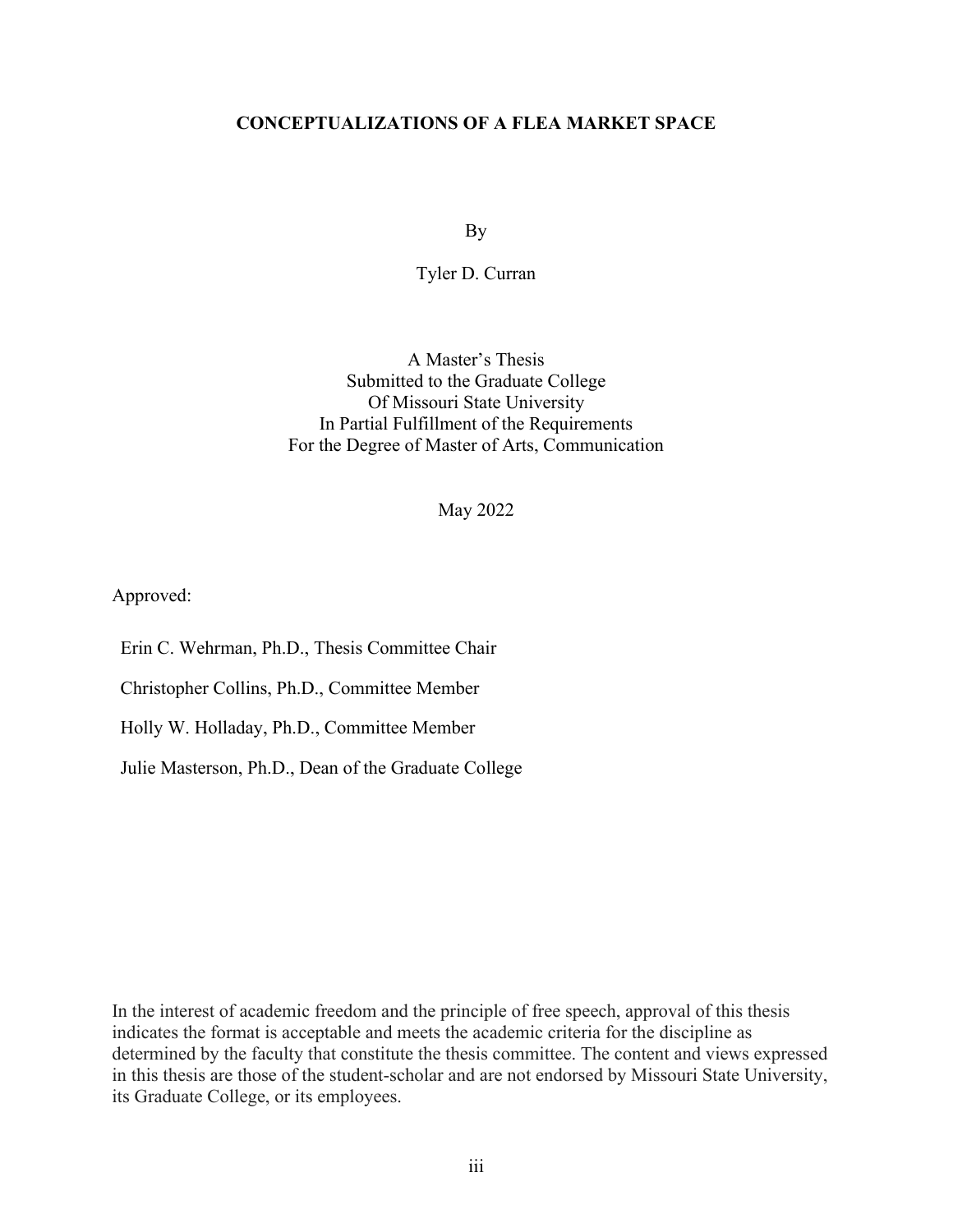## **ACKNOWLEDGEMENTS**

I would like to thank the Department of Communication for their training, assistance, and goodwill. Specifically, I would like to thank my advisor, Dr. Wehrman, for her insights, patience, encouragement, and faith in the project. Additionally, I would like to thank Dr. Holladay for insisting I attend graduate school.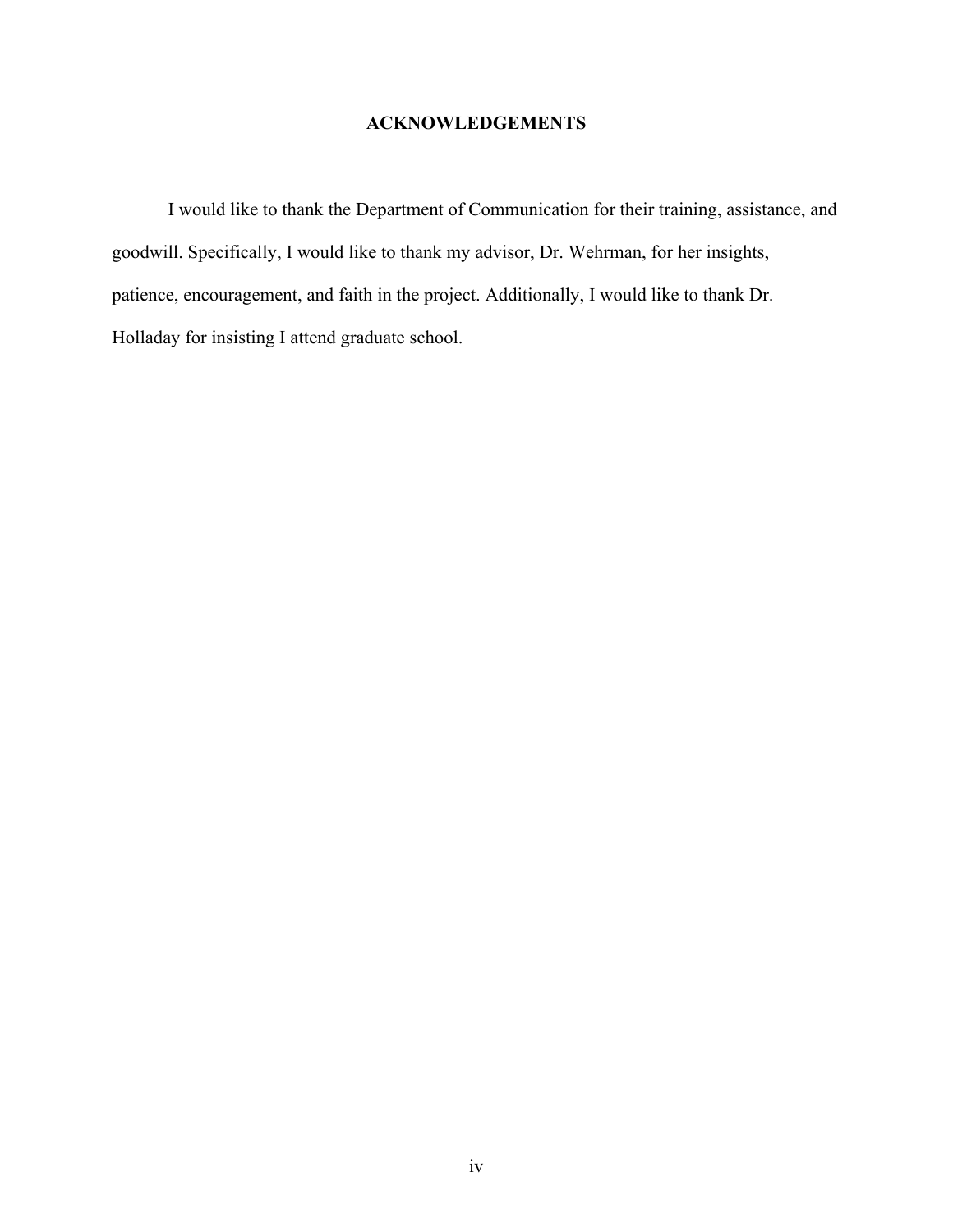## **TABLE OF CONTENTS**

| Literature Review<br>Page 4<br>The Flea Market as a Space<br>Page 4<br>Page 13<br>Products, Taste, and Class<br>Methodology<br>Page 21<br>Observations<br>Page 21<br>Interviews<br>Page 22<br>Qualitative Rigor<br>Page 26<br>Results<br>Page 29<br>Life After Labor<br>Page 31<br>The Primacy of People<br>Page 35<br>Personal Investment in Merchandise<br>Page 40<br>Hoarding<br>Page 48<br><b>Identity Maintenance</b><br>Page 51<br>Discussion<br>Page 55<br>Conceptualizing Space (RQ1)<br>Page 55<br>Relationship Between Conceptualizations of Space<br>Page 60<br>and Merchandise (RQ2)<br>Implications<br>Page 64<br><b>Future Directions</b><br>Page 65<br>Limitations<br>Page 65<br>Conclusion<br>Page 66<br>References<br>Page 67<br>Appendices<br>Page 70<br>Appendix A: IRB Approval<br>Page 70<br>Appendix B: Demographics Questionnaire<br>Page 71<br>Appendix C: Interview Protocol<br>Page 72 | Introduction | Page 1 |
|------------------------------------------------------------------------------------------------------------------------------------------------------------------------------------------------------------------------------------------------------------------------------------------------------------------------------------------------------------------------------------------------------------------------------------------------------------------------------------------------------------------------------------------------------------------------------------------------------------------------------------------------------------------------------------------------------------------------------------------------------------------------------------------------------------------------------------------------------------------------------------------------------------------|--------------|--------|
|                                                                                                                                                                                                                                                                                                                                                                                                                                                                                                                                                                                                                                                                                                                                                                                                                                                                                                                  |              |        |
|                                                                                                                                                                                                                                                                                                                                                                                                                                                                                                                                                                                                                                                                                                                                                                                                                                                                                                                  |              |        |
|                                                                                                                                                                                                                                                                                                                                                                                                                                                                                                                                                                                                                                                                                                                                                                                                                                                                                                                  |              |        |
|                                                                                                                                                                                                                                                                                                                                                                                                                                                                                                                                                                                                                                                                                                                                                                                                                                                                                                                  |              |        |
|                                                                                                                                                                                                                                                                                                                                                                                                                                                                                                                                                                                                                                                                                                                                                                                                                                                                                                                  |              |        |
|                                                                                                                                                                                                                                                                                                                                                                                                                                                                                                                                                                                                                                                                                                                                                                                                                                                                                                                  |              |        |
|                                                                                                                                                                                                                                                                                                                                                                                                                                                                                                                                                                                                                                                                                                                                                                                                                                                                                                                  |              |        |
|                                                                                                                                                                                                                                                                                                                                                                                                                                                                                                                                                                                                                                                                                                                                                                                                                                                                                                                  |              |        |
|                                                                                                                                                                                                                                                                                                                                                                                                                                                                                                                                                                                                                                                                                                                                                                                                                                                                                                                  |              |        |
|                                                                                                                                                                                                                                                                                                                                                                                                                                                                                                                                                                                                                                                                                                                                                                                                                                                                                                                  |              |        |
|                                                                                                                                                                                                                                                                                                                                                                                                                                                                                                                                                                                                                                                                                                                                                                                                                                                                                                                  |              |        |
|                                                                                                                                                                                                                                                                                                                                                                                                                                                                                                                                                                                                                                                                                                                                                                                                                                                                                                                  |              |        |
|                                                                                                                                                                                                                                                                                                                                                                                                                                                                                                                                                                                                                                                                                                                                                                                                                                                                                                                  |              |        |
|                                                                                                                                                                                                                                                                                                                                                                                                                                                                                                                                                                                                                                                                                                                                                                                                                                                                                                                  |              |        |
|                                                                                                                                                                                                                                                                                                                                                                                                                                                                                                                                                                                                                                                                                                                                                                                                                                                                                                                  |              |        |
|                                                                                                                                                                                                                                                                                                                                                                                                                                                                                                                                                                                                                                                                                                                                                                                                                                                                                                                  |              |        |
|                                                                                                                                                                                                                                                                                                                                                                                                                                                                                                                                                                                                                                                                                                                                                                                                                                                                                                                  |              |        |
|                                                                                                                                                                                                                                                                                                                                                                                                                                                                                                                                                                                                                                                                                                                                                                                                                                                                                                                  |              |        |
|                                                                                                                                                                                                                                                                                                                                                                                                                                                                                                                                                                                                                                                                                                                                                                                                                                                                                                                  |              |        |
|                                                                                                                                                                                                                                                                                                                                                                                                                                                                                                                                                                                                                                                                                                                                                                                                                                                                                                                  |              |        |
|                                                                                                                                                                                                                                                                                                                                                                                                                                                                                                                                                                                                                                                                                                                                                                                                                                                                                                                  |              |        |
|                                                                                                                                                                                                                                                                                                                                                                                                                                                                                                                                                                                                                                                                                                                                                                                                                                                                                                                  |              |        |
|                                                                                                                                                                                                                                                                                                                                                                                                                                                                                                                                                                                                                                                                                                                                                                                                                                                                                                                  |              |        |
|                                                                                                                                                                                                                                                                                                                                                                                                                                                                                                                                                                                                                                                                                                                                                                                                                                                                                                                  |              |        |
|                                                                                                                                                                                                                                                                                                                                                                                                                                                                                                                                                                                                                                                                                                                                                                                                                                                                                                                  |              |        |
|                                                                                                                                                                                                                                                                                                                                                                                                                                                                                                                                                                                                                                                                                                                                                                                                                                                                                                                  |              |        |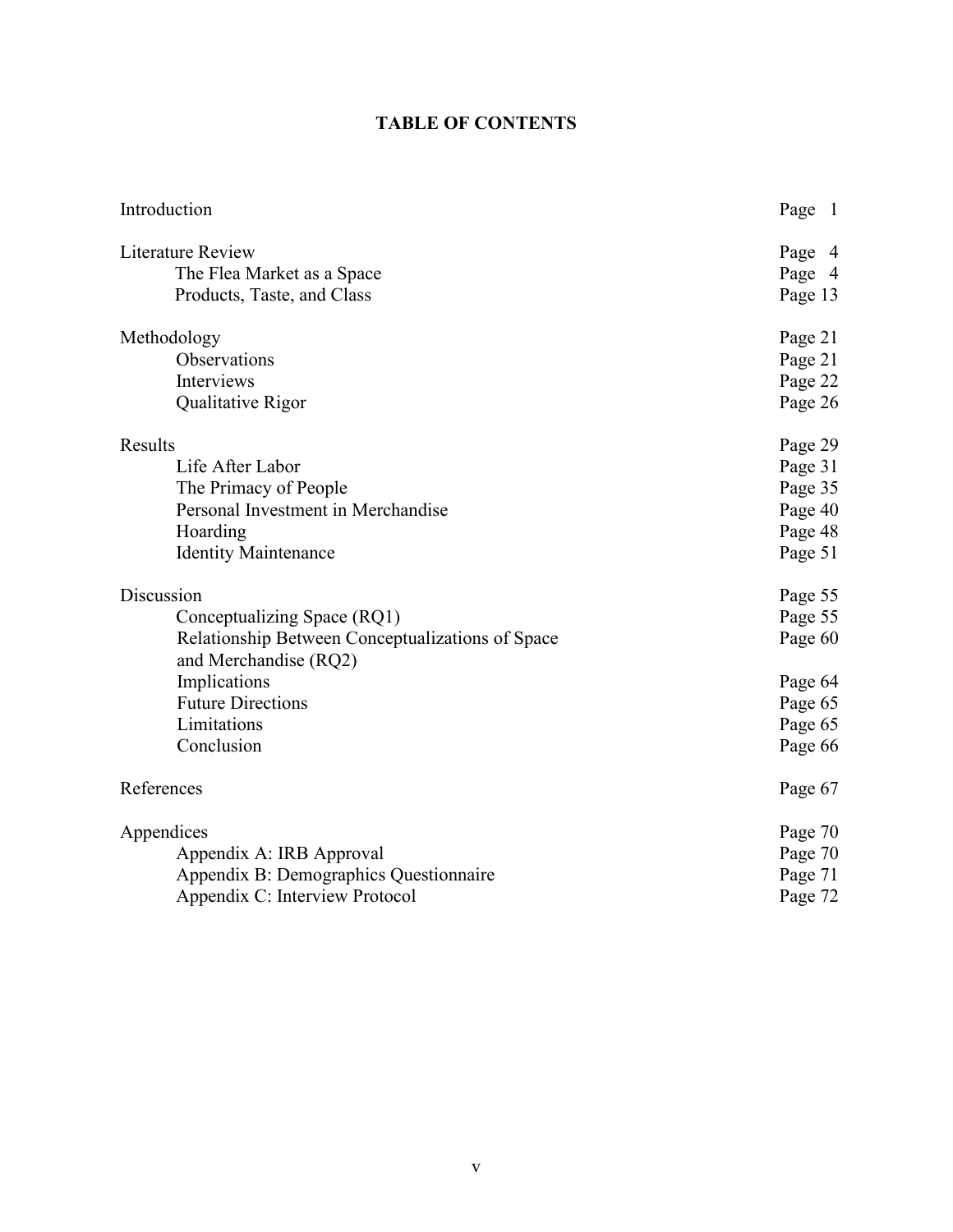#### **INTRODUCTION**

It is rare to drive through a town in the Midwest without passing several flea markets. They are pervasive to the extent that they become an expected part of the scenery. In some small towns, they function as the only public indoor space, excluding restaurants, where one can spend leisure time. Indeed, flea markets can provide a sense of entertainment in areas with very little otherwise and may also incentivize social interactions. Additionally, the products themselves are representative of larger cultural trends. Certain items can be viewed as once-popular icons or cherished products of the past. A glimpse inside almost any flea market provides a snapshot of recent American history, or rather an instant timelapse. The merchandise sold within flea markets, and the nature of the transactions that occur, illustrate which items of excess retain value and how said values are formed and articulated (Maisel, 1974). Moreover, sellers speculate what types of goods deserve to be sold (LaLone et al., 1993), and consumers determine which objects they want in their lives. Thus, flea markets foster a space of cultural exchange and value negotiation. Indeed, flea markets are rich sites of culture that merit investigation. Yet, the vendors operating the individual booths contribute to the environment more than the products they sell.

Although vendors are usually not present at contemporary flea markets, the flea market central to this analysis is marked by the presence of the vendors. The flea market in question is a large, midwestern flea market (MFM) in a town with a population of approximately fifty thousand. MFM could be characterized as a 'periodic market' (Sherry, 1990b). In this case, this means it is exclusively open Saturday and Sunday, during normal business hours. This temporal attribute shapes the experience in three ways: (1) it creates a sense of urgency; (2) it allows the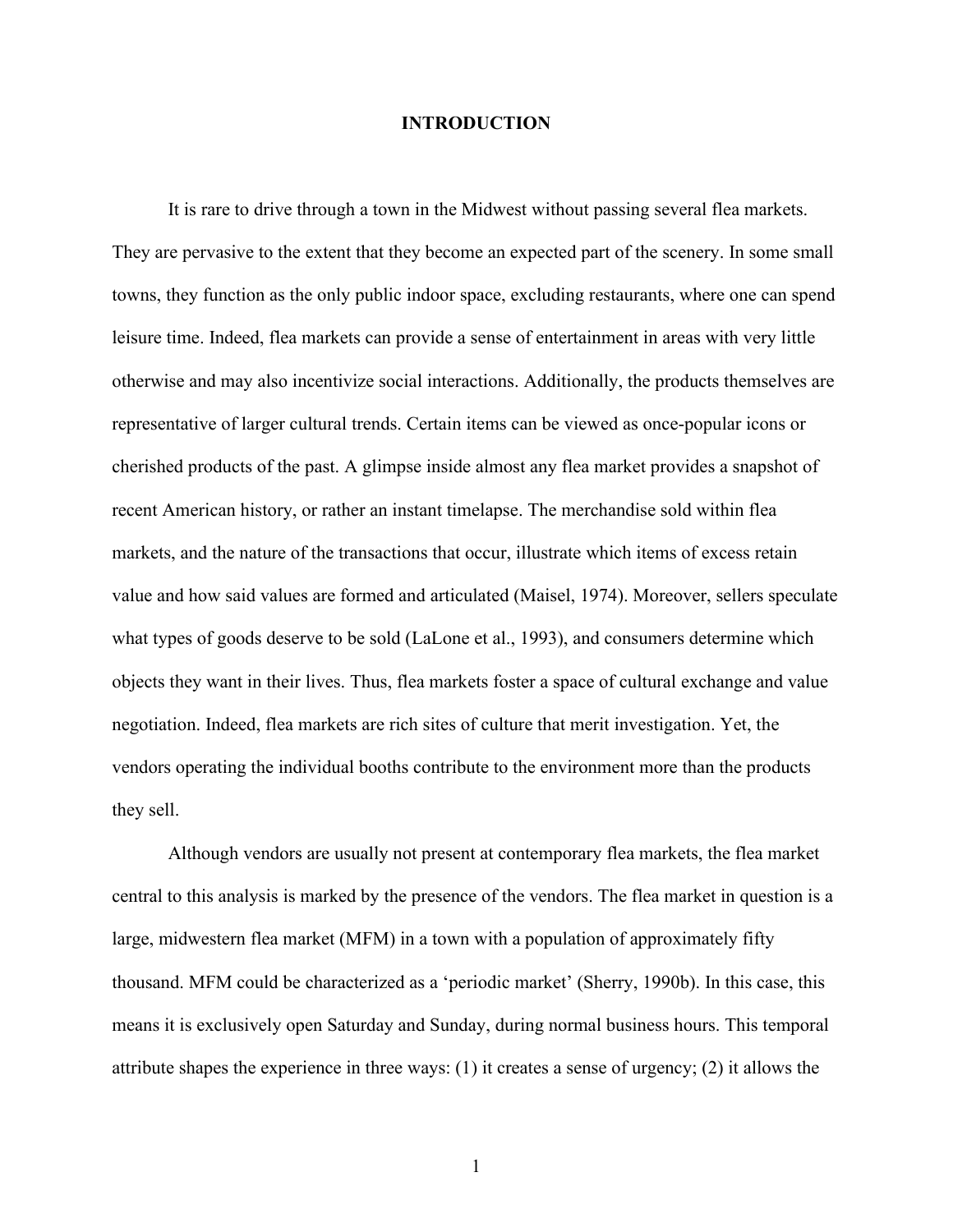vendors to work their own booths; and (3) it funnels a large population of the town into the same building at the same time. Although this setting is somewhat traditional for flea markets, it is not necessarily contemporary. Other flea markets in the area are either owned and operated by a single owner, or they contain unmanned booths operated by remote vendors.

At MFM, the presence of vendors amplifies a sense of small-market nostalgia and increases the participatory experience for vendors and customers alike. Due to the proximity of the vendors, bargaining can not only occur but can also take on the spirit of play (LaLone et al., 1993; Maisel, 1974). Although sociocultural factors, such as individuals' comfort level with bargaining or even conversing, may limit the enactment of playful bargaining (Maisel, 1974), the lack of defined rules on the matter allows vendors to engage in a prop-based social interaction typically absent from modern transactions. Even outside of bargaining, the products within flea market booths often spur unlikely conversations, where they serve as props to facilitate dialogue. The immediacy between vendor, customer, and object promotes a sense of authenticity and appreciation otherwise diminished in contemporary consumer culture (LaLone et al., 1993; Sherry, 1990a). Consequentially, MFM, due to its genre of business, generates unique potential to be a space for gathering, conversing, and co-creating a fulfilling style of commerce. This mutual potentiality for intimacy—usually superseded by mere economic transactions—may prove MFM to be an unrealized exemplar capable of redefining the social limits of commodity exchange.

However, this unfettered, implicit potential lies in the hands of the vendors that compose the market. Although the structure of MFM predates each vendor's involvement, their presence overrides real-time relations. Sellers occupy booths primarily to peddle goods, but they also form a social fabric that customers must navigate. Their collective perceptions, dispositions,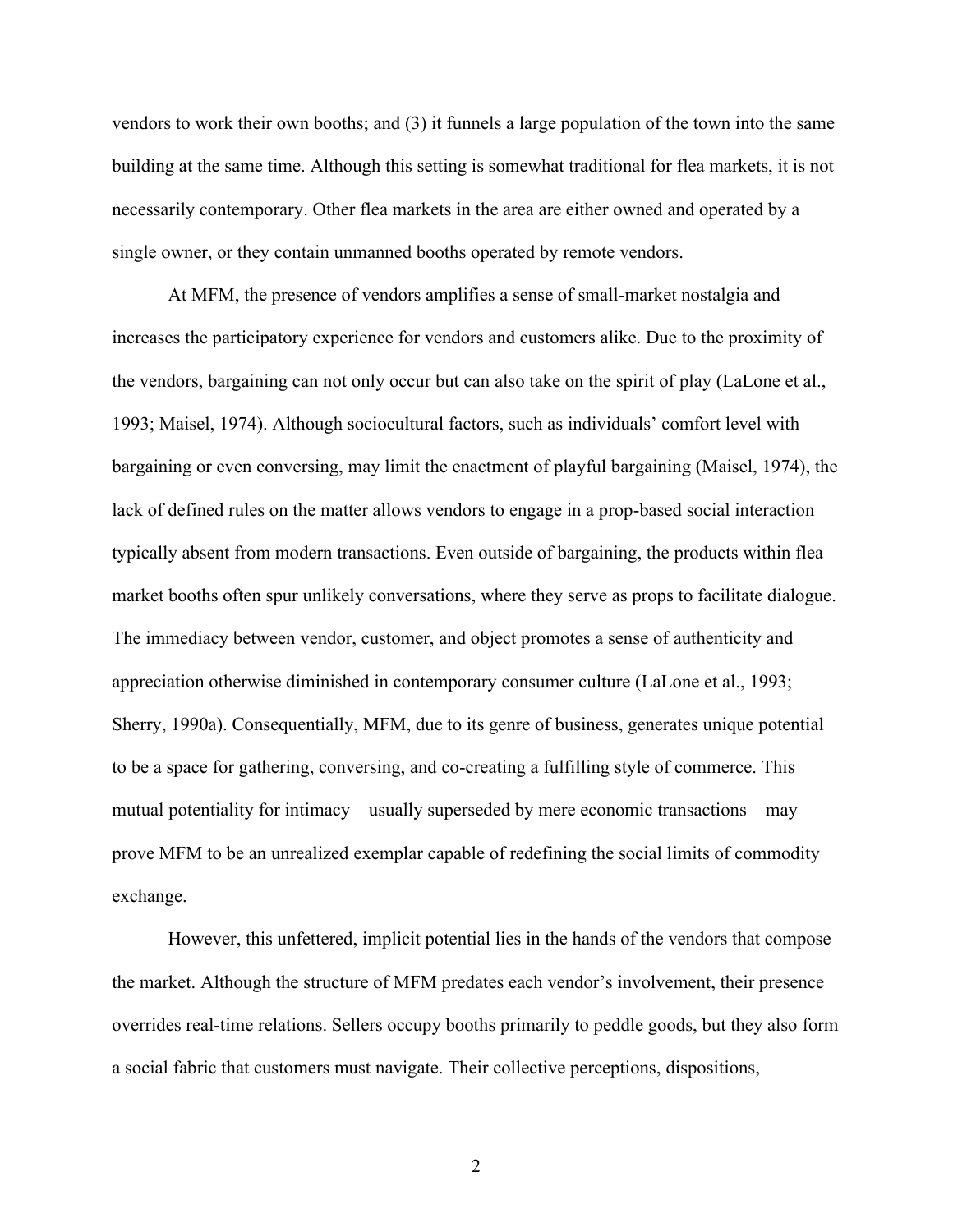sensibilities, and actions determine the material and affective quality of the space. To clarify, the vendors' ideal conception of the market and its function is embodied in praxis that shapes the commercial and experiential attributes of the space. For this reason, the primary aim of this study is to understand *how participants (vendors) conceptualize MFM as a space*. Additionally, this study hopes to reveal *the relationship between how vendors conceptualize the space and the merchandise they sell?*

To do this work, I must first demonstrate relevant conclusions and approaches of other scholarship concerning flea markets, as well as speculate what conceptual schemes might prove to be fruitful in the analysis. To begin, I discuss research relevant to conceptualizations of flea market spaces. Then, I examine potential relationships between products, taste, and class. The goal of these sections is to establish theoretical groundwork to understand how conceptualizations of MFM, as well as idealizations of the larger economy, are articulated through vendors' distinctive decisions that influence the niche products they sell. Specifically, understanding how items are intentionally curated might reveal deeper insights about contrasting conceptions of MFM as a space.

Following the review of background literature previewed here, I detail the procedures I enacted to collect and analyze the data necessary for this study. Subsequently, I introduce five themes derived from the resulting data that elucidate how vendors conceptualize the space and how that conceptualization informs their selection of products. Ensuing the analysis of the data, I discuss the relationship between the research questions and the provided themes, implications of the results, directions for future research, and limitations of this study.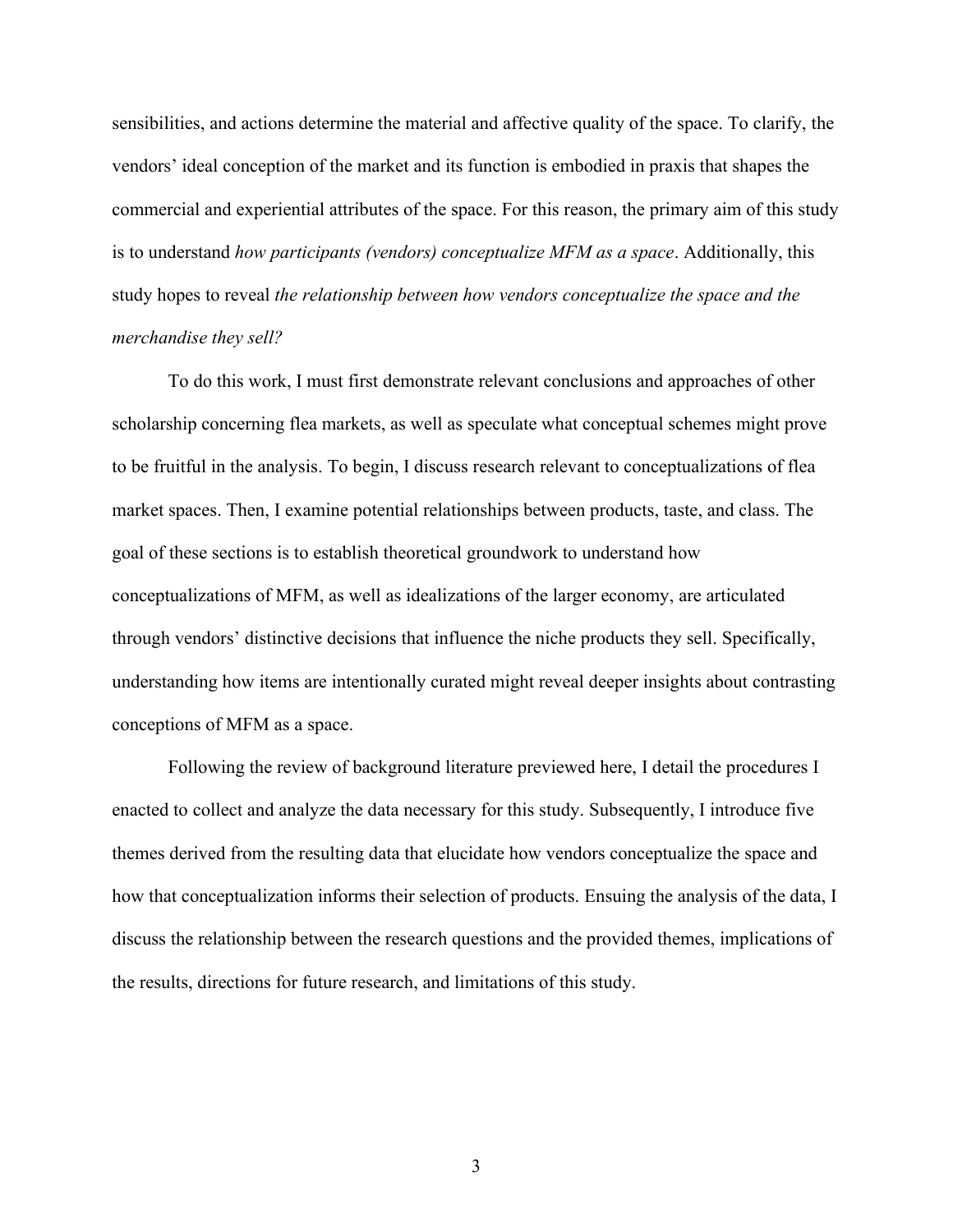#### **LITERATURE REVIEW**

Flea markets have drawn the attention of several scholars across multiple disciplines as a result of their unique ability to blur the lines between social and economic realms (e.g., LaLone et al., 1993; Maisel, 1974; Sherry, 1990a, 1990b). However, much of academia's interest in flea markets is situated within market and consumer research (e.g., Arnould & Thompson, 2005; LaLone et al., 1993; Maisel, 1974; Petrescu & Bhatli, 2013; Sherry, 1990a, 1990b). Although it is intuitive that flea markets are primarily studied by market researchers, the disproportion of consumer research signals a lack of complementary research from communication perspectives. In some sense, consumer researchers do study communicative phenomena, albeit with an economic end in mind. However, there is a need to study flea market experiences as ends-inthemselves. The study proposed here aims to address this gap. The following will address the potentialities of the flea market as a space. The first section details potential conceptions of a flea market space. The subsequent section considers the role objects subsume in participants' understandings of MFM as a space.

#### **The Flea Market as a Space**

This section inspects past scholarship relating to flea market spaces and introduces potential modes of viewing that might aid an understanding of how MFM is conceptualized by vendors. I introduce Sherry's (1990a, 1990b) foundational qualitative work on midwestern flea markets and the dialectics he developed to ground his analysis. This review signals a tension between the social and economic functions of the market. Then, I explicate pertinent aspects of Bakhtin's (1984a, 1984b, 2008) theory of carnivalesque to display to preface potential features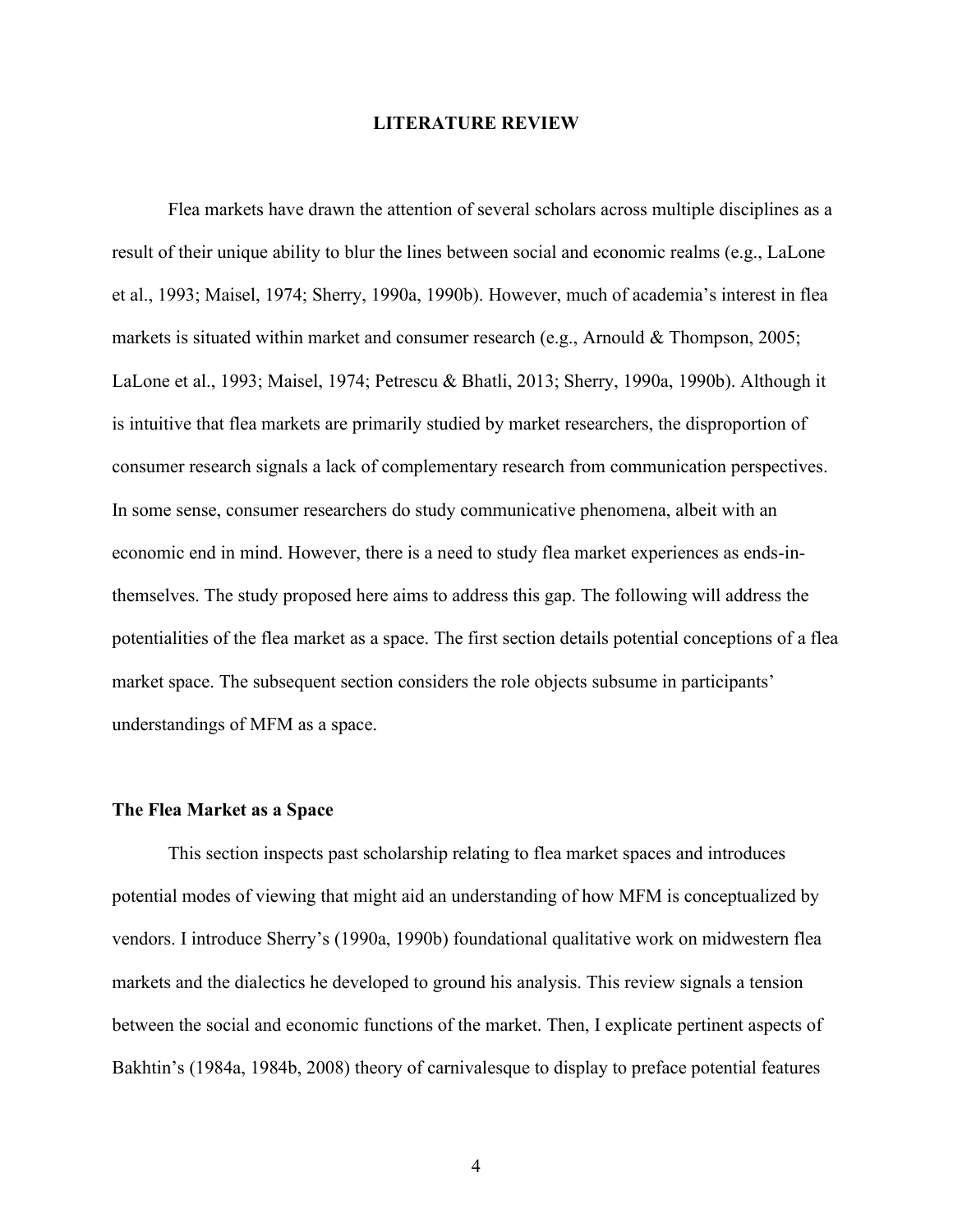of the social realm of MFM. Next, I discuss Oldenburg and Brissett's (1982) third place theory, and how MFM might challenge the distinct spatial categories that Oldenburg and Brissett (1982) propose.

**Economic and Festive Dimensions.** An apparent contradiction or tension lies at the heart of MFM's potential. There is equal opportunity for the space to be conceptualized as an economic or social utility. Sherry (1990a, 1990b) identified these potentialities as either economic or festive. The value and relevance of Sherry's work partly stem from his qualitative approach. Sherry (1990a) implemented an ethnographic method by immersing himself in a specific flea market monthly for two and a half years. There, he conducted participant observations, as well as directive and non-directive interviewing. (Sherry, 1990a). Sherry's (1990a) work is especially relevant here due to his interest in the competing structures and functions of the space and its members. He developed an axis based on two dialects: the structural dialectic of formal-informal and the functional dialectic of economic-festive (Sherry, 1990a). "Formal structure is characterized as official, controlled, highly rationalized, proactive, and institutional" (Sherry, 1990a, p. 16). The category of 'informal structure' is simply the antithesis of the 'formal structure.' Similarly, a primarily 'economic function' prioritizes rationality and utility, in contrast to 'festive functions' that privilege experience and pleasure (Sherry, 1990a). Interestingly, Sherry (1990a) explored the tensions within these dialectics and posited that flea markets embody virtues of both ends, displaying "dialectical simultaneity" (p. 16).

Sherry's (1990a) research, although dated, contributes some key insights. First, Sherry (1990a) described how flea markets function as 'polylogues,' meaning they promote multiple readings/voices, particularly about the nature of the contemporary U.S. marketplace. Visitors are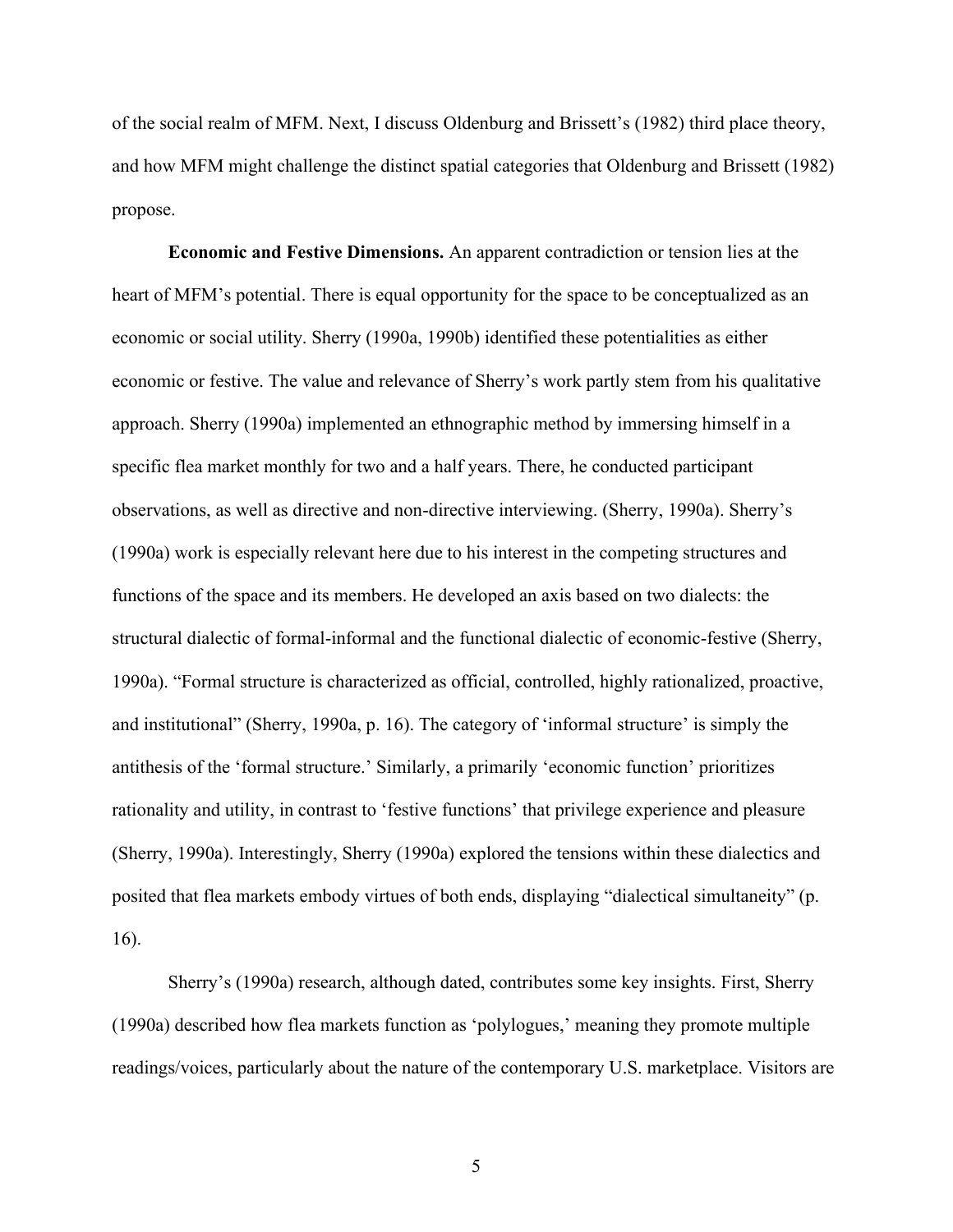equally invited to understand the flea market as a rational market, similar to an urban mall, or a "fantastic economy" (Sherry, 1990a, p. 27). Yet, the festive demeanor of the market allows the negotiation of exchange value, the aestheticization of use-value, and the sacralization of commodities (Sherry, 1990a).

Flea markets also hold the potential to provoke an awareness of contemporary market dynamics. The deviance of a flea market creates an apparent gap between that experience and participating in typical commerce, despite being a form of consumerism. Still, flea markets invite a certain re-envisioning that Sherry (1990a) sums up well: "The flea market virtually demands that its participants question the nature of marketing and consumption in contemporary life" (p. 28). The multiplicity of readings may be ignored by some, and their questioning may stop short at recognizing the flea market as a "parallel 'guerilla' economy that merely mirrors the formal sector…" (Sherry, 1990a, p. 28). In short, a variant reading of flea markets is not guaranteed to every participant, and some may only recognize the deviance of the market as a poor imitation of contemporary shopping centers. However, for others, the flea market may be experienced as an immersive, holistic, and alternative economy (Sherry, 1990a). The nature of the flea market validates both positions. Sherry (1990a) claims the flea market decenters and recontextualizes the consumer experience by re-merging the social with the economic and allowing disorder to take place within its liminal confines. This notion of the flea market as a polylogue and liminal space will echo throughout the later discussion of 'third places.'

The second key takeaway from Sherry's work is similarly paradoxical. Sherry (1990a) emphasized that flea markets reproduce capitalism while recontextualizing the market experience in the context of the social. In this sense, relations between consumers, producers, distributors, and products are uprooted from their disembodied forms within late capitalism, and the human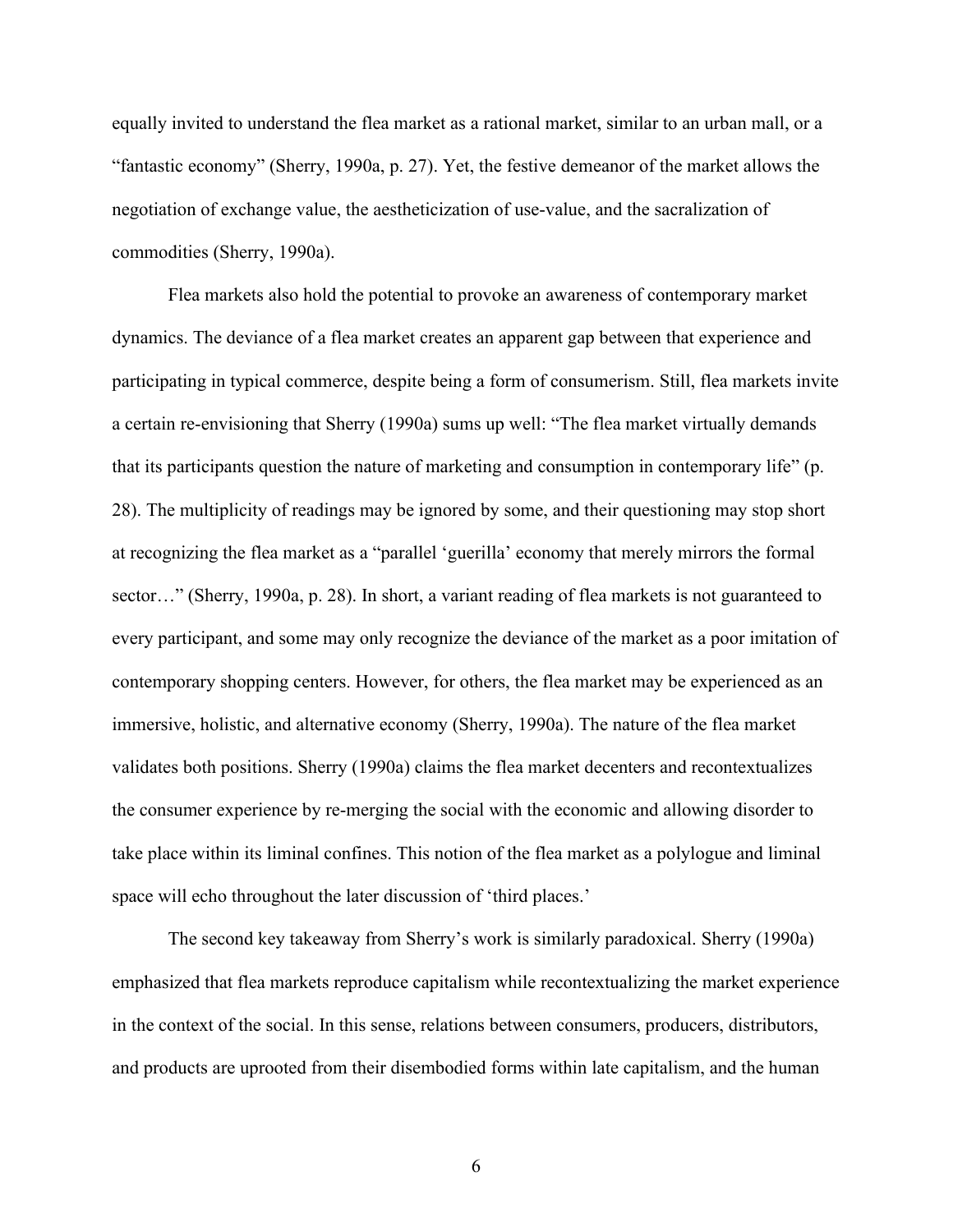element of transaction is restored through the primacy of proximity and immediacy. Sherry (1990a) even claimed flea markets somehow have the capacity to instruct individuals on how to surpass commodity fetishism. This transcendence can only be achieved through an interrogation of how social relations produce commodities. The immediacy of the flea market restores transparency between at least a fragment of these social relations.

It is of apparent interest that a space can both reaffirm capitalist norms while subverting the same categories of expectations. This contradiction is partially displayed by the temporary transcendence of weekday proletariats into part-time capitalists (Sherry, 1990a). Likewise, the overt exercise for flea market participants is to buy, sell, and trade goods based on an item's inherent worth. Yet, the flea market shifts the loci of an object's value away from its 'inherent' worth by recognizing its position within social relations. Flea markets also provide a space where consumption may take a backseat to casual encounters (with both people and artifacts). In this context, window shopping may not be an envious outing, but instead an authentic experience (Sherry, 1990a)—an end in itself.

A flea market's position within Sherry's (1990a) axis of dialectics is not static. It is entirely variable, market-to-market, across time. I remind myself here that qualitative knowledge is always "partial, temporary, and contested" (Lindlof & Taylor, 2017, p. 193), meaning qualitative work is valuable because it is particular, not generalizable. No study could ever definitively encompass and explain an entire location or phenomenon. Further, the need for the proposed study is driven by conditions that seem to be exponentially intensifying. Mass production has only expanded since Sherry's (1990a) work, forever fueling the food chain of lateral cycling that flea markets rely on. Likewise, we have only become further alienated from the goods we produce and consume. The goods that fill our lives are purchased individually but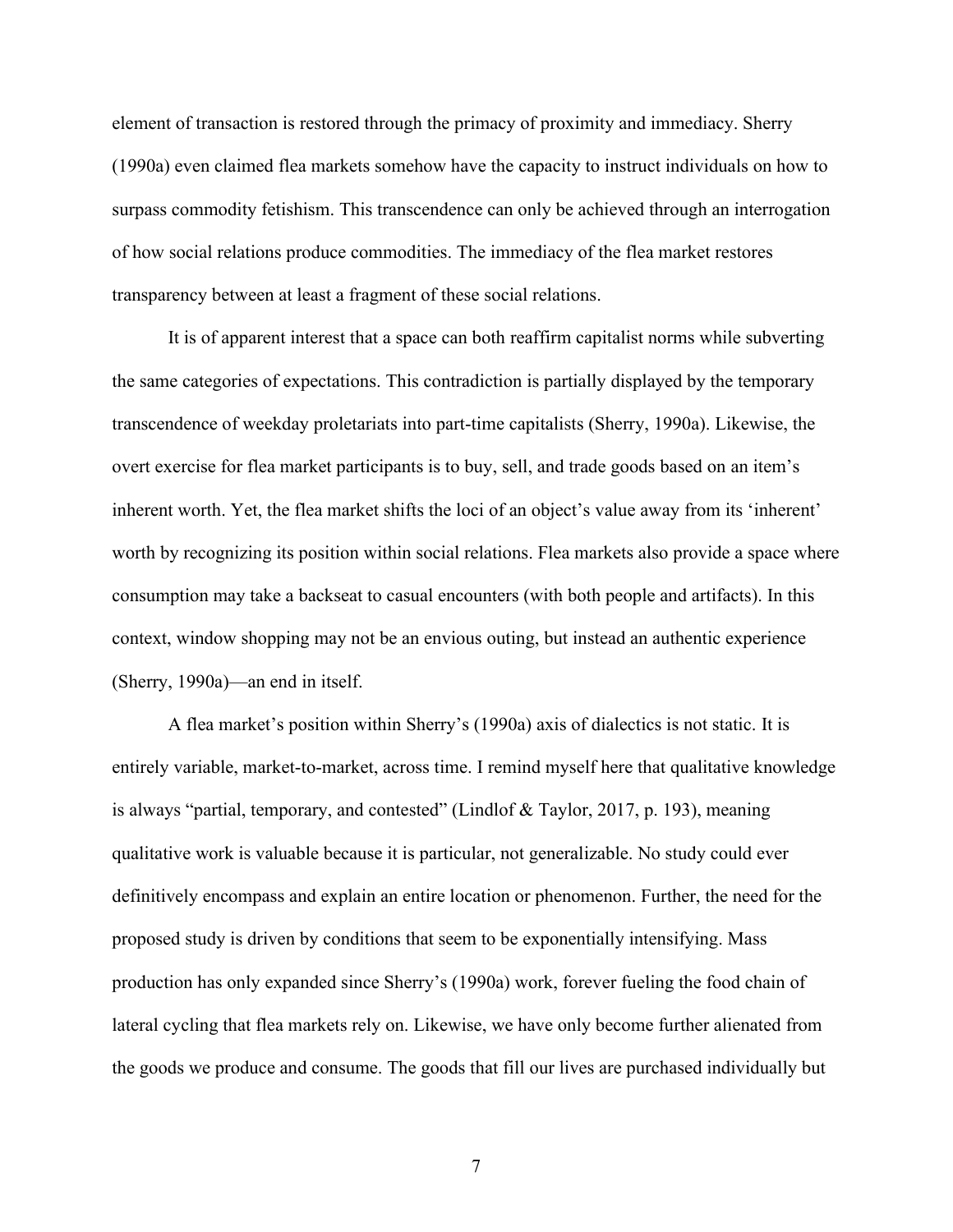arrive divorced from the contexts of their production. For instance, we are unaware of the many hands that produce and deliver any item bought from Amazon.com. This ongoing shift in the cultural/consumer landscape is made evident by the fact that MFM is one of the few periodic markets in the area where vendors still attend their booths. Ultimately, just as Sherry (1990a) concluded, there is a great need to further explore the tensions between economic and festive functions within the context of American flea markets.

**Carnivalesque Potential.** The expressive and festive dimensions of flea markets share a similarity with Bakhtin's (1984a, 1984b) description of the carnival. The concept of carnival refers to a ritual and celebration of life, wherein the social order is temporarily suspended (Bakhtin, 1984a). Although the concept of carnivalesque is typically utilized within literary criticism, it could serve a vital role in understanding the festive elements of flea markets. Bakhtin (2008) noted that within the carnival, there is no distinction between performer and attendee. Simply, they all share the same lived experience (Bakhtin, 2008).

Bakhtin (1984a) promoted a "carnivalistic sense of the world" (p. 123) driven by four core attributes. First, free and familiar interaction between people is necessary. Simply, both explicit and implicit class distinctions, hierarchies, and cliques are rendered non-existent. Next, eccentric behavior is legitimized, where otherwise it would be considered taboo or distasteful. Additionally, carnivalistic misalliances occur, meaning traditional categories of sacred/profane, new/old, high/low culture are dissolved, allowing binary ends to meet. Finally, there must be a presence of the sacrilegious. Here, Bakhtin (1984a) alluded to the occurrence of blasphemy and what might be considered ungodly, like profanity. Altogether, a carnivalistic sense of the world, cultivated in a space (rather than a literary work), must be committed to a suspension of social boundaries and condoned behavior.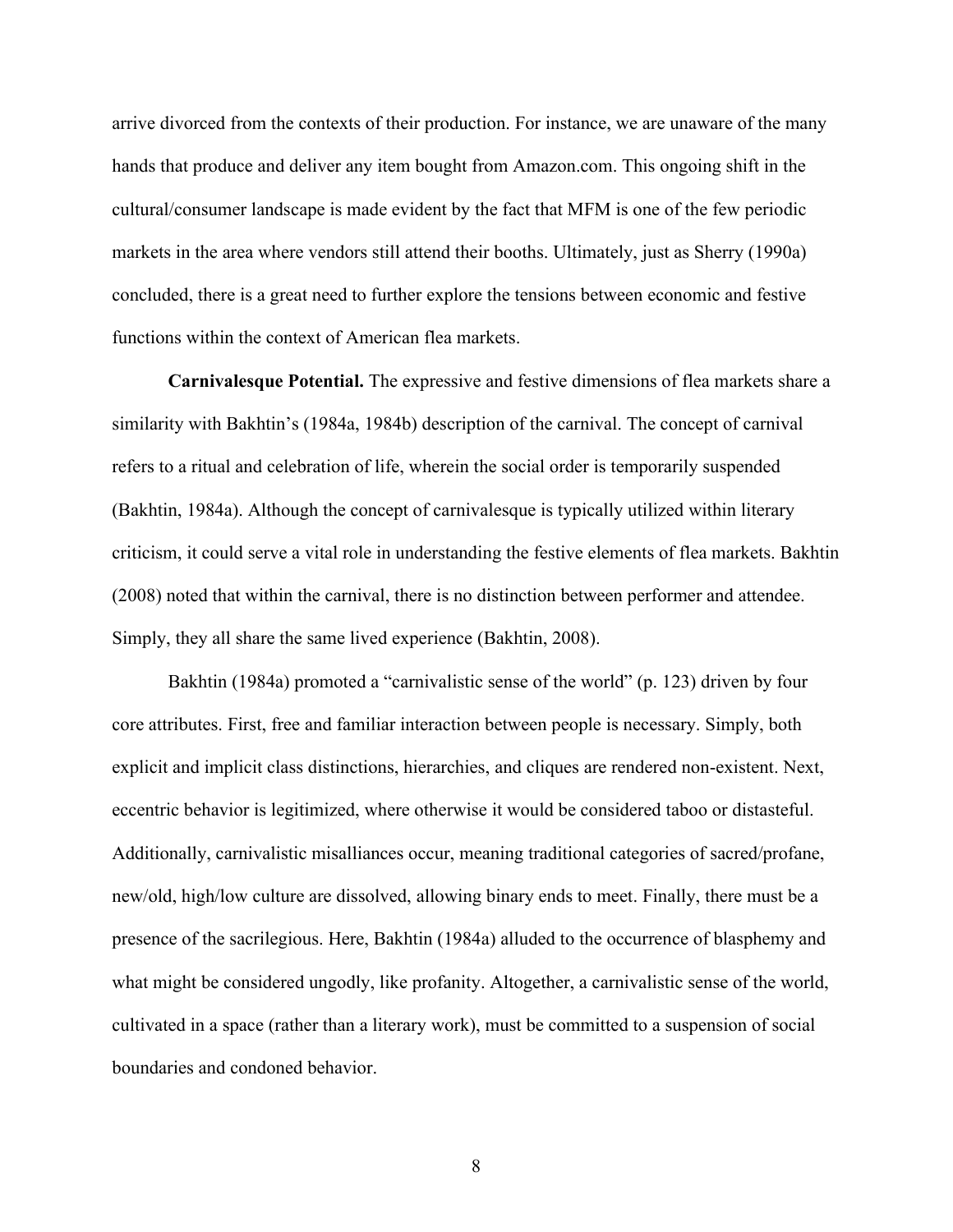Bakhtin's (2008) theory clearly intersects with Sherry's (1990a) analysis of festive dimensions of flea markets. The high level of free expression, the mingling of distinct social categories, and the blurring of normative value judgments all point to the informal and festive side of Sherry's (1990a) dialectic. The dissolution of the sacred/profane, as well as high/low culture, may be especially evident in the items curated and sold at MFM. Finally, it is worth noting the importance of ambivalence in Bakhtin's (2008) scheme. The carnival is a recognition of the dualism of life and death, change and crisis, and wisdom and foolery. Originally in reference to medieval carnivals, Bakhtin (2008) points to a double life led by participants, where the mundane life upheld all normative distinctions, while their existence within the carnival devalued and often inverted these separations. This ambivalence or liminality echoes the tensions between Sherry's (1990a) economic/festive and formal/informal dialectics in flea markets. Carnivalesque theory attempts to understand how desires for freedom and expression within the cultural consciousness are articulated and lived through ritualistic acts in a certain time and place (Bakhtin, 2008). A periodic flea market might allow for such an expression.

**Third Place Theory.** The focus of this study is to investigate how different vendors envision MFM's ideal structure and function. A flea market may portray varying festive and economic attributes. Likewise, individual vendors might envision their booths contrastingly. Vendors might imagine the market as an entrepreneurial opportunity, a giant social icebreaker that might make a slight profit, or a hobby that allows them to lightly hoard without filling up a storage unit. One way to consider the potentially divergent conceptualizations of MFM is to map them onto Oldenburg and Brissett's (1982) third place theory. According to Oldenburg and Brissett (1982), there are three spaces. The first is the home, the second is the workplace, and the third is a different sphere altogether (Oldenburg & Brissett, 1982). The third place is meant to be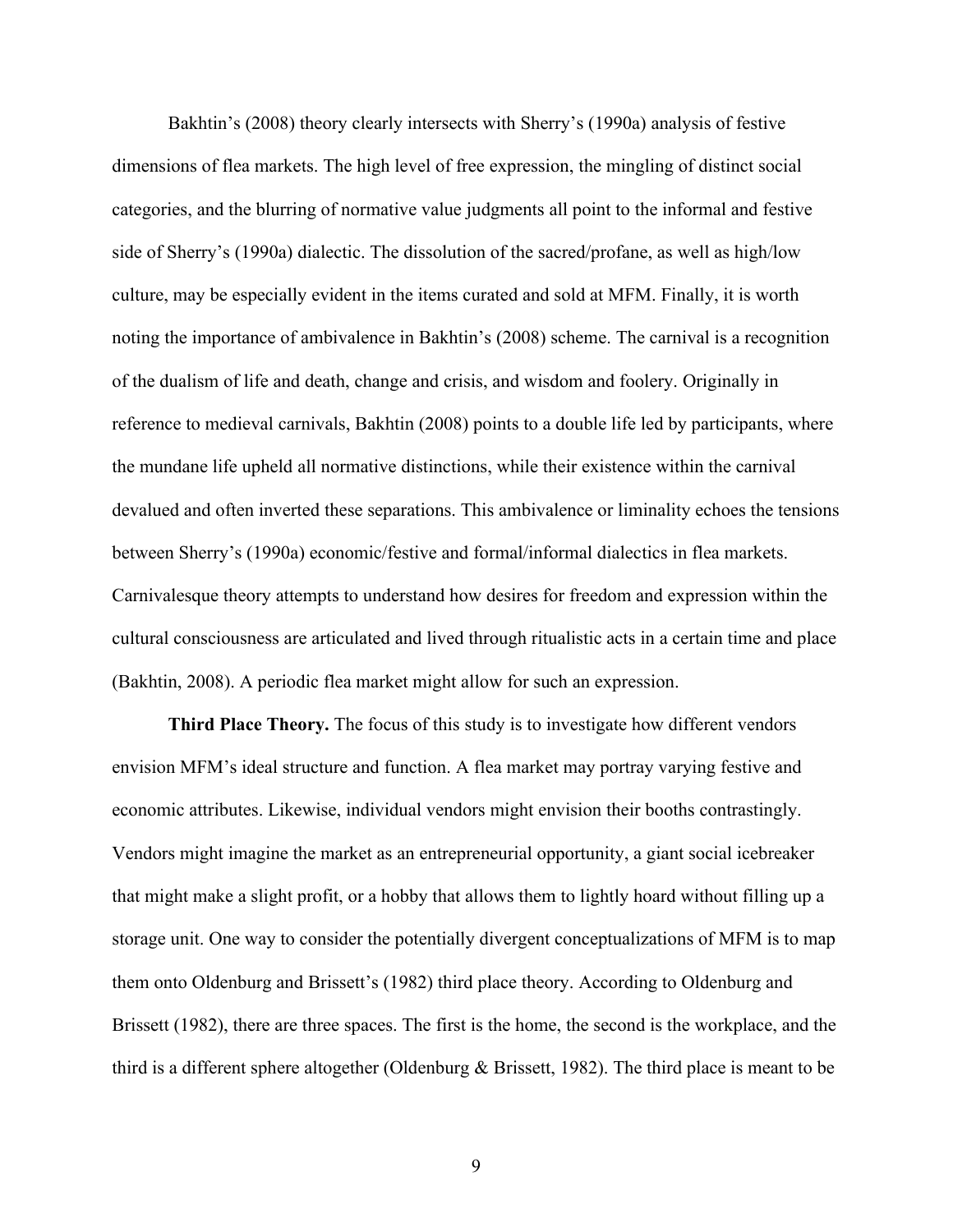highly social and fulfilling in a manner the other two places cannot sustain consistently. Churches, parks, and community centers act as traditional examples of third places. Additionally, bowling alleys, bars, or arcades might qualify as third places, assuming the social features supersede an economic function.

Oldenburg and Brissett (1982) found the third place to be a primary need of people. They worried that society was losing third places and that people lack genuine social arenas to find fulfillment. Oldenburg and Brissett (1982) claimed the social elements of both work and home life fall second to the responsibilities that both demand. In fact, Oldenburg and Brissett (1982) claimed many of our supposed third places are contaminated with the formal attributes of the second place. Even bars or restaurants maintain a dichotomy of those on the clock and those enjoying free time. They also refuted the myth that third places, like a pub, are simply places to escape from the pressures of daily life. Although they can serve that purpose, they are also likely to host positive and meaningful experiences. Simply put, Oldenburg and Brissett (1982) noticed a decline in places dedicated solely to socialization. Consequently, Oldenburg and Brissett (1982) argued there is a greater need for such places, as they can contribute to a greater sense of community and overall mental health of the said community. Of course, the original declaration for third places was developed in response to the cultural conditions of the time of publication (1982). Since then, virtual spaces have shown potential to take on the role of third places (Wimmer, 2013). Despite this, the incessant commercialization of public space has resulted in a lack of truly social spaces. Likewise, in private businesses, casual socialization, unaccompanied by consistent purchases, can be deemed as loitering. With this in mind, there is still a greater need for places where social participation does not require consumption.

The flea market, although impeded by economic functions, may be imagined as a third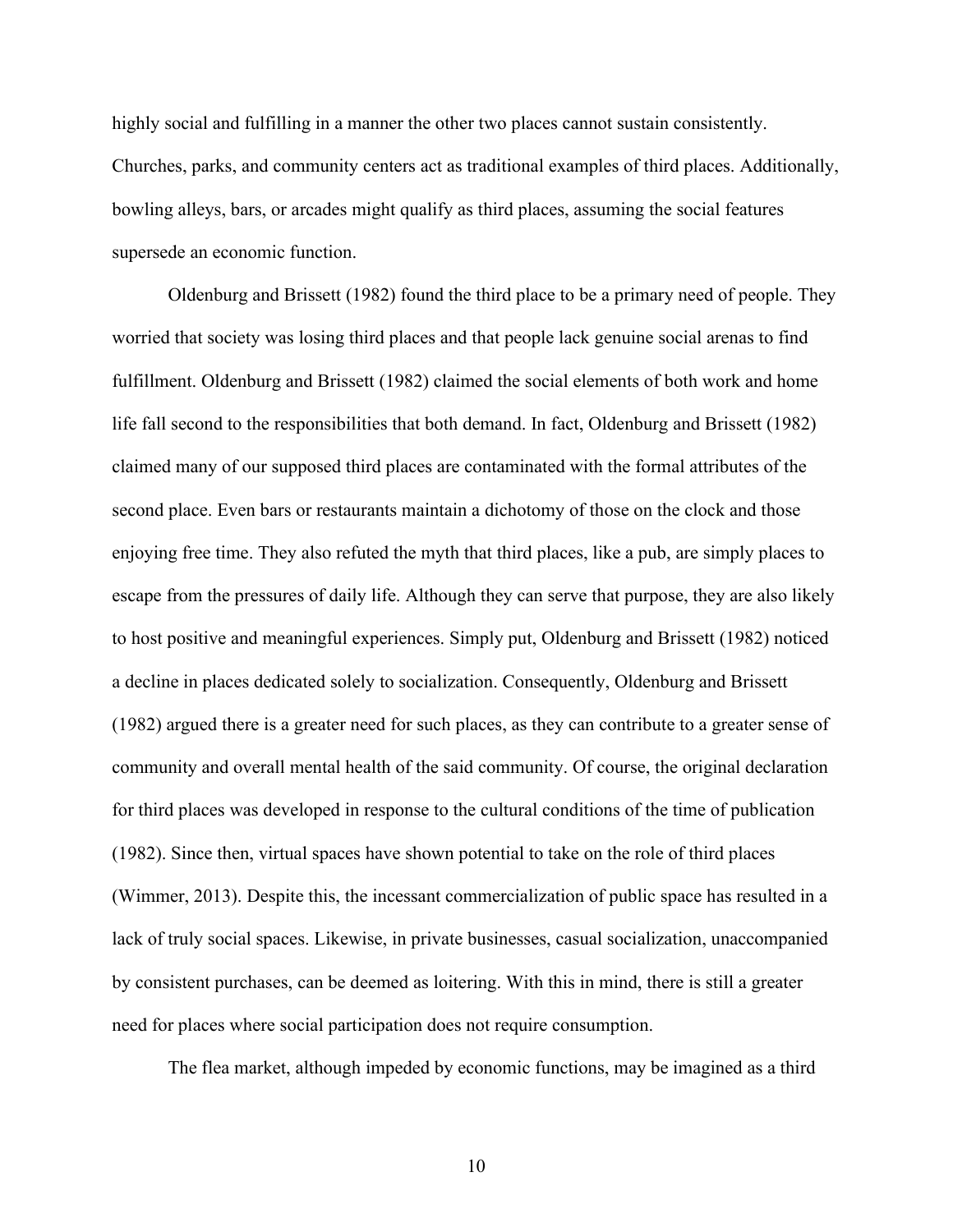place. One scholar even developed an architectural/landscape strategy designed to enhance a flea market's potential to function as a third place (Nipu, 2021). This aim was achieved by expanding areas dedicated to impromptu social gatherings, creating a flow between indoor and outdoor spaces, and intermixing smaller areas for even more casual markets (Nipu, 2021). Nonetheless, Nipu's (2021) proposal reveals the potential for flea markets to be third places.

Wimmer (2013) summarizes the attributes of a third place well. A third place must do the following: be neutral and entail little obligation; level rank and status; primarily foster conversation; be accessible and accommodable; contain regulars who set the mood; maintain a low profile; generate a playful mood; and serve as a home away from home, generating sincere comfort for some (Wimmer, 2013). Here, there is a parallel between Oldenburg and Brissett's (1982) qualifications for a third place, Bakhtin's (1984a) carnivalistic sense of the world, and Sherry's (1990a) notion of the festive dimension of flea markets. However, one distinction is that Oldenburg and Brissett's (1982) conception of a third place is dependent on the consistency of individuals that maintain a certain atmosphere.

Examining each qualification, it is clear MFM may meet the necessary requirements to function as a third place. MFM requires no obligation from the customers and only voluntary participation from the vendors. Similarly, there is no apparent hierarchy. It is possible some are regarded (or regard themselves) above others, but it is not obvious. Although the primary pursuit of any market is the sale of goods, it is possible that, to some, sales are secondary (in either occurrence or value) to friendly conversation. Maisel (1973) noted that [monetary] exchange within flea markets was often cited as "incidental to social pleasantry" (p. 502). Additionally, MFM is accessible to the public. Still working through the attributes listed previously, MFM, by nature, is filled with regulars who instinctively set the mood. The vendors act as a fixed cast of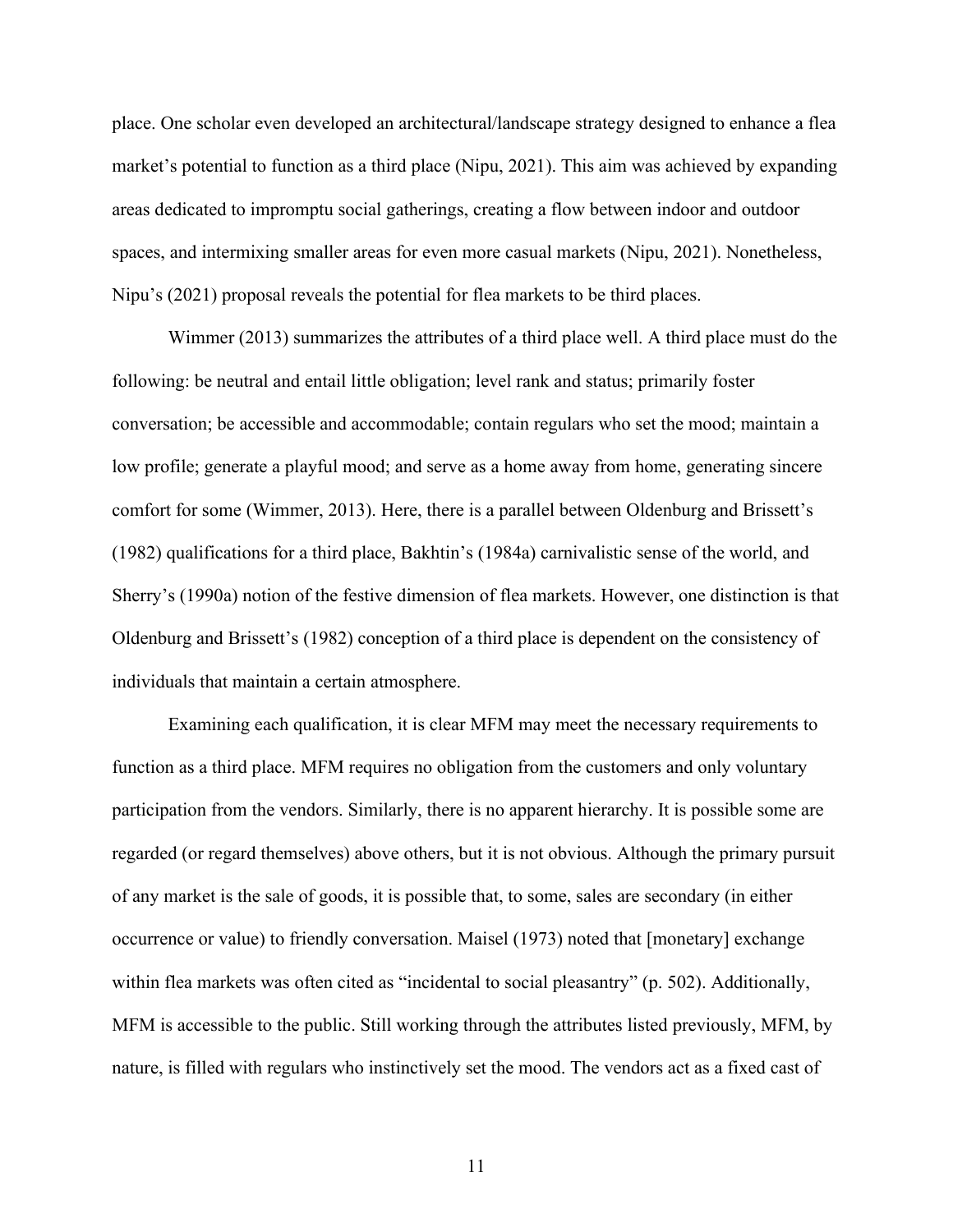characters each day they are open, while the customers are either recurring or extras. Likewise, MFM seems to maintain a low profile, as the stakes for the participants are consistently low. Finally, the former attributes, along with the novelty of the products, likely produce a sense of playfulness. These combined aspects create an atmosphere that could very easily be viewed as a home away from home. However, it could simultaneously be perceived as a workplace away from work.

Due to the arrangement of MFM, some can view it as a third place, while others might see it as purely a second place (of work). Maisel (1974) noticed a theme of entrepreneurship and rags-to-riches stories within the flea markets she studied. In this case, the social function of the market was superseded by the goal of marking up goods to gain capital. Similarly, LaLone et al. (1993) classified vendors by the items they sold and the conduct they displayed. The categories consist of wholesalers, who sought maximum profit; dealers, who were specialists in some form or another; and marketers, who collected and sold whatever they wanted at their leisure (LaLone et al., 1993). Each type of vendor might exhibit different tendencies and visions of the market's purpose. One question of the present study pertains to the tensions that might arise out of contrasting visions between vendors and the liminality that might produce for all participants.

In addition, it is possible that individuals who take their booth(s) more seriously (as a second place) might impact the conditions of the flea market, thus affecting whether/how the market can be utilized as a third place for others. This dichotomy will reveal itself through the types of products each vendor sells, the amount they markup their items, the nature of their advertising, their demeanor/friendliness with others, as well as their responses to interview questions. Specifically, participants' conceptions of the space might become most apparent through an investigation of how vendors understand and relate to the products they collect and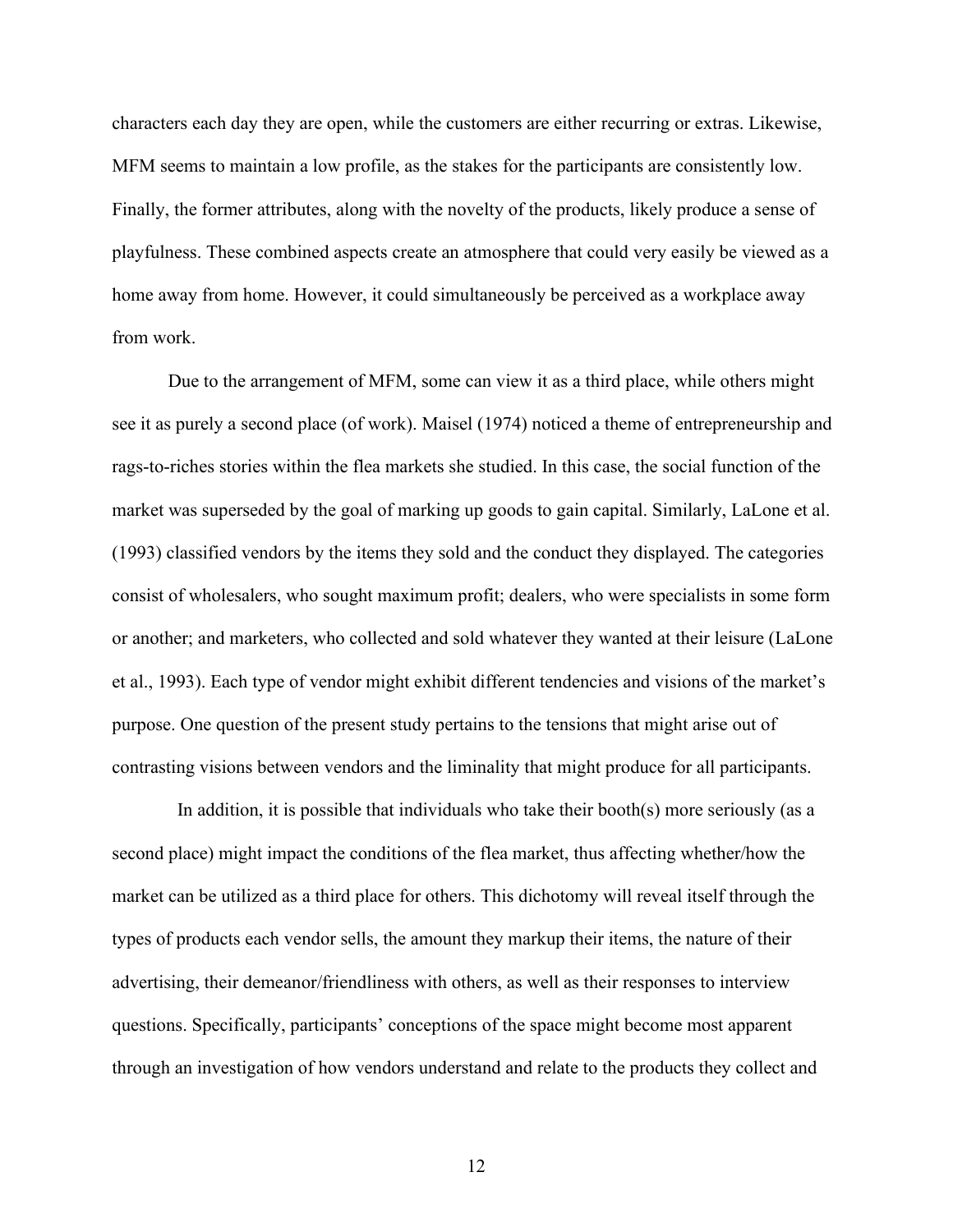sell. The merchandise of MFM, which largely constitutes the store, has the power to "reconnect people with the traditions and mythic themes they grew up with, or to serve as cultural sensemaking beacons for future generations" (Lindlof & Taylor, 2017, p. 279). It is, in fact, the novel merchandise that attracts individuals to the market and serves as discussion fodder for consumers and participants alike.

#### **Products, Taste, and Class**

An analysis of the products appearing at MFM requires an examination of archetypal flea market products (including their lifespan and use-value), The items one might find at a flea market are undoubtedly distinctive to their setting and representative of their owners. Certain genres of objects are prototypical. Boxes of McDonald's toys, well-worn tools, and cast porcelain figurines are nearly expected to fill the space. Booths often consist of practical items such as "tapes, tools, clothes," along with culturally significant items such as toys, "antiques, collectibles, memorabilia, or 'funk'" (Maisel, 1974, p. 496). The common denominator among these products is their age. Occasionally, new or recently refurbished items appear, but most objects have a lengthy history. Although isolated from their original context, these objects collectively depict snippets of thousands of private lives and represent the commodified experience of whole generations (Shcheglova & Shipulina, 2016). At flea markets, "amidst the leftover material of daily life, we encounter the unsettling evidence that routines have histories" (Moran, 2004, p. 63). In this sense, flea markets are an opportunity to encounter objects with mundane historical significance before they fade into an inevitable irrelevance.

Consequently, items found at MFM are near the end of their lifespan, existing at the latter end of a temporal practice of exchange. A process of lateral cycling occurs, extending "the life of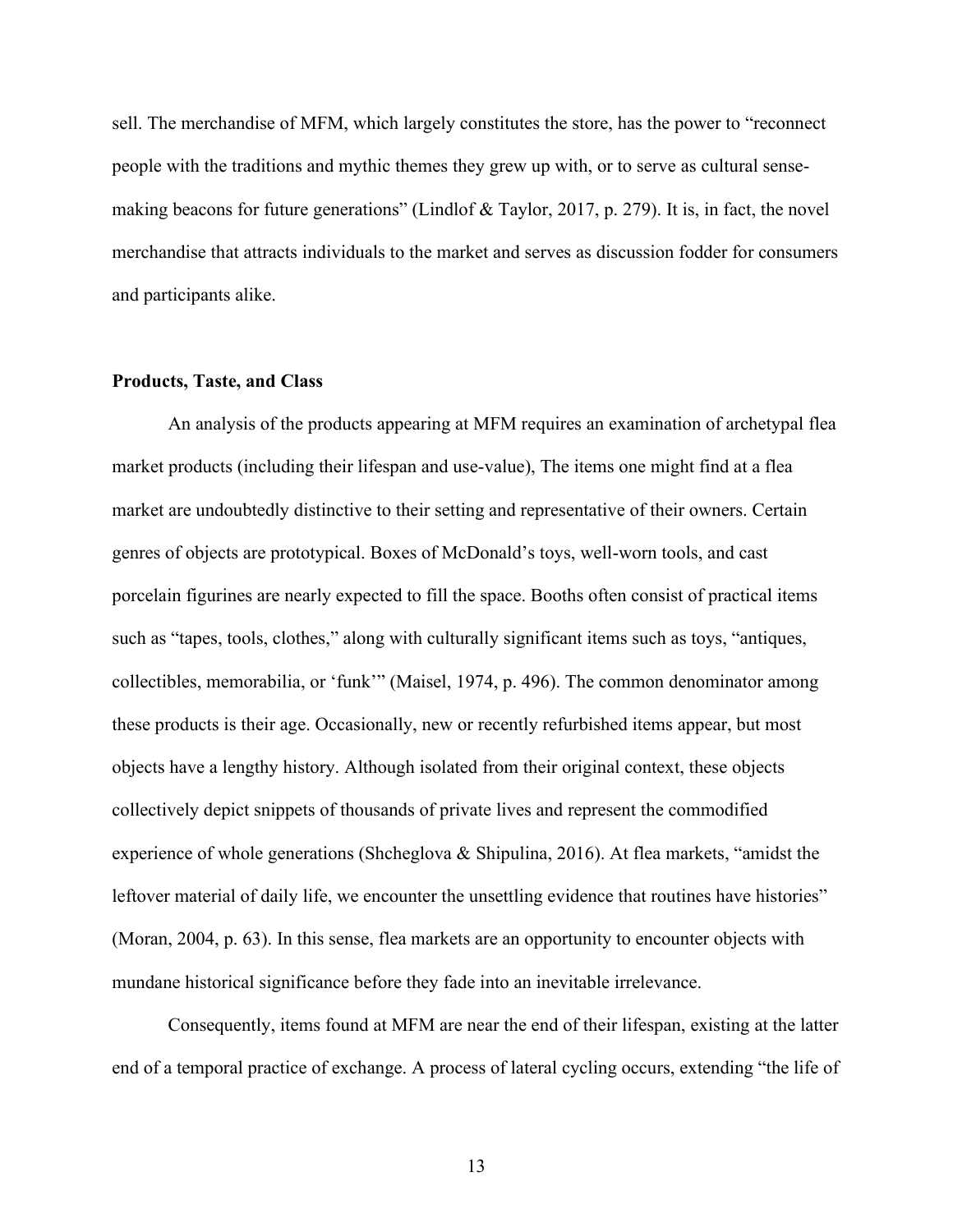consumer objects by promoting their circulation beyond their initial end-user" (Sherry, 1990b, p. 195). Items can be bought, then resold, even within the same market. Lateral cycling, which is both a "result and response to commercial obsolescence and economic pressure" (Sherry, 1990b, p. 195), is the defining feature of a flea market. Due to this process, flea markets operate as a lengthy pitstop, or purifying purgatory, between the household and the landfill. As such, flea markets are aggregates of mass production, where excess is either celebrated or neglected. Through this lens, flea markets exist as a graveyard of late capitalism—a cultural limbo where value is pending.

The following establishes conceptual lenses that aid an understanding of the products that vendors buy, craft, and sell. This work entails a summary of kitsch and an overview of rubbish value creation (Parsons, 2007). These sections illustrate how mass-produced items might take on emergent values and meanings to vendors and customers. Then, I draw upon the work of Bourdieu (1984) and his commentators (Swirski & Vanhanen, 2017; Wright, 2015) to provide a background for a discussion on the relationship between class, taste, and identity.

**On Kitsch.** A brief analysis of kitsch may benefit our understanding of the products present at MFM, and their dubious cultural value. The mere mentioning of kitsch produces an appetite for a deeper meditation on the philosophy of aesthetics (Kulka, 1996). Although there is no consensus on the emergence of kitsch, the proliferation of kitsch coincided with mass production, the creation of the middle class, and more generally, the industrial revolution (Kulka, 1996). Regardless, kitsch is now pervasive and flea markets are the primary site of its ubiquity.

Much like the definition of art, the essence of kitsch is elusive. One must view kitsch through an anti-essentialist lens (meaning, there is no true definition or quintessential form of kitsch), or conceptualize kitsch as a spectrum, to understand how social actors interact with the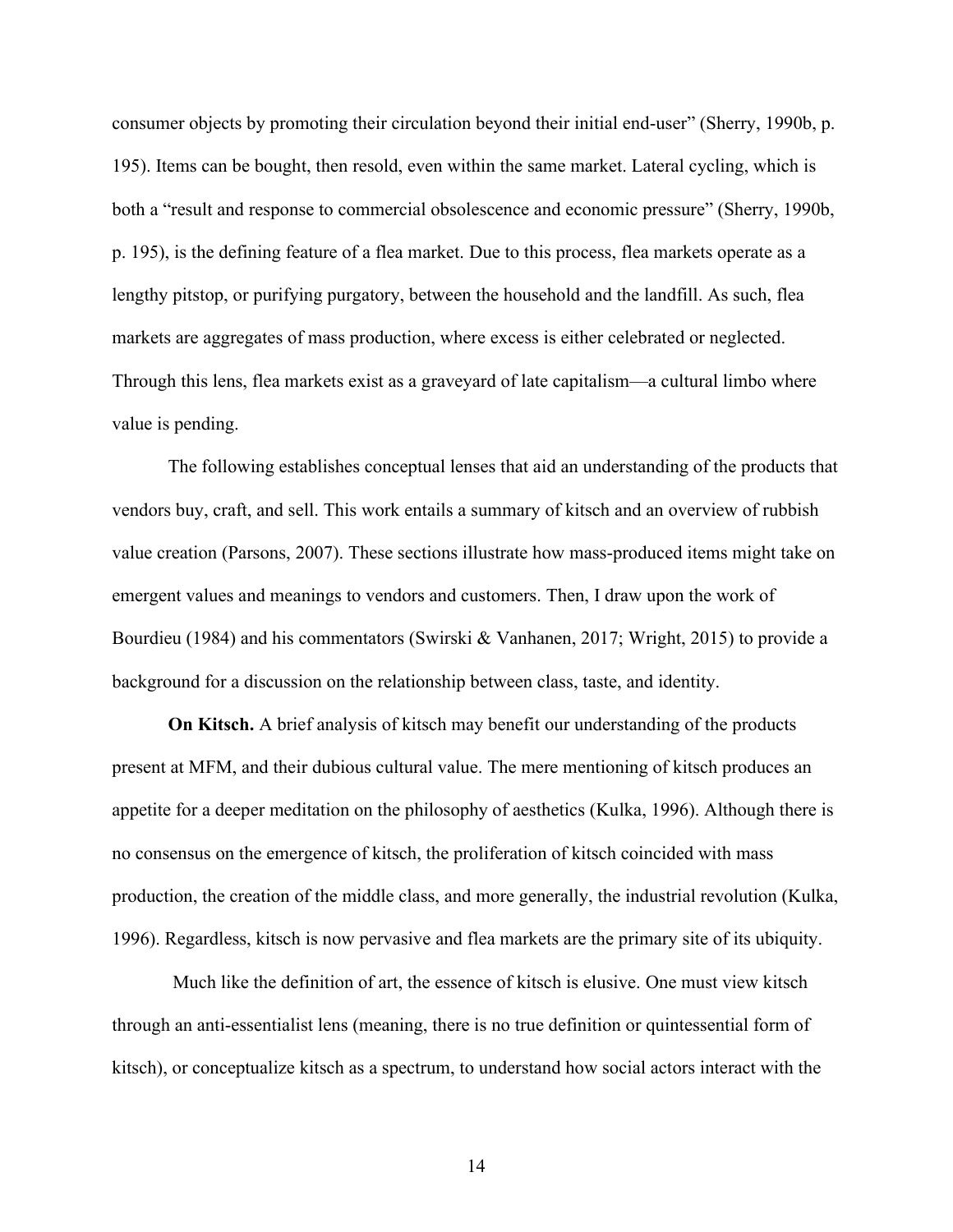objects (Kulka, 1996). One could propose semi-arbitrary subcategories of kitsch, including Christian-kitsch (Kulka, 1996), beach-kitsch, and Native American-kitsch. If these are difficult to imagine, picture holdable ceramic sculptures of angels praying, dolphins emerging from waves, or Native American toddlers with headdresses.

Regardless, Kulka (1996), in his long-form analyses, decided upon several determinate elements of kitsch. The first is that "Kitsch depicts objects or themes that are highly charged with stock emotions" (Kulka, 1996, p. 27). By stock emotions, Kulka (1996) means publicly accessible or universally recognized images. Kitsch appeals to the most common denominators of human experience, like the beauty of nature, sacrifice, or freedom. This explication leads directly into Kulka's (1996) second condition of kitsch: "The objects or themes depicted by kitsch are instantly and effortlessly identifiable" (p. 32). The third condition reveals the paradox that kitsch induces at flea markets. "Kitsch does not substantially enrich our associations relating to the depicted objects or themes" (Kulka, 1996, p. 35). This third condition is challenged by the value-negotiation that likely occurs at MFM. There, vendors might use kitsch as an opportunity to glimpse a mediated history, reflect on sentimental connections, or transform mere mass commodities into creative works of art.

**On Rubbish.** Kulka's (1996) claims about the defining features of kitsch may be valid. However, kitsch, due to its simplicity, may not enrich our understanding of the content they depict. Yet, individuals have agency in their relationship to these objects. Here, Thompson's (2017) theory of value creation and destruction in relation to what he terms, *rubbish,* is illuminating. Thompson (2017) introduces three categories that items can be recognized as: transient, durable, and rubbish (Parsons, 2007). Transient objects diminish in value as they persist in time, eventually becoming worthless as their finite lifespan is surpassed (Parsons,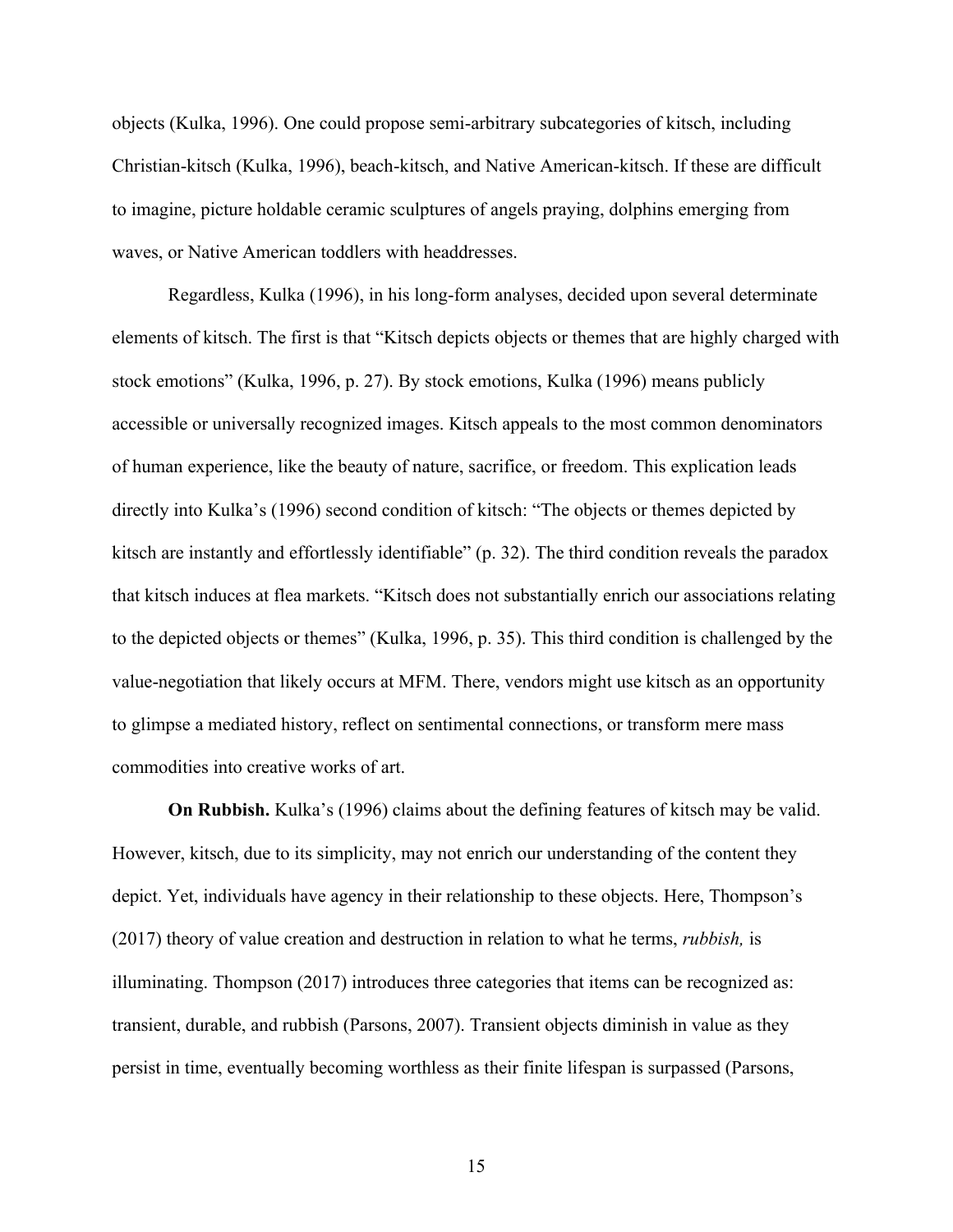2007). Contrastingly, durable items increase in value throughout time, like fine wine, and they are hoped to last forever. Rubbish, then, is temporally situated between these two categories.

According to Thompson (2017), a transient item declines in value until it becomes rubbish (worthless). An item exists as rubbish until it can be rediscovered and socially constructed to be durable (Parsons, 2007). Often, this value-negotiation occurs at flea markets. Flea markets are a designated space for items to exist as rubbish, and therefore, a space for them to be transmuted into durable items. This is how kitsch is reconceptualized as antique. MFM, and other flea markets, are a place of intermission—where value creation and destruction are primary exercises.

Although some items are resituated as durable, transient, or rubbish due to cultural paradigm shifts or noteworthy events connected to the items, much of this process is speculated to occur at the level of the individual. Singularization, a process noted by anthropologists, deals with exactly this. Sherry (1990b) describes singularization as the determinate moments where objects move "out of the realm of mere commodity and into the realm of psychologically significant—even transcendent—meaning" (p. 196). In these instances, individuals associate a biography with the object and dissociate the item from the homogeneity of its mass production. Here, individuals (vendors) take pride in salvaging or reincarnating goods (Sherry, 1990b).

In short, how vendors conceptualize MFM as a space might be revealed by the relationships they have with the items they collect and sell. The nature of the items, and the potential intimacy they develop with them, influence how they imagine their role as a vendor, the fulfillment they gain, how they display their booths, and how they interact with customers. For example, a vendor could cherish the items they sell and use the transaction as a means to share that experience with another. Alternatively, a vendor could sell wholesale items that they see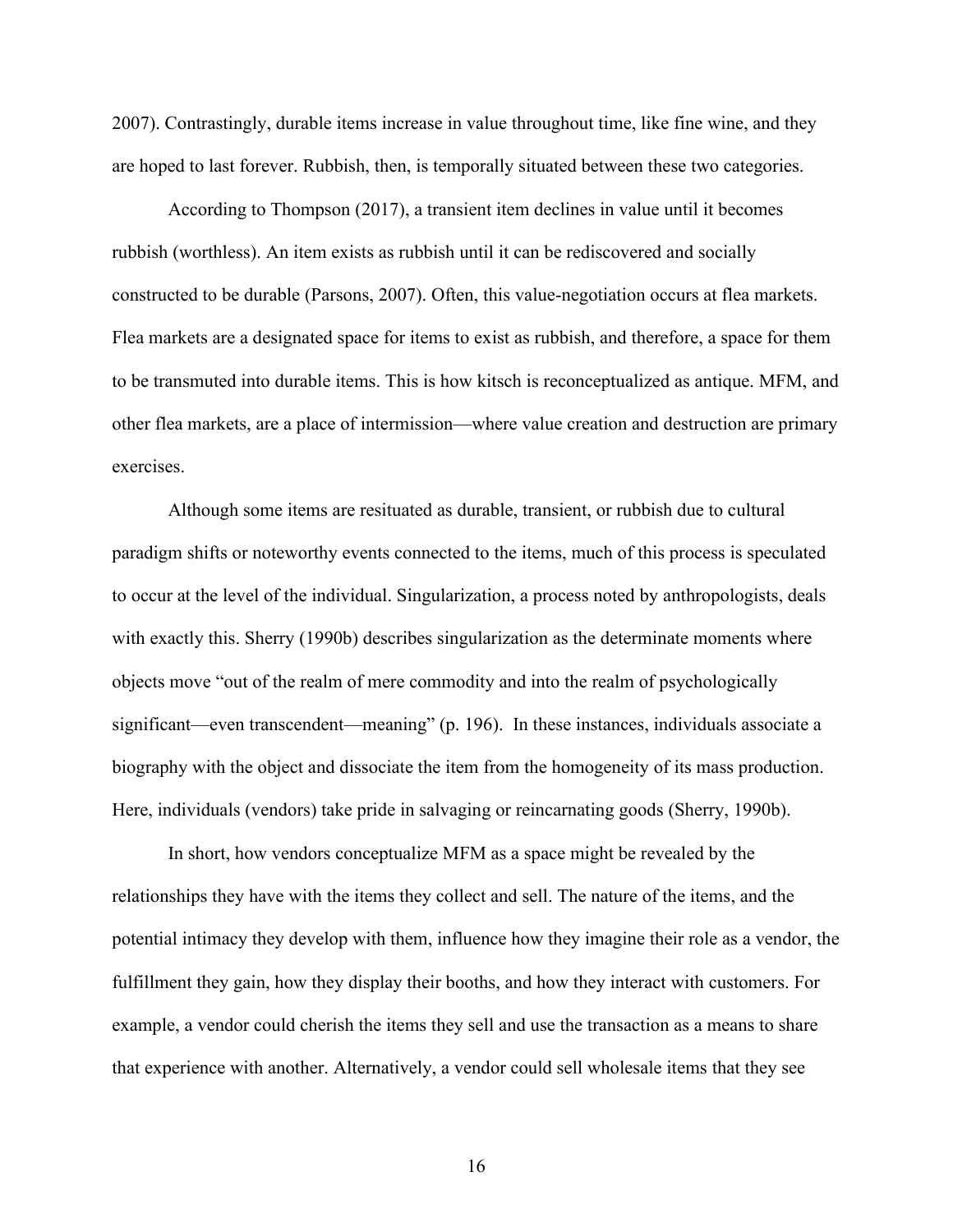purely as a good or product. Instances like these will reflect whether vendors understand the space as a festive, social realm (a third place), or a primarily economic sphere.

**On Sensibility.** Scholarship pertaining to cultural taste and sensibility may further inform an understanding of vendors' conceptualizations and practices. The preceding discussions on kitsch, rubbish, and value creation can be illuminated by considering the relationship between class and taste. Specifically, the work of Bourdieu (1984), and those prompted by his writings, may aid these considerations.

Bourdieu (1984) described how ingrained social practices inform implicit, intuitive schemas that determine how individuals orient themselves within society. In turn, these schemas compose how individuals and groups classify and categorize themselves and others. These classifications are constantly reified by taste, "a practical mastery of schemas of distribution and interpretation of… symbolism" (Bourdieu, 1984, p. 556). According to Bourdieu (1984), this sensibility allows individuals to anticipate social values and meanings.

Bourdieu (1984) likens taste to a type of muscle memory, distinct from reflex, that nonetheless influences the interpretation and attribution of values. To Bourdieu (1984), attributive judgments are mostly unconscious acts that simultaneously hail the self and other into distinct social classes. Still, Bourdieu (1984) insists that these structures of opposition, always reified by taste, can be challenged by "the evocative power of the utterance, which puts things in a different light" (p. 479). This notion of linguistic power is of relevance here, as it describes how a vendor or customer can influence or alter classifications through speech, and thus participate in a miniature class (or classification) struggle. Specifically, this view may aid an understanding of how vendors, through the process of selection and salesmanship, may transform the classification of an object, say from rubbish to durable.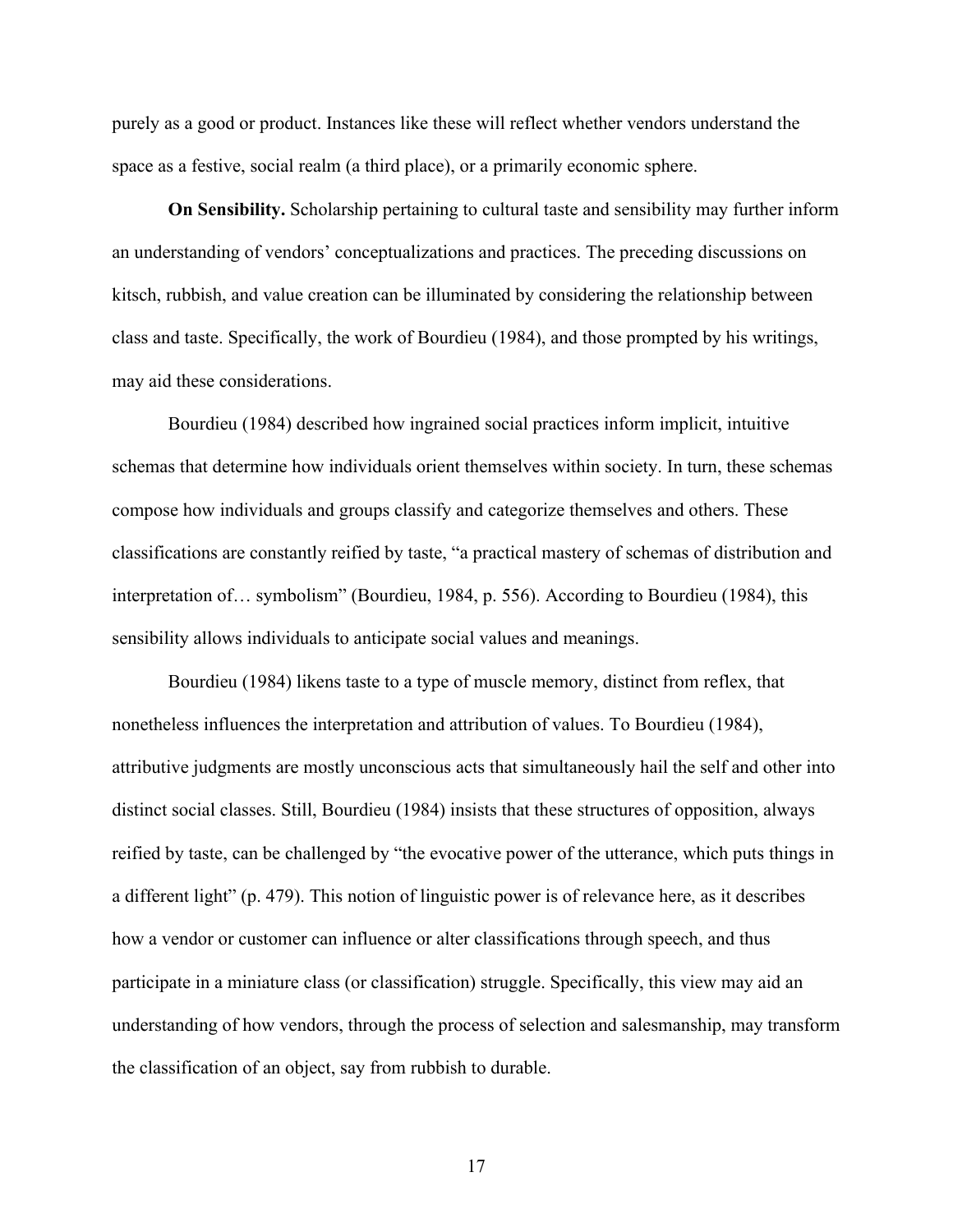More interestingly, Bourdieu's (1984) work sheds light on how these decisions of taste function to articulate and negotiate character, class, and power. Vendors thus have the opportunity to intervene or corroborate the process of value reproduction. Each item's selection and sale either challenges or reifies the mental and social order that determines common sense. Those in favor of the current social order will default to explicitly codifying their preference of production to turn common beliefs into correct opinions (Bourdieu, 1984). A vendor that has luck selling certain items and conducting business according to a common *sense*, understood by flea market participants, is unlikely to challenge the prevailing sensibility. Further, comments on taste or preference may illustrate a certain identity performance that aims to resituate their internal/external perception. In sum, vendors' examples of, or comments on, taste may express the idealized type of vendor they wish to be.

Other works that extend Bourdieu's (1984) approach, but apply taste in relation to pop culture, may be of equal relevance. For instance, Wright (2015) notes that previous social and market research regarding taste confines it to the realm of the consumer, and thus frames the consumer as a "problem to be solved" (p. 118). Though myopic as a lens to understand taste, vendors' attention to preference may be partially bound to this characterization (or objectification) of consumers. Of course, vendors straddle this definition, as they are both the buyer and the seller. In turn, vendors operate within a cycle of production and consumption that is problematized by the often-conflated distinction "between taste as a complex social, sensory, aesthetic and affective phenomenon and choice or preference as a rational, economic one" (Wright, 2015, p. 119). A vendor likely to adhere to the rational, economic definition of preference is prone to view the consumer as a problem to be solved, and thus select items for their booth according to a supposed need or desire of the consumer. This practical, for-profit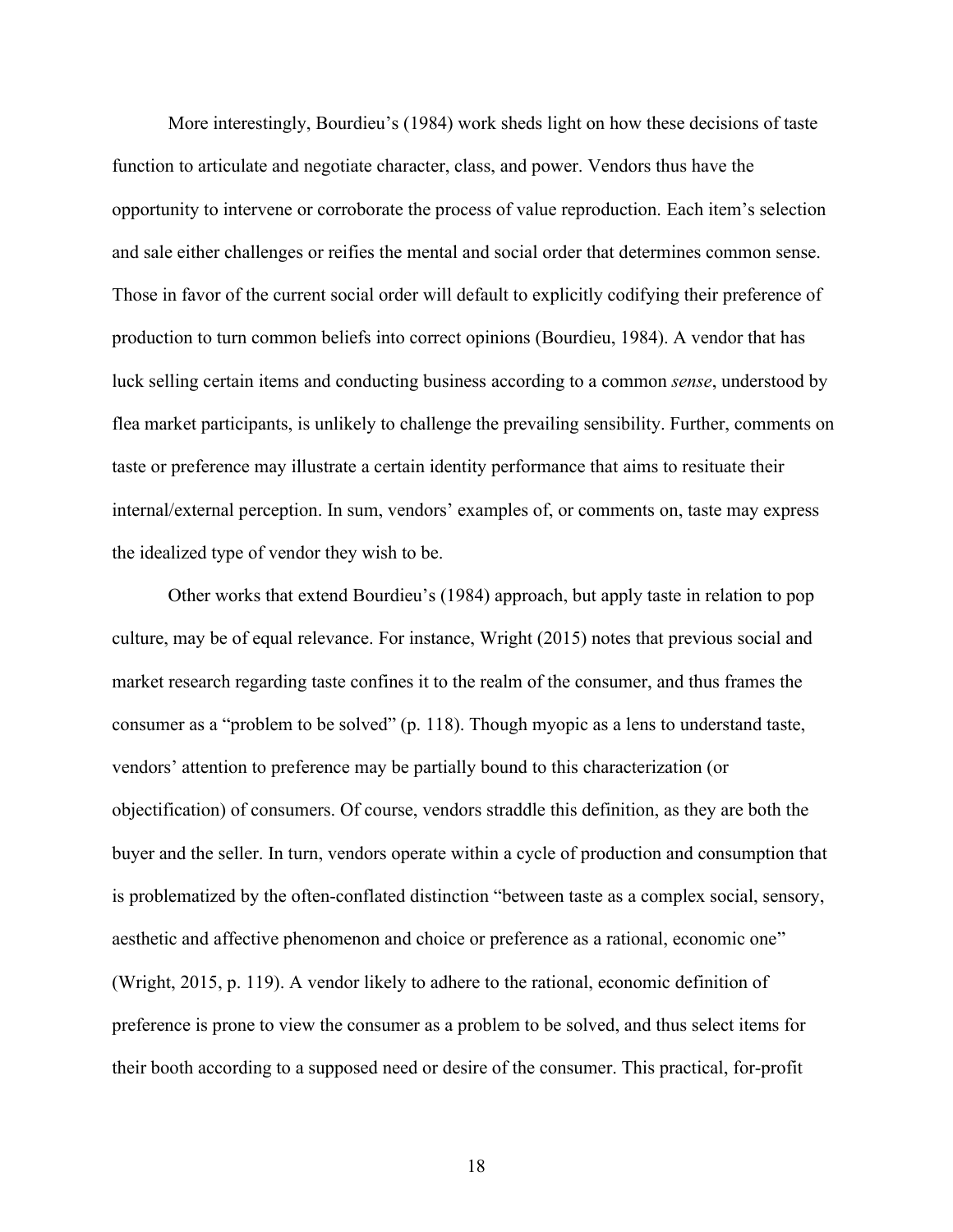axiom of taste places these vendors primarily as sellers of goods.

However, other vendors may fluctuate between these considerations of taste. Some may attribute more weight to their role as a collector or consumer, in which they would experience the affective quality of finding and acquiring a novel item. A vendor acting in consonance with this principle of taste may seek distinct items according to their social and aesthetic interests, rather than merely the items expected worth on the market. Likewise, the task of seeking items may be more fulfilling than the sale, or at least more meaningful than a chore or necessary transaction.

Finally, it is worth considering how the attitudes and decisions of vendors inform their role as mediators of taste. Wright (2015), in reference to cultural critics and the like, claims "the *skills* and *sensibilities* of strategic workers in the culture industry… become powerful arbiters for the range and characteristics of what appears before us to be tasted" (p. 142). Although much of what is peddled at flea markets is often a cultural backwash of items that were once familiar, vendors still make the decisions that determine what is available—both for purchase and for mere viewing. Here, Bourdieu's (1984) meditation on classification reverberates. The vendors, through their tastes and evaluations, contribute to definitions of item genres, and whether they belong in the flea market. Classifications like antique, Americana, decoration, kitsch, and trash, can all be employed by vendors to resituate their items and persona. Due to their positions as mediators of items, vendors collectively establish whether the flea market is an eclectic museum of an obscure past for sale or an assemblage of wholesale bargain bins of fast-fashion and nearly expired food. The fact that many vendors with distinct sensibilities compose MFM may mean both visions and enactments of the market coexist.

Before moving on to a description of the methods I have undertaken to investigate the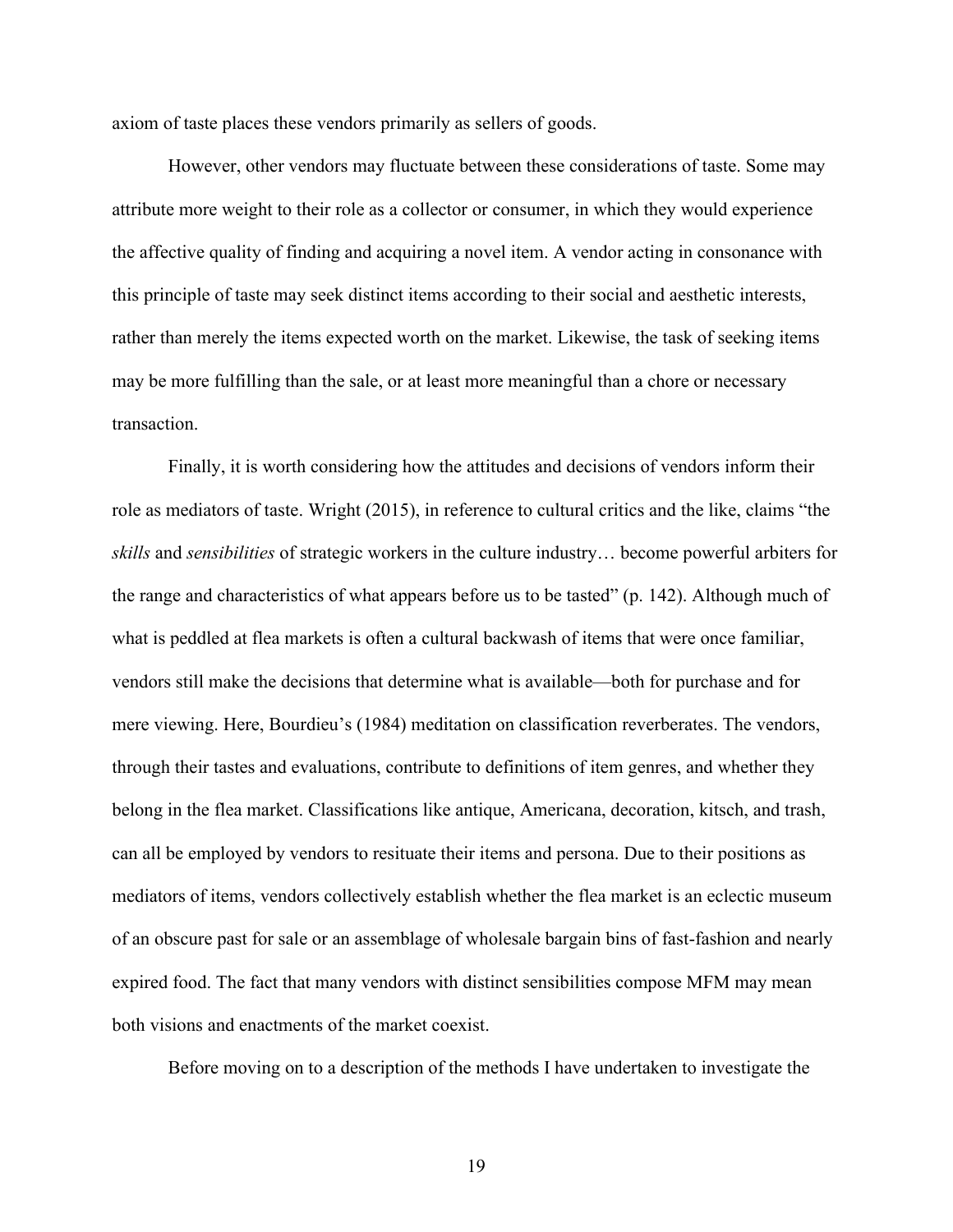various conceptions vendors have of the market, I will retrospectively review the concepts I have garnered throughout this section. First, I conveyed the existing work on flea markets and detailed how the flea market might function as a space according to Bakhtin's (1984) concept of the carnival and Oldenburg and Brissett's (1982) third place theory. Next, I illustrated the value of analyzing vendors' relationship to the items they sell, along with the items themselves. First, I employed Kulka's (1996) exploration of kitsch, then Thompson's (2017) theory of value creation and destruction, and finally, Bourdieu's (1984) work on sensibility. Together, these concepts show vendors can conceptualize the flea market contrastingly, participate in acts of value transformation, enact identity performances, and affect the flea market experience through their curation of products.

To appreciate and understand the experience and mindsets of the vendors at MFM, the following research questions will direct the trajectory of this thesis.

RQ1: How do participants (vendors) conceptualize the flea market as a space?

RQ2: What is the relationship between how vendors conceptualize the space and the merchandise they sell?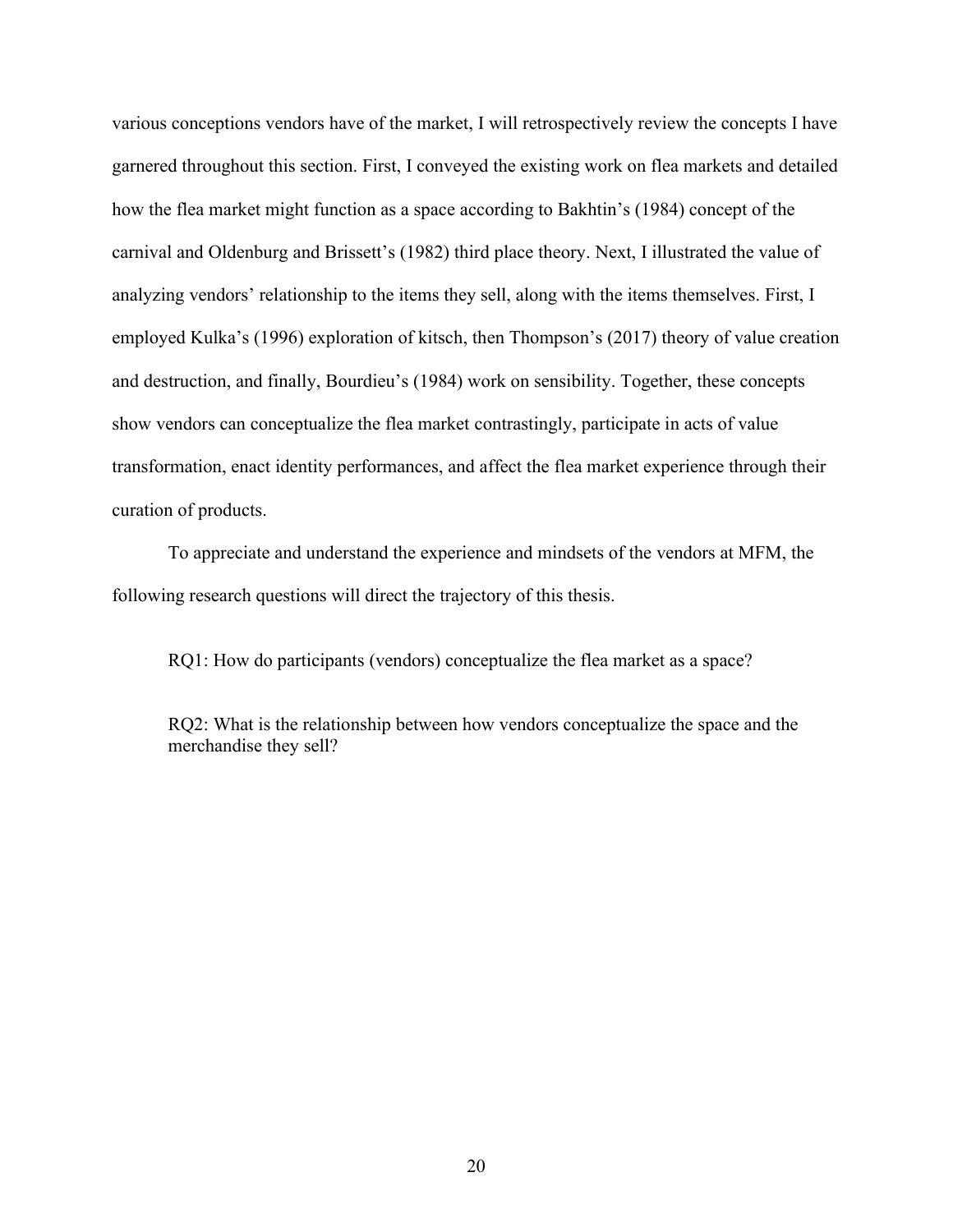#### **METHODOLOGY**

This study utilizes a two-pronged, qualitative approach entailing ethnographic observations and semi-structured interviews. I enacted each form of data collection following IRB approval (See Appendix A) on January 13, 2022 (Case # IRB-FY2022-378). In-depth interviews are necessary to garner an understanding of how vendors conceptualize the space. Rich descriptions from individual vendors provide particular insights that would not be established through survey results. First, I conducted observations, acting as a peripheralmember-researcher. This means not engaging in core activities and refraining from adopting the values and goals of the members (Lindlof & Taylor, 2017). As I spent time in the market conducting observations, interviews occurred organically. Although the data collected through interviews is uniquely insightful, it also serves as a form of member-checking (Lindlof & Taylor, 2017) that ensures the legitimacy of the field notes taken during the observations.

#### **Observations**

The observation periods were crucial to understanding the dynamics and general tenor of MFM. I conducted four observations at MFM, each approximately four hours long. These longform visits were distributed equally across the two days the flea market is open, meaning I experienced the condition of MFM on two Saturdays and two Sundays. Additional time was spent inside the market conducting interviews. Two of the observations were scheduled near the opening of the market, while the other two lasted until the market closed. During these observations, I paid particular attention to the conversations vendors had with customers, as well as the general demeanor they exhibited while customers perused their booths. Likewise, I took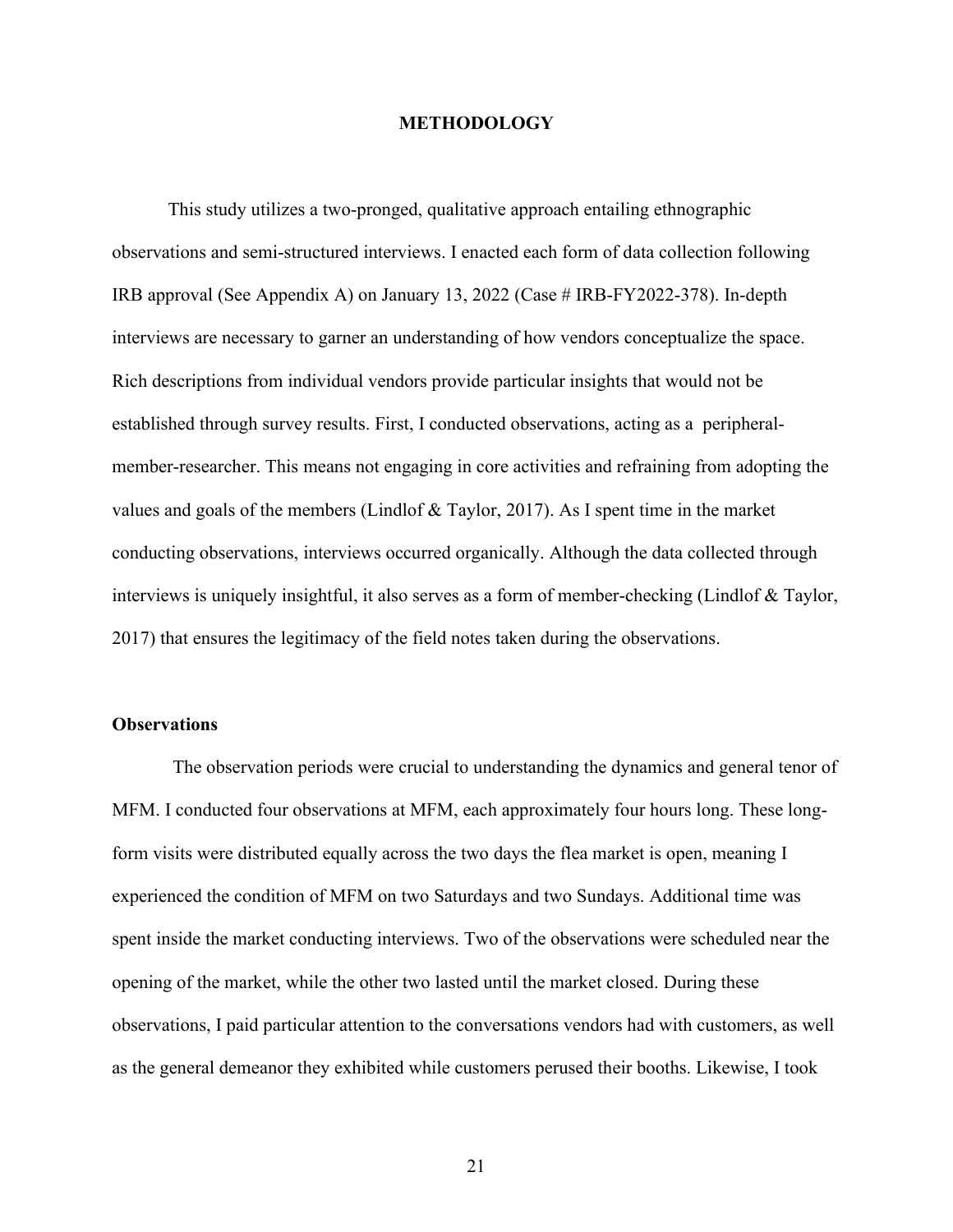notes on the types of items appearing within each booth, and how these items corresponded with the communication habits of the vendor. Additionally, I inspected the reoccurring rituals that occurred near the opening and closing of the market. Finally, I inspected the degree to which vendors and customers were invested in the task of selling/shopping, compared to their efforts devoted to idle socializing. My observations amounted to ten pages of field notes and four memos written shortly after each ethnographic venture. Much of my field notes were written in shorthand following noteworthy experiences. Some of the notes were taken in real-time, but I often preferred to describe them after immersing myself in ongoing events, to maintain presence and attention.

#### **Interviews**

**Recruitment.** Interview participants were drawn from the vendors of MFM. Vendors were asked to participate in one-on-one interviews. Nine vendors were successfully recruited as participants, one participant refused to be recorded and thus wrote down her responses while I took detailed notes of our conversation. The eight vendors that did consent to a recorded interview conversed for an average of forty-three minutes. The shortest interview duration was twenty-three minutes and the longest interview was fifty-three minutes. These times exclude portions where participants asked not to be recorded while discussing sensitive information. Often, the conversations preceded and outlasted the recorded portion of the interviews, due to the talkative nature of many vendors. These participants were selected through a process of purposive sampling, meaning the participants were recruited selectively according to the researcher's judgment, rather than randomly (Lindlof & Taylor, 2017). This methodological approach to sampling allowed the strategic selection of various 'kinds' of vendors. By this, I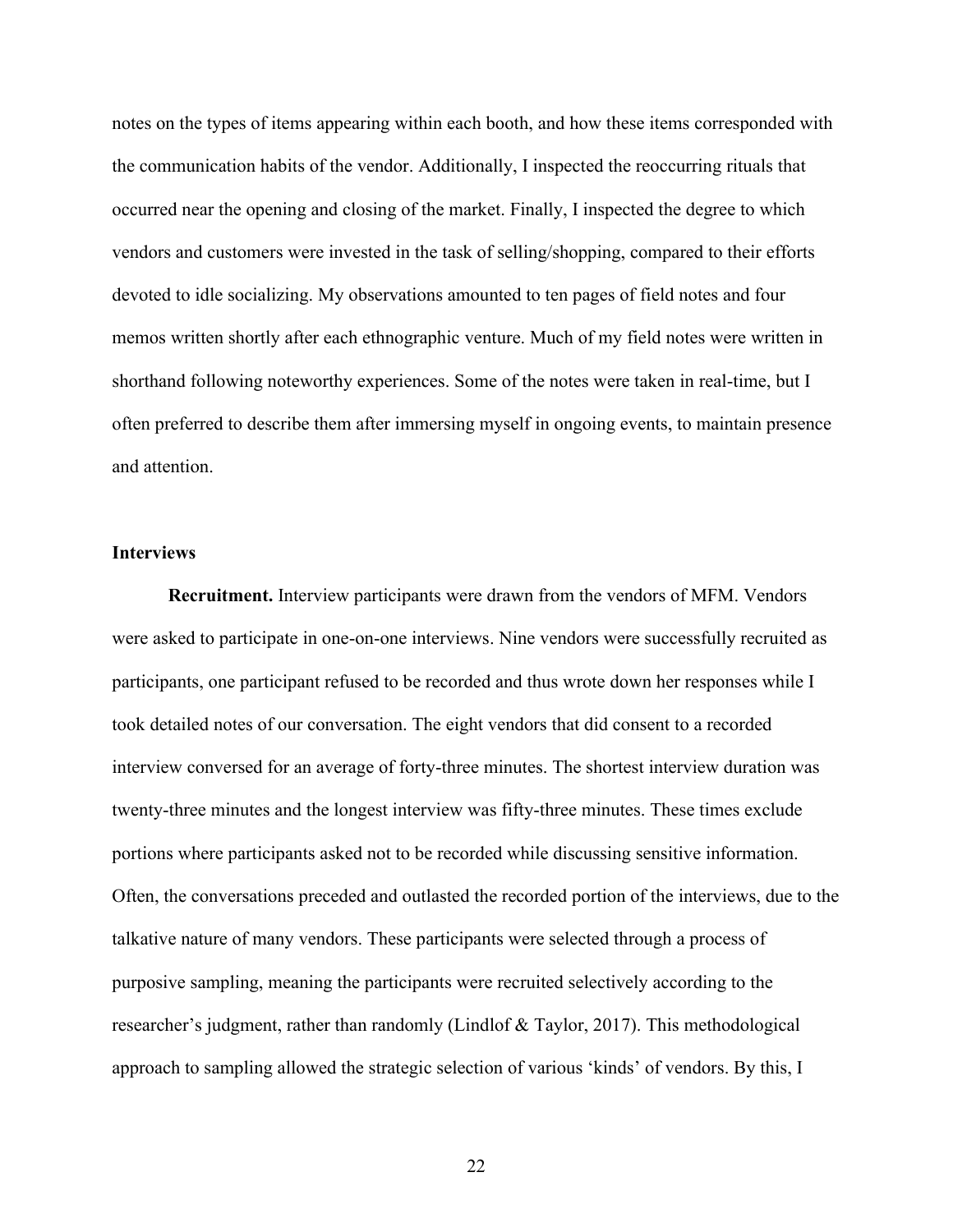mean I spoke with participants with various dispositions, popularity, booth size, and niches.

**Participants**. As stated previously, eight vendors were recruited to participate in interviews. The ages of the participants ranged from 53 to  $67 (M = 59)$ . Of the participants, five identified as White (62%), one as Native American (13%), and two preferred not to say (25%). Five participants identified as female (62%) and three identified as male (38%). Six participants did not reveal their political affiliation, while one identified as a democrat and the other marked themselves as a republican. Only two participants claimed to have a full-time job (25%). The others wrote either 'retired' (37.5%) or 'self-employed' (37.5%); however, it is likely those descriptions are merely preferred synonyms, considering 100% of participants are self-employed in terms of being vendors. Participants' time spent living in the area ranged from two to sixtythree years, with a median of twenty-nine and a half years. Their time spent running a booth at MFM ranged from less than a year to twenty years, with a median of ten years. Although demographically simple, the sample's homogeneity accurately reflects the constituents of MFM. Likewise, the sample size represents a significant portion of the market as there are approximately thirty total vendors at MFM.

**Data Collection**. After receiving IRB approval, I collected data via ethnographic observations. Simultaneously, interviews were conducted utilizing a semi-structured questioning procedure. Every interview took place within the vendor's booth, which allowed "contextual (i.e., situational) influences on social actions" (Lindlof & Taylor, 2017, p. 19) to be observed. In this sense, vendor responses were organic and relevant to their typical behavior within the market. Before the interviews, a demographic questionnaire (see Appendix B) was provided to each participant, attached to the informed consent document.

Each interview was derived from the same pool of questions (see Appendix C). The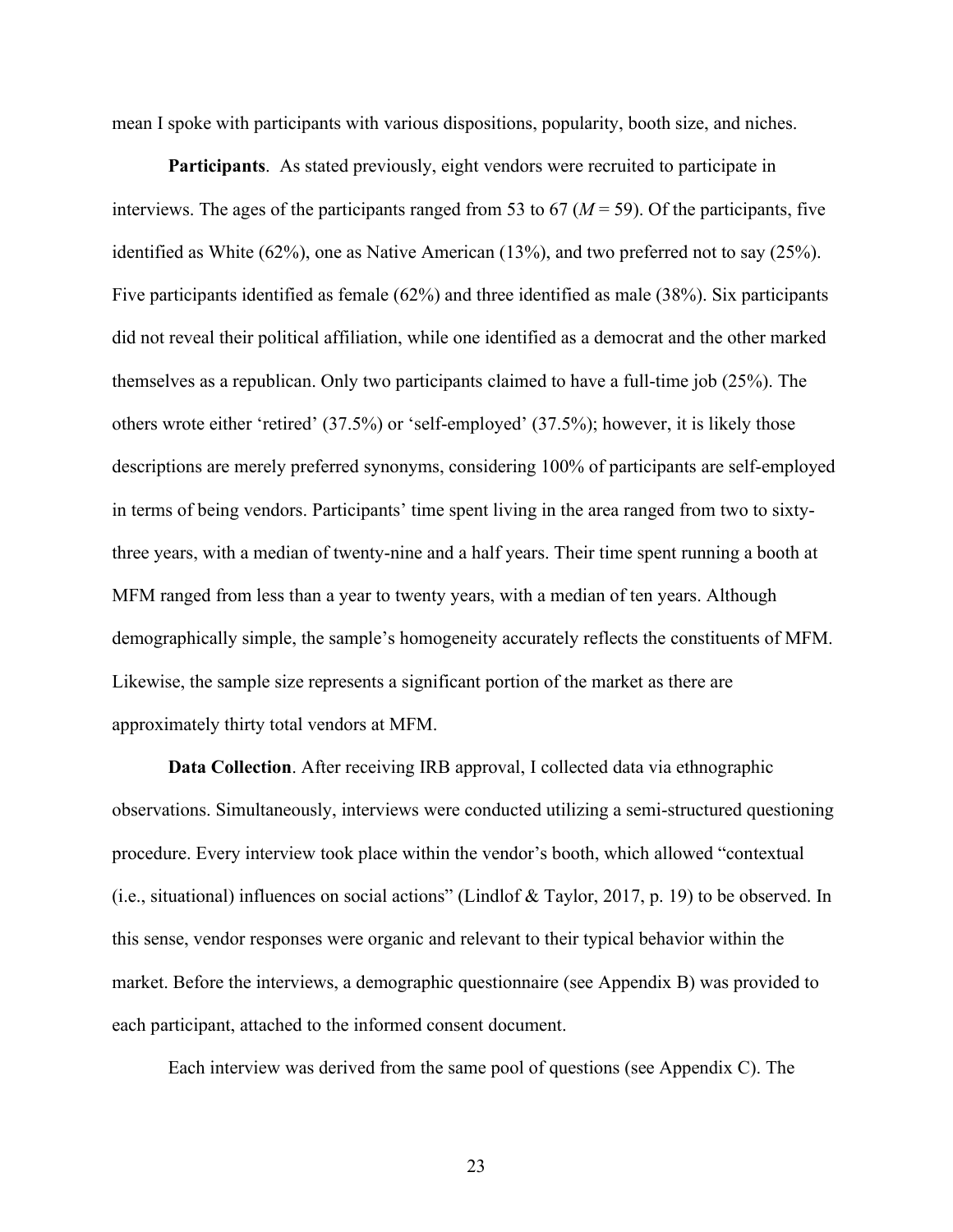interview protocol was broken into several parts. First, participants were asked to detail a typical day at the flea market. The initial set of questions, near the start of the interview, were broad, contextual questions relating to their history at MFM. Subsequent questions necessitated greater introspection from the vendors. These prompts addressed how participants derive fulfillment from their occupation, the relationships they have with their products, and how they perceive and interact with other vendors. Finally, the remaining questions concerned how participants understand MFM as a space, their idealized conceptions of the space, and tensions that might arise between competing visions of the market.

Participants were also asked probing questions elicited by their responses to the interview protocol. Often, participants would go on long tangents and tell humorous or compelling stories The informal nature of the interviews encouraged participants to share what is most valuable to them, thus revealing their priorities and underlying philosophies as vendors. After completing the standardized interview questions, participating vendors were asked closing questions that invited them to reflect on their experience as participants, as well as how their involvement might have changed their perception of MFM or their role as a vendor.

After completing each interview, the recordings were prepared for analysis. First, they were transcribed verbatim by the researcher. These interview recordings produced one hundred eighty-eight pages of double-spaced transcripts. Identifying information such as names and locations was then removed to preserve the anonymity of the subjects. Finally, the audio recordings were deleted after the completion of the transcription process.

**Data Analysis**. Following the transcription process, the data were coded. First, I executed line-by-line, open coding. Each line within the transcripts was given a code that epitomizes the meaning within that line of data. Here, *in vivo* coding was also utilized by borrowing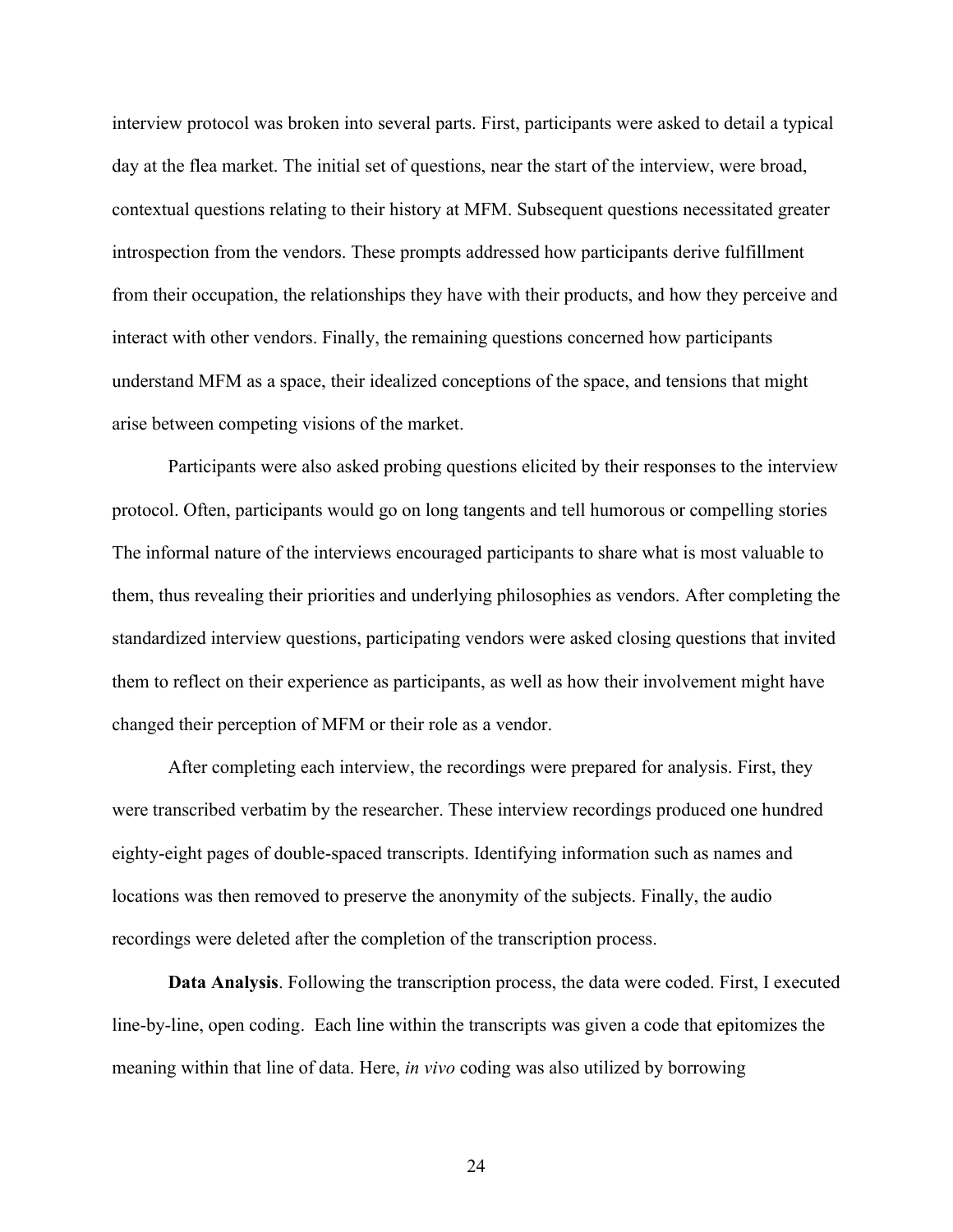terminology used by participants (Lindlof & Taylor, 2017) to maintain coherence and accurately reflect their descriptions. Many of the in vivo codes became important themes and sub-themes within the results section. These include *Something to Do, Wheelhouse, Real People Past, Buy What You Like,* and *Acquisition Syndrome*. Following open coding, a codebook was curated based on recurring and significant codes. After the initial codes were generated, themes surfaced, and synonymous codes were grouped into distinct thematic categories, they were analyzed and defined. In the subsequent focused coding phase, the codebook was applied to the remaining data

Here, I will demonstrate how a code transformed throughout these steps. Many lines of data were open coded as 'the thrill of the hunt,' referring to instances where vendors spoke of their enjoyment of purchasing items. After analyzing the totality of the data, the in vivo code, 'guitar acquisition syndrome' was adopted and modified to be the sub-theme, *Acquisition Syndrome.* This code was then canonized in the codebook and applied to an example of participants discussing the pleasure they are granted by searching for and purchasing products. This adaptation in coding allowed for a greater emphasis on the impulsive nature of hunting for products, and thus greater informed the larger theme of *Hoarding.*

Finally, emerging links, causal relationships, and hierarchies among codes were comparatively analyzed in the axial coding phase (Charmaz, 2006). Emerging themes and patterns were identified through the analysis of existing codes. They were then analyzed, organized, and explicated using thematic analysis (Braun & Clarke, 2006). The emergent themes and the relationships between them will be explored and elaborated on in the following results section. First, I detail the measures I undertook to secure rigor and validity within my methodology.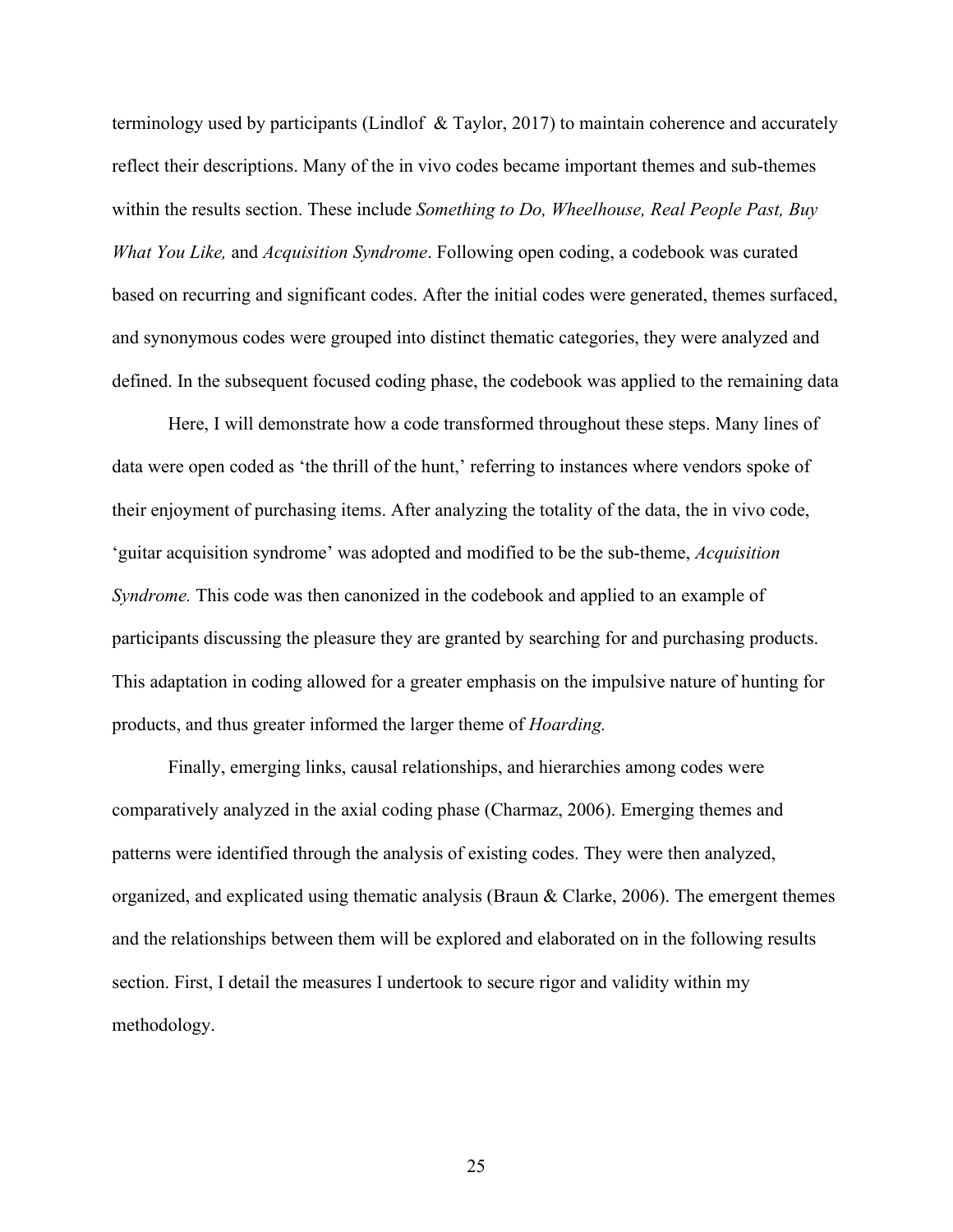#### **Qualitative Rigor**

Concepts of rigor and validity are complicated by the *modus operandi* of qualitative research. Qualitative research aims not to produce objective, generalizable schemes, but rather "partial, temporary, and contested" knowledge (Lindlof & Taylor, 2017, p. 193). Moreover, qualitative work cannot be reduced to the standards of quantitative inquiry. Still, there are measures qualitative researchers can follow to ensure rigor and validity.

A qualitative researcher is expected, above anything else, to be self-reflexive. Selfreflexivity is marked by transparency and introspection. Tracy and Hinrichs (2017) offer a set of eight guiding principles to act as criteria for quality and ethical qualitative research. These principles include "(1) worthy topic, (2) rich rigor, (3) sincerity, (4) credibility, (5) resonance, (6) significant contribution, (7) ethics, and (8) meaningful coherence" (Tracy & Hinrichs, 2017, p. 2). In what follows, I will break down these dimensions and relate them to my methodology.

Tracy and Hinrichs (2017) define a worthy topic as "relevant, timely, significant, and compelling" (p. 2). These terms are relatively subjective, but the notion remains that the topic of the research must be something that is not obvious, challenges common-sense assumptions, or reveals something novel about the nature of social life (Tracy & Hinrichs, 2017). My interest in MFM stems from the fact that flea markets that allow vendors to be present are declining in numbers, and thus less accessible for study in the near future. Likewise, MFM is a worthy artifact due to the manner transactions transcend capitalistic norms of consumption. Further, the topic of vendor-based flea markets is ripe for analyzing the need for places of socialization.

Rich rigor, in qualitative work, depends on abundant, rich descriptions (Tracy  $\&$ Hinrichs, 2017). Rigor may also be marked by complex theoretical approaches (as I have demonstrated in the literature review), attention to detail, and substantial data collection (Tracy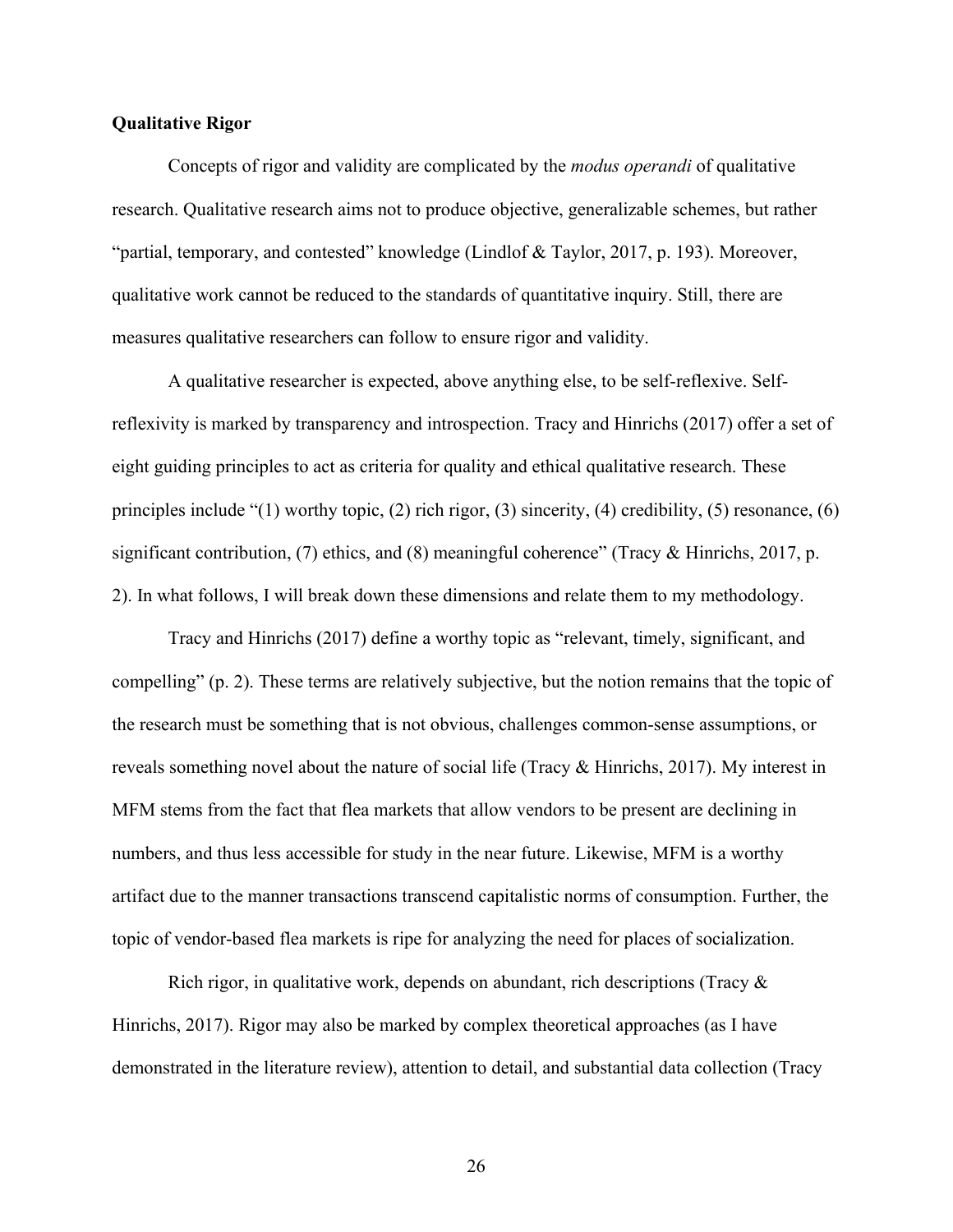& Hinrichs, 2017). Likewise, rigor can be displayed through transparency in data collection and analysis. This transparency can be achieved by listing the number of interviews, time spent doing observations, and "disclosing the number of pages of typed… interview transcriptions," (Tracy & Hinrichs, 2017, p. 5) as I have provided previously.

Sincerity can also be accomplished through the transparency of methodology. Recognizing challenges or including a limitations section can be evidence of sincerity. Additionally, introspection about biases, values, and goals of the researcher can merit sincerity (Tracy & Hinrichs, 2017). Even using the first person "I" to remind readers of the researcher's positionality and voice may lend to sincerity (Tracy & Hinrichs, 2017).

Credibility in qualitative research can be achieved through the inclusion of detailed descriptions and dialogue, as well as multi-faceted forms of data collection. "Qualitative researchers attain credibility through the use of thick description, crystallization of data, evidence of multivocality… and engaging in member reflections with participants" (Tracy & Hinrichs, 2017, p. 6). The use of thick description provides the reader with a rich account of the data, which allows the reader to follow along with the researcher's conclusions, rather than simply being told of the findings. Crystallization can also service credibility, as it "entails the inclusion of multiple data points" (Tracy & Hinrichs, 2017, p. 6). Often this means pursuing several means of data collection, as I have done using ethnographic observations and personal interviews. Similarly, I have encouraged member reflections by sharing preliminary findings (or 'hunches') from observations with my interviewees to allow opportunities for "questions, critique, feedback, affirmation, and even collaboration" (Tracy & Hinrichs, 2017, p. 7).

The term 'resonance' deals with how accessible and impactful the study is to the reader. Generally, the goal is to elicit connections in the mind of the reader and inspire future work that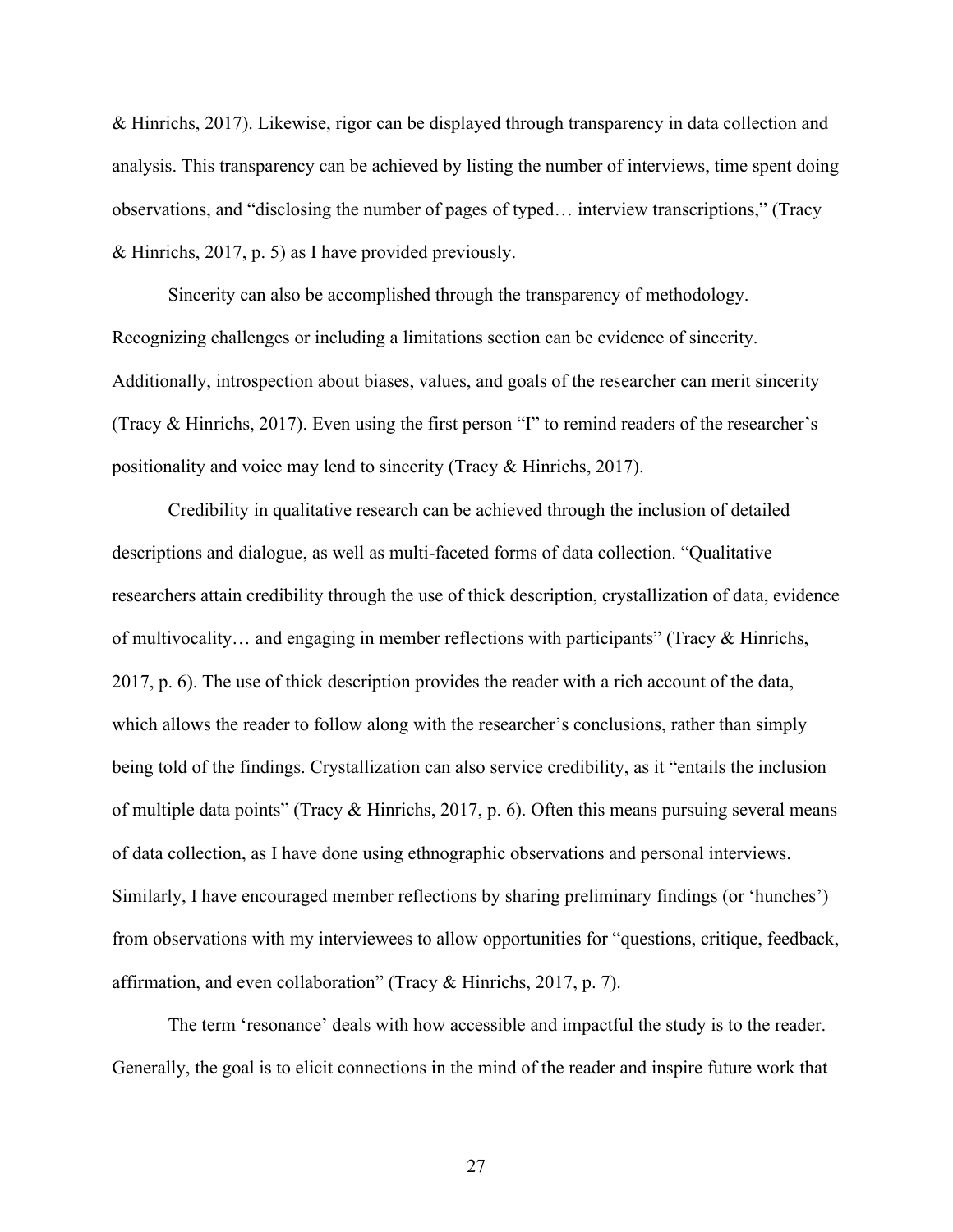can build off of the research. The presentation of the work must hold the "potential to aesthetically affect its readers" (Tracy & Hinrichs, 2017, p. 7). Similarly, 'significant contribution' entails that "the findings extend, transform, or complicate existing bodies of knowledge" (Tracy & Hinrichs, 2017, p. 8). Considering the last notable study on flea markets is from the late nineties, I hope to extend that scholarship, as well as integrate new theories, and provide a novel understanding of class, taste, consumption, and public socialization.

Tracy and Hinrichs' (2017) notion of ethics is broken into four parts: I enacted procedural ethics simply by following the standards presented by IRB. I also cautiously adhered to situational ethics by respecting the wishes and boundaries of participants, while minimizing the social risk the study could have posed to them. Relational ethics were also considered, meaning I acted empathetically while in conversation with the participants. Many seemed to enjoy the conversation. Lastly, I have followed exiting ethics by not framing the participants in a negative light and respecting their requests to go off the record.

Meaningful coherence is the last principle offered by Tracy and Hinrichs (2017). Simply put, meaningful coherence requires consistency between the included literature, appropriate research questions, methods, data, and findings (Tracy & Hinrichs, 2017). The study should be wholistically sound and intuitive, in the sense that the sections must flow, the literature and research questions must maintain relevancy, and the interior logic of the work must be evident. In sum, qualitative rigor entails constant self-reflexivity and transparency that aims to ensure sound and ethical work.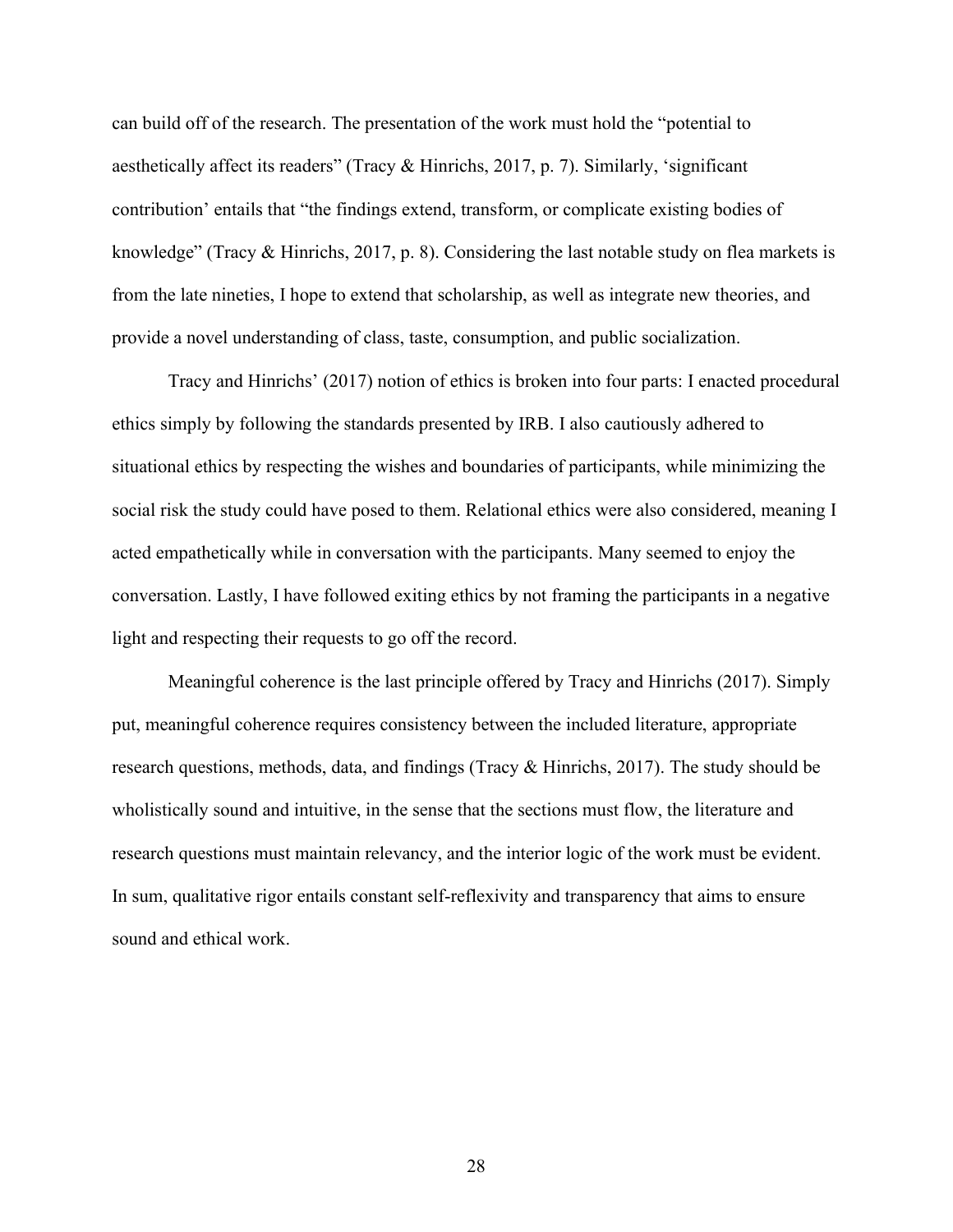#### **RESULTS**

Before I discuss the most prevalent themes that emerged from the collected data, I owe the reader some tangential context regarding the vendors and the market itself. Many of the following insights were garnered through an interview with someone in a managerial position at the market. To start, the market is situated within the heart of the city's historic downtown. The building itself is equally as historic as its surroundings, considering it was originally constructed in 1914. Until recently, it was owned and operated by the founder—a passionate woman who dedicated her life to the success of the market and the vendors that composed it. This venture was apparently trialsome, considering women in the area were not often respected as entrepreneurs. In the early days, the market primarily operated as a collaborative produce stand. Similarly, the market did not allow vendors to store inventory in their booths until about twenty years ago. Of course, allowing vendors to use the booths as storage throughout the week, rather than forcing them to haul items in and out each day, altered how the vendors utilized the market.

Within the last few years, the original owner passed away. At this time, the ownership was transferred to a board of trustees, since she had no children. In fact, several vendors recalled the founder often repeating, "I didn't have children because the flea market is my baby." Near the time of her death, a long-time caretaker of the owner was offered a position as manager, which she still proudly holds. These delegations of power are important because they have impacted the market's operations and social atmosphere. Many appreciate the aforementioned manager because of her intimacy with the market; however, most vendors spoke skeptically about the involvement of the board of trustees due to the trustees' emotional separation from the store.

Another interesting facet of MFM that illustrates its unique contours is the fact that the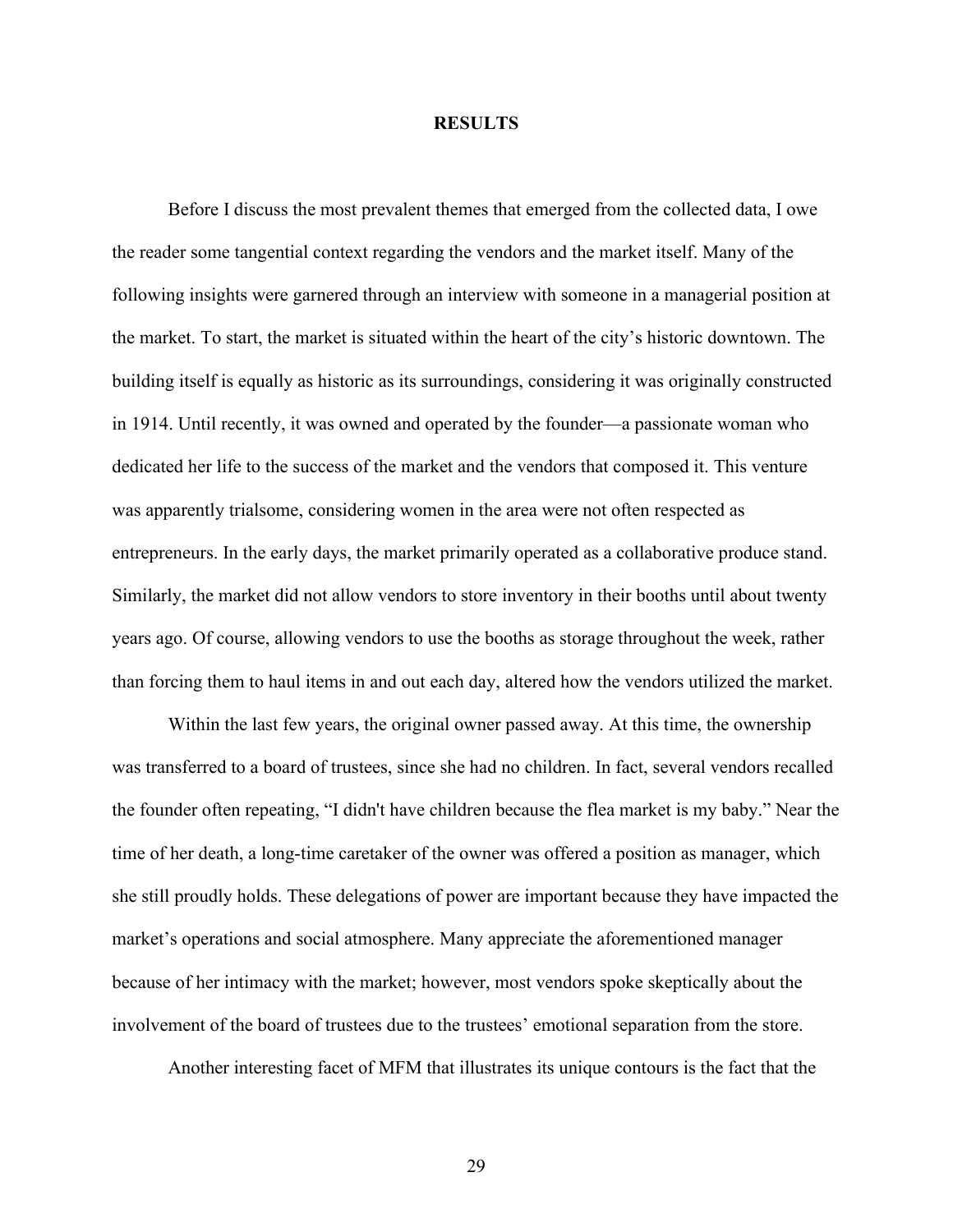founder also owned a series of rental properties immediately surrounding the market. Of course, these are now owned by the board of trustees. Still, four vendors live in those buildings, constituting a small village nearly attached to the market. Similarly, several vendors are roommates exemplifying how relationships within the market spill out into vendors' private lives. Likewise, at least three couples (two married) jointly run booths at MFM, either separately or together. In other cases, individual vendors commute (sometimes hours) to the market because they prefer the social nature of the market compared to any in their area. This ongoing excursion and the culminating mileage on their vehicles no doubt undercut their profit margin; yet, the vendors did not seem to mind.

Expectedly, most vendors expect to earn some cash for their efforts. However, an overwhelming majority of participants described profits to be secondary to other gratifications provided by their experience at the market. Although this non-profit motive aligned with my expectations, the alternative rationales listed by vendors transcended mere social utility. Surprisingly, vendors reported a myriad of motives that galvanize them to be vendors at MFM.

Five overarching themes emerged through coding interviews and reviewing fieldnotes. Each theme addresses how vendors with largely non-profit motives are fulfilled and inspired through their work at or in relation to the market. These themes are the following: (1) Life After Labor; (2) The Primacy of People; (3) Specific Merchandise; (4) Hoarding; and (5) Identity Maintenance. Each theme will be composed of sub-themes that further clarify the complexion of vendors' fulfillment processes. Following the explication of the final theme, I will discuss their relevance to the research questions. I will then discuss the implications and limitations of the study.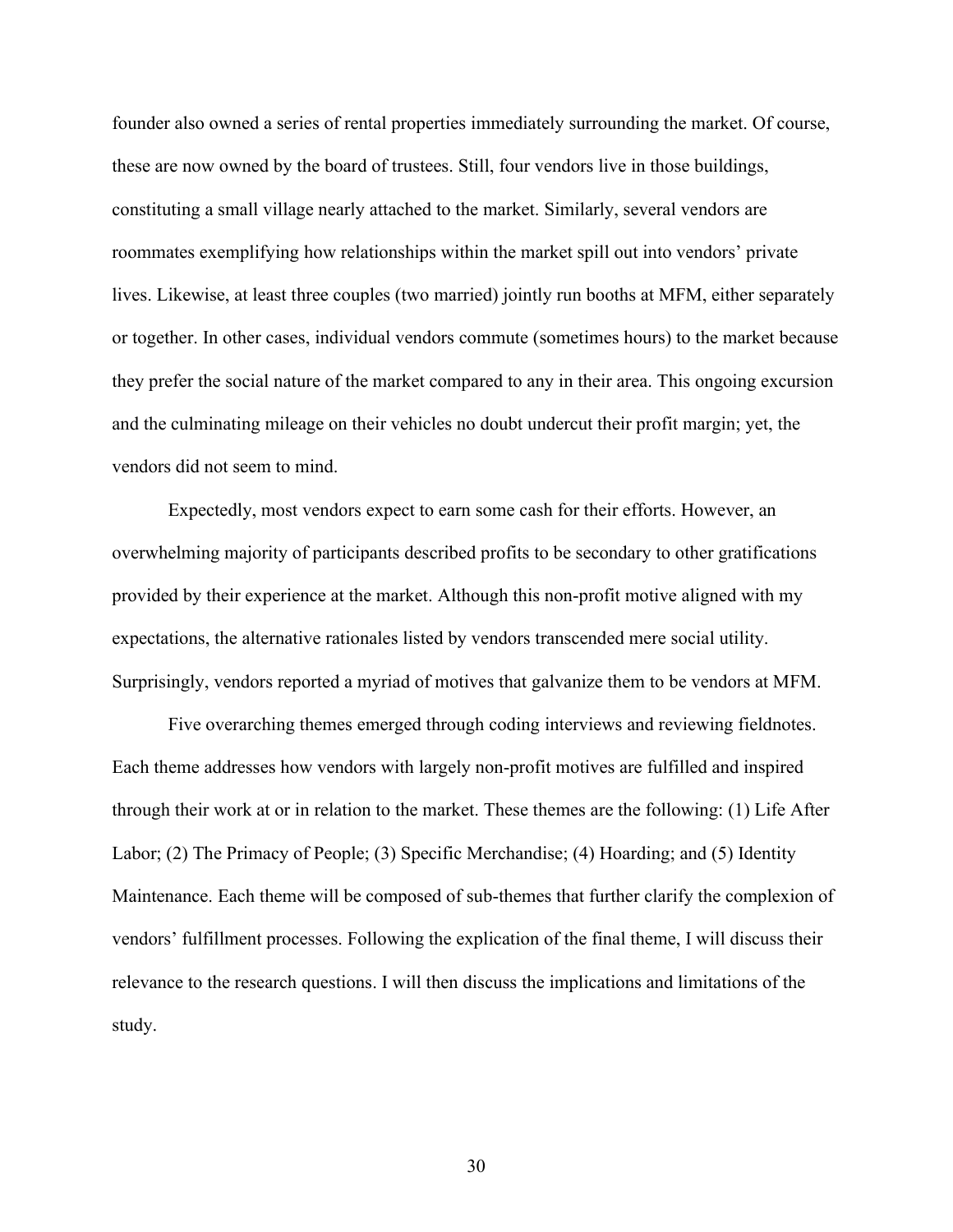### **Life After Labor**

All but one of the vendors I spoke to were at least semi-retired. Many had spent their careers working at the same local factory. Their instilled work ethics and long histories of hard labor resulted in retirements that felt abrupt and unfulfilling. For this reason, participants sought out ways to fill their time and occupy their minds. Some vendors initially wished to re-enter the traditional job market but found themselves out of options due to extenuating circumstances. For instance, Laura, who enjoys people-watching with her dog from her booth, commented on how her disability limited her post-retirement job options: "Because I can't write. My mind is fine. I can still use the computer some, but you know, I got all these skills. But who's gonna hire me… handicapped... and get big insurance rates?" This instance exemplifies how MFM serves as an accessible, soft transition into retirement for many vendors. The theme 'Life After Labor' encompasses how vendors utilize MFM to address problems that occur after retirement. The subtheme, 'Something to Do' discusses how vendors use MFM as a means to fill voids of time and fulfillment. 'Supplemental Income' illustrates how participants use the minor flow of income to stay afloat and feel economically secure after retirement. Finally, the sub-theme 'Autonomy' explains how vendors are attracted to MFM because of the agency they are granted, which most vendors did not experience in their original careers.

**Something to Do.** Participants often expressed a fixation with being occupied. Winona, a retired Goodwill worker that salvages and alters clothes, described it plainly: "This is my thing that gets me out of the house for two days a week." Yet, to many, it meant more than fighting off boredom. This mild obsession usually manifested in either a concern for the body or the mind. Andy, a vendor that specializes in coins and sports memorabilia, spoke in length on how running his booth aids his mental wellbeing. "I've got to keep busy. Because if I don't, I'll just go insane.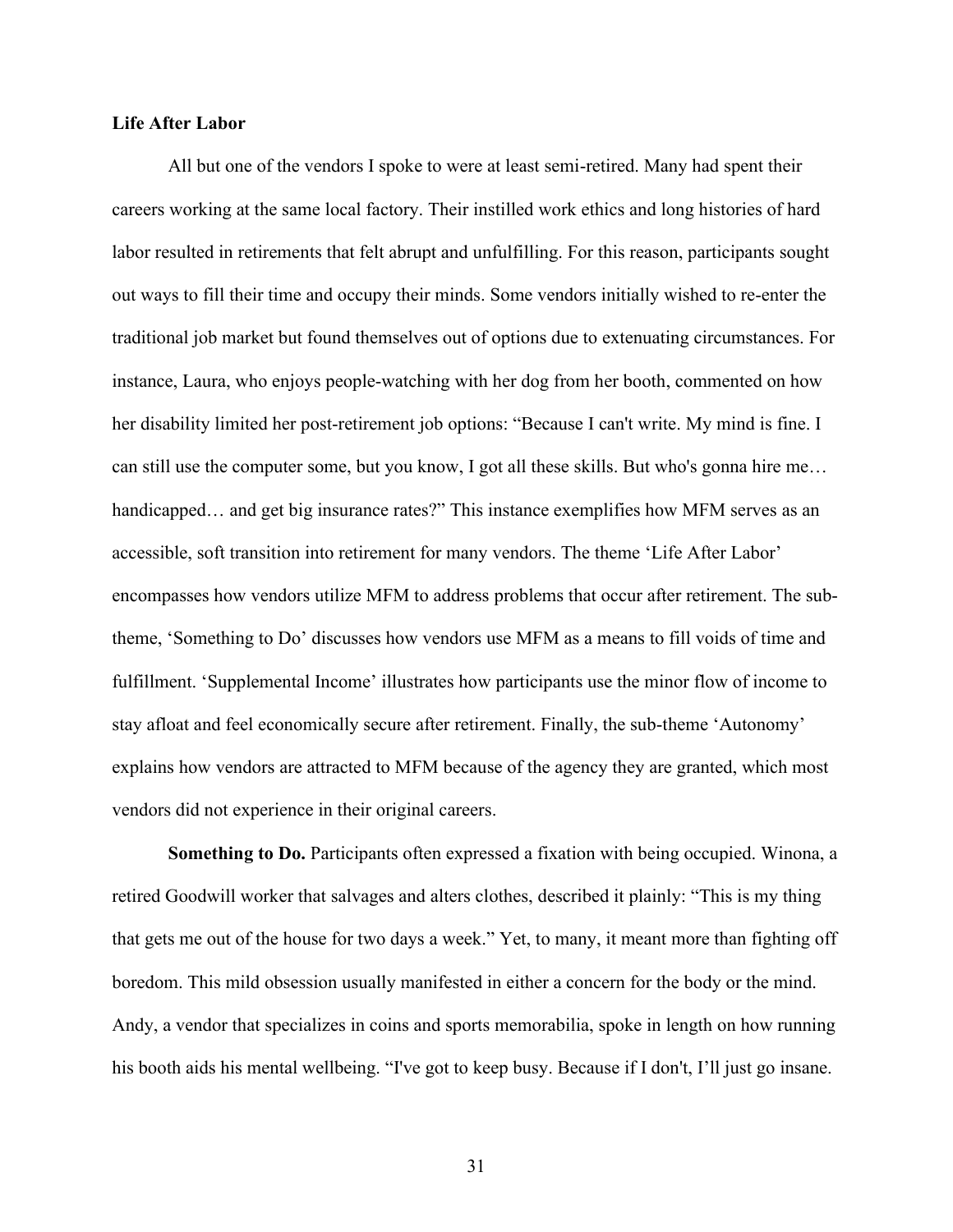Like I've got to have my mind focused on something. And if I don't, you know, you could lose your cookies." He later added, "With what's going on I got to keep myself functioning. So, I don't have a nervous breakdown or attack or something." For Andy, the flea market was an escape from the stresses that come with being stuck at home. MFM provided vendor and customer interactions that Andy considered suitable distractions.

Other vendors described the impulse to keep working after retirement in terms of physical momentum. Beth, a vendor who identifies as an artist, lightheartedly explained: "We got this firm belief in my family, if you stay busy, you stay alive. Because if you stop you die. I mean, if you just sit on the couch, you're gonna get sick, you're gonna gain weight, you're gonna rust, you know? I've always got that in my head. If you stop, you die."

This working-class mantra pervades the flea market. In fact, while I was there, one prominent vendor refused to go home despite being sick with what he later discovered to be COVID pneumonia. Truly, most vendors have a commitment to working after retirement. Andy mentioned earlier, stated, "It gives me something to do because we're retired. I'm going to keep at it as long as I can." For many, MFM is a vessel for the last stage of their working and social lives. This pattern becomes problematic as vendors grow older and are thus faced with the decision to close down their booths. These decisions are often spoken of in a way that frames the event, not as a second retirement, but rather as a resignation from the world. Sally expressed concern for an elderly vendor: "I think she's ready to retire. But she doesn't want to because this is her only place to get out." In this sense, some retired vendors cling to their part-time occupations at MFM to preserve their social worlds and maintain their self-image as subjects of the present, rather than peoples of the past.

**Supplemental Income.** Since most vendors are retired, for many, their social security or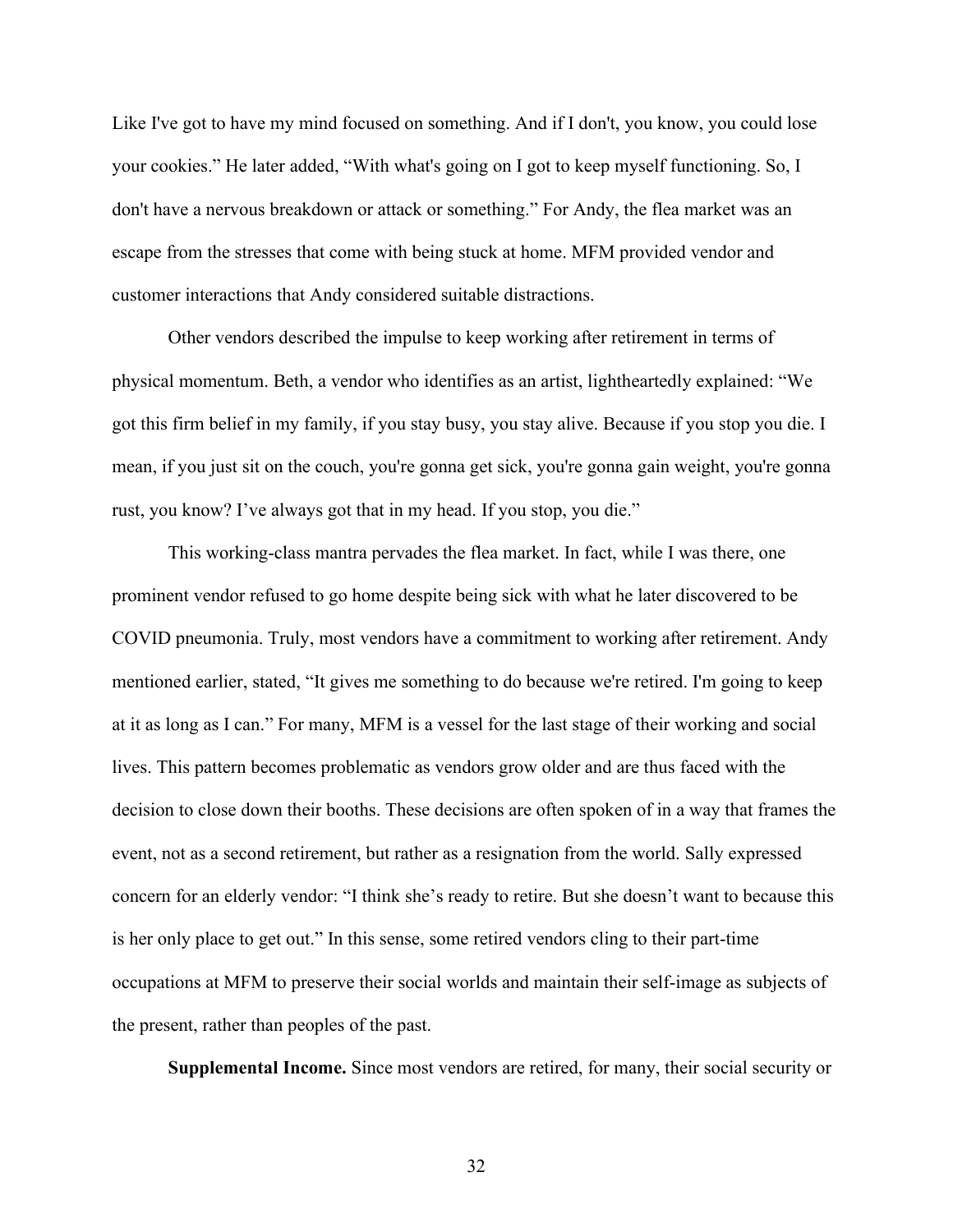disability checks are main sources of income. This budget, in turn, impacts the types of items they can buy for their booth but also incentivizes them to start a flea market booth in the first place. Although vendors are not attempting to get rich quickly, most expect to earn enough for a net positive balance. One participant even referred to it as "beer money." Another said his social security was "really not enough to be happy with." Laura described the gig slightly differently: "Some people do the stock market, some people put into savings accounts—we chose to do it that way because, you know, I don't know, because we didn't get to know that much about stock markets." Laura's comment illustrates how vendors utilize the space to make supplemental income because they lack the experience to do so in a more traditional way.

Some vendors even recognized that they do not make enough money to justify the time and labor put into searching for items and running the booth. The manager I spoke to conveyed a similar sentiment: "I do have a lot of elderly people that do supplementary income this way… And a lot of them don't even include their time. They're not getting paid for being here all day. It doesn't equal out. They're doing this because they love to do it. Anybody that comes in here with the idea that they're going to get rich quick, is sadly mistaken."

This realization—although not generalizable to all vendors—signals a larger connection between the minimal financial support they receive and their motivation to continue working as vendors. Many are satisfied with building little capital in comparison to other business ventures. However, the point is to make enough money to justify and fuel their hobbies, habits, and social needs. Through this lens, time spent hunting for items or running a booth are not expenditures or potential losses. Instead, the potential sale justifies the purchase of items and the accompanying experiences of buying and selling. These insights will be discussed in greater detail in the following sections. For now, note that vendors rely on MFM for supplementary income because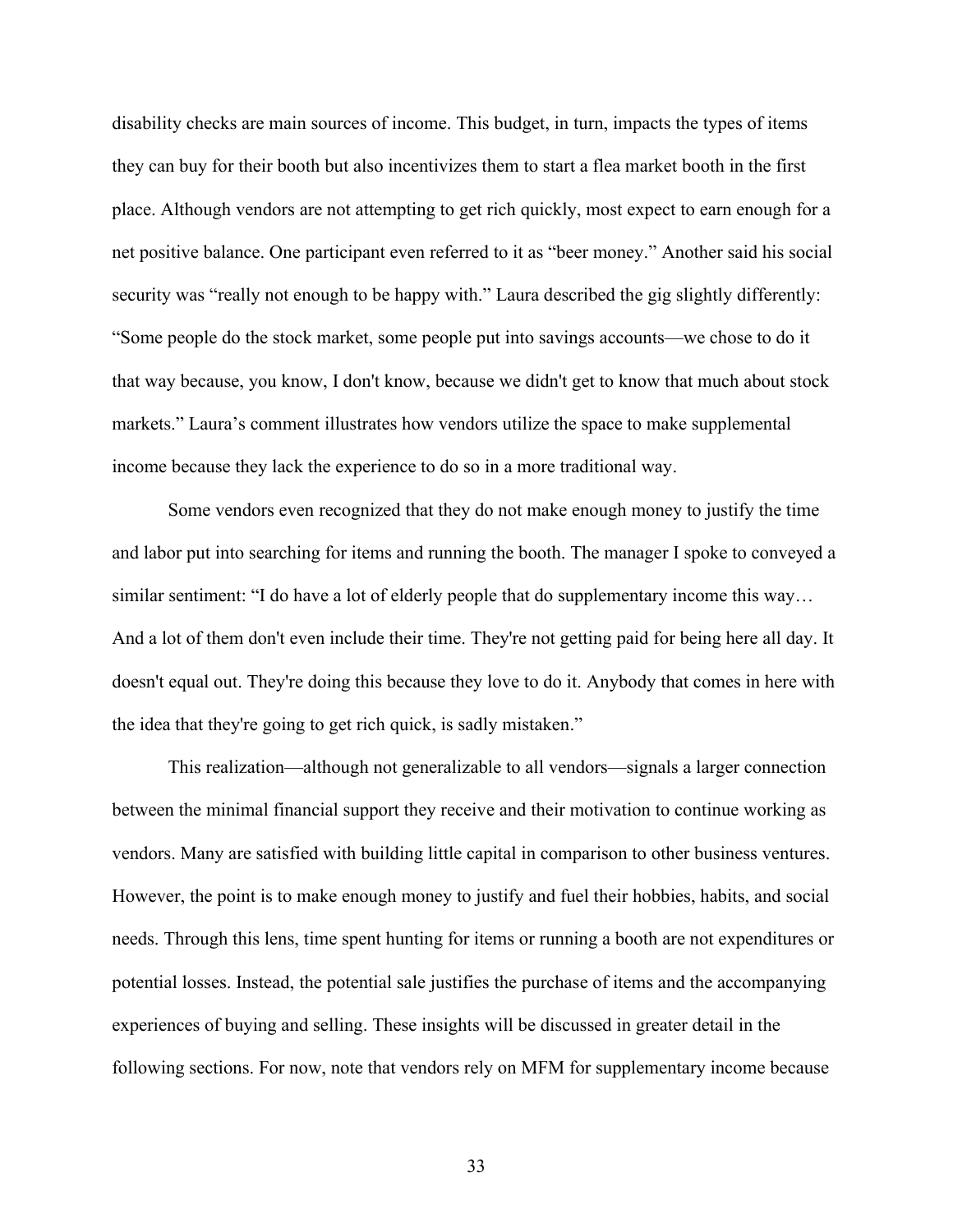it enables a self-sustaining process that they enjoy taking part in.

**Autonomy.** Given that most vendors spent their lives working under some form of a boss, it is no surprise that they revel in the chance to enact agency in their work lives at the market. Three aspects of autonomy are frequently celebrated at MFM. Firstly, the market is hailed for being unregulated. Other than being up-to-date with fire codes and not selling outright illegal products, MFM exists as a libertarian space. Certain consequences of this feature of the market are potentially problematic, as vendors are not legally required to cross-reference new products with recently stolen goods (in contrast to pawn shops), expired and repackaged food can be sold for standard prices, scalping and pirating are actively rewarded, and sales tax is often skirted entirely. Daryl, (after disclosing that he bought a bag of pretzels filled with spiders) summarized the community's feelings towards the market's laissez-faire approach: "They think it's a good thing. Yeah. it's part of their freedom, I think, as an American, and they don't want that taken away. You know, the old days are still sort of existing here." This comment exemplifies the American attitude that prioritizes liberty in the marketplace and nostalgia for workplaces without government or managerial oversight.

Secondly, vendors derive a sense of autonomy from having ownership over their time. There is no impending economic threat of being fired if they miss a shift. They will not make any money that day, but they are not required to be there. Although the market is only open during set hours, vendors have total flexibility in their schedules. Beth illustrated this well, claiming, "Some of them will work here in the morning and go home or go to work in the afternoon. Some of them don't even want to show up. That's why a lot of people do it." Beth's comment exemplifies how vendors favor the market due to its pliable conditions.

Finally, vendors claim to benefit from the agency to sell (almost) any item, for any price,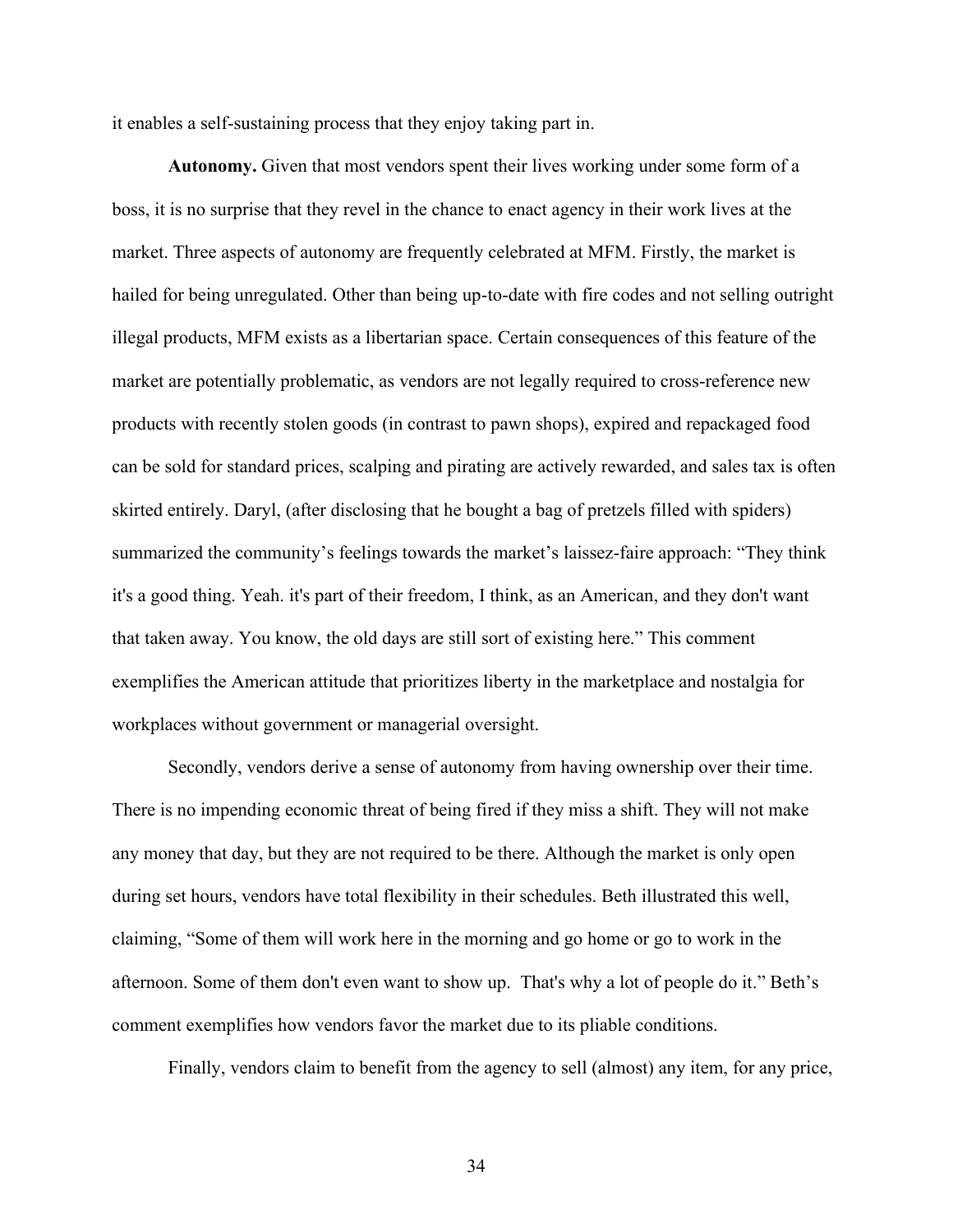to any person. No one can be scolded or punished by any authority for selling items representing most ideological beliefs, or any transgressive materials. Beth, who sells 'trash-to-treasure' items that occasionally resemble the occult, recalled one instance where she felt empowered by this authority when someone patronized her: "'I'm gonna pray for you. Look at the stuff you worship.' And I'm like, dude, it's Halloween. It's funny. He started going off, and I said, 'You know what? Get out of my booth.' Yeah, I can do that." Beth later summarized this overall sense of autonomy concisely: "It's up to us when to open, it's up just who comes in the booth, it's up to us what we sell our products for, nobody can tell us what we sell our stuff for. Nobody can tell us who we can sell to. And no one tells us when we can leave when we can't leave."

Beth's comment displays the agency vendors are granted within the market. This authority allows them to craft and peddle goods according to their interests, no matter how taboo. The same sense of agency contributes to the freeform interactions that vendors partake in.

#### **The Primacy of People**

Even the most economically-involved vendors of MFM benefit from the social dimension of MFM. The format of the market depends on vendors attracting attention and having personal encounters with the customers. Moreover, an established clientele is necessary for the market's success. The mode of the market itself attracts predominantly generous and gregarious folk. Some even claimed sociability was a prerequisite to being a vendor: "You have to like people. You can't do this without liking people." The theme, 'The Primacy of People' epitomizes the centrality of social interactions within the market. The sub-themes, 'Social Utility' and 'Small Philanthropy' detail the fulfillment vendors derive from social interactions and the small acts of kindness stimulated within the market, respectively.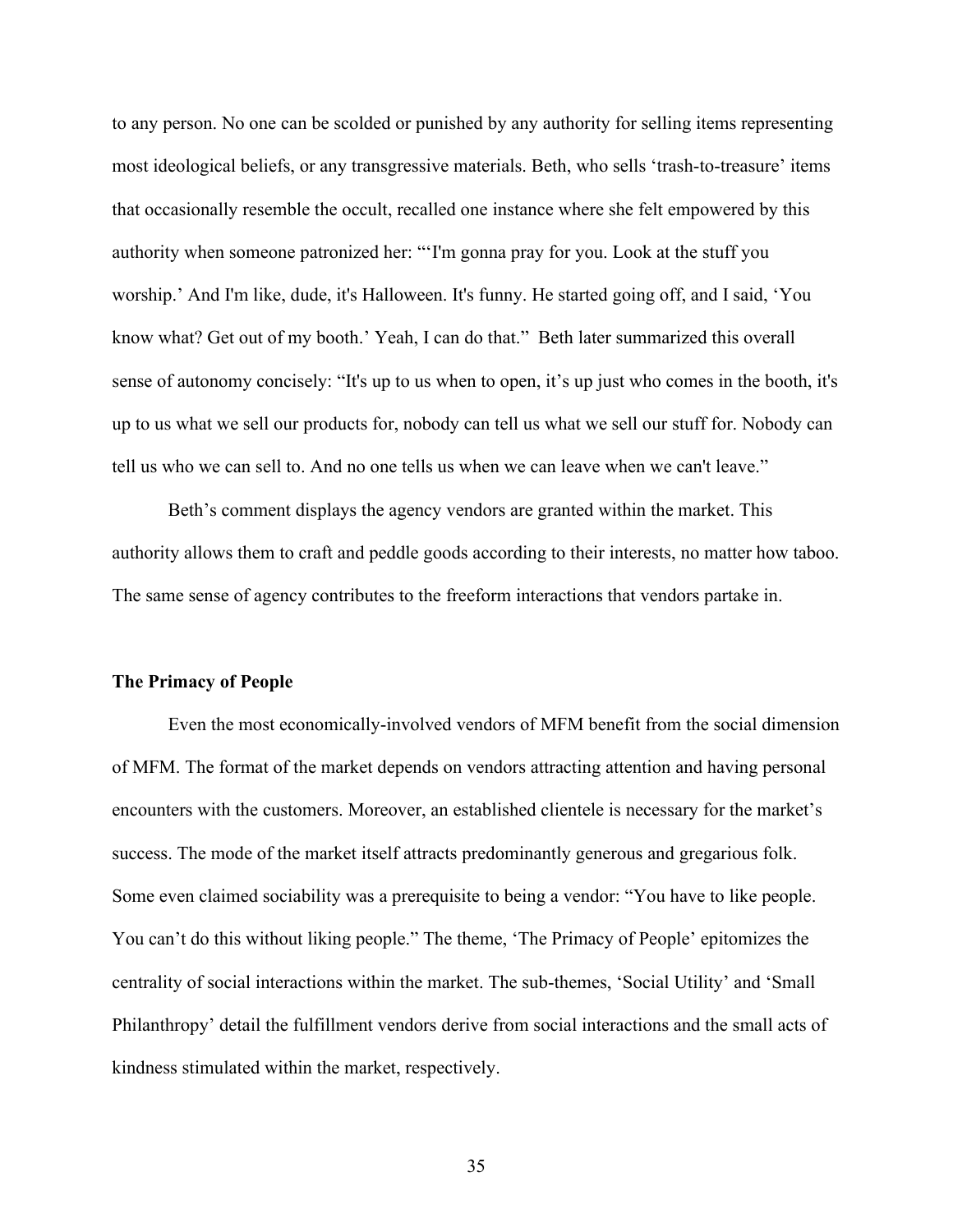**Social Utility.** At MFM, it is a rare occasion to see a vendor sitting alone inside their booth. Unless they are working on a project, most individuals are chatting in pairs or small groups. Each corridor functions as a block of a neighborhood, where vendors loiter between their booths as if they were their porches. Vendors generally do not mind leaving their booths unattended for short durations. They worried about shoplifters but try to implement as much trust in the public as possible. Those more concerned with profits and less trusting of people stick to their booths. Similarly, profit-motivated vendors spoke more passionately about defending their booths from the threat of shoplifters. These types of vendors were somehow situated into their own neighborhoods. Even still, their customers are likely to participate in idle chatter within their booths. In contrast, a manager I spoke to claimed, "For some of them, it's just socialization. I know for a lot of them, they probably don't make their booth rent every weekend. But some of them, throughout the years, have stayed here to have socialization with other people." Clearly, some are driven to participate in the flea market because it fulfills a social need—especially considering the prior theme of 'life after labor.'

The network of vendors certainly constitutes a social fabric. Some have known each other for decades. Every participant described the market either as a community or family. Beth used both terms to describe the atmosphere: "It's kind of a big family up here, actually. Yeah, it's a community. You got your grumpy ones and your nice ones. And you get the ones that don't give a crap. Yeah, it's just a family." Beth's definition of family was wholistic, much like the manager's: "They're just like any other typical family. They have their days when they'll gossip about one another, but have each other's back in a heartbeat." Although gossip probably contributes to the social environment of MFM, it was hardly mentioned in my interviews. The same manager gave a more positive description later: "It's just like a big family. Everybody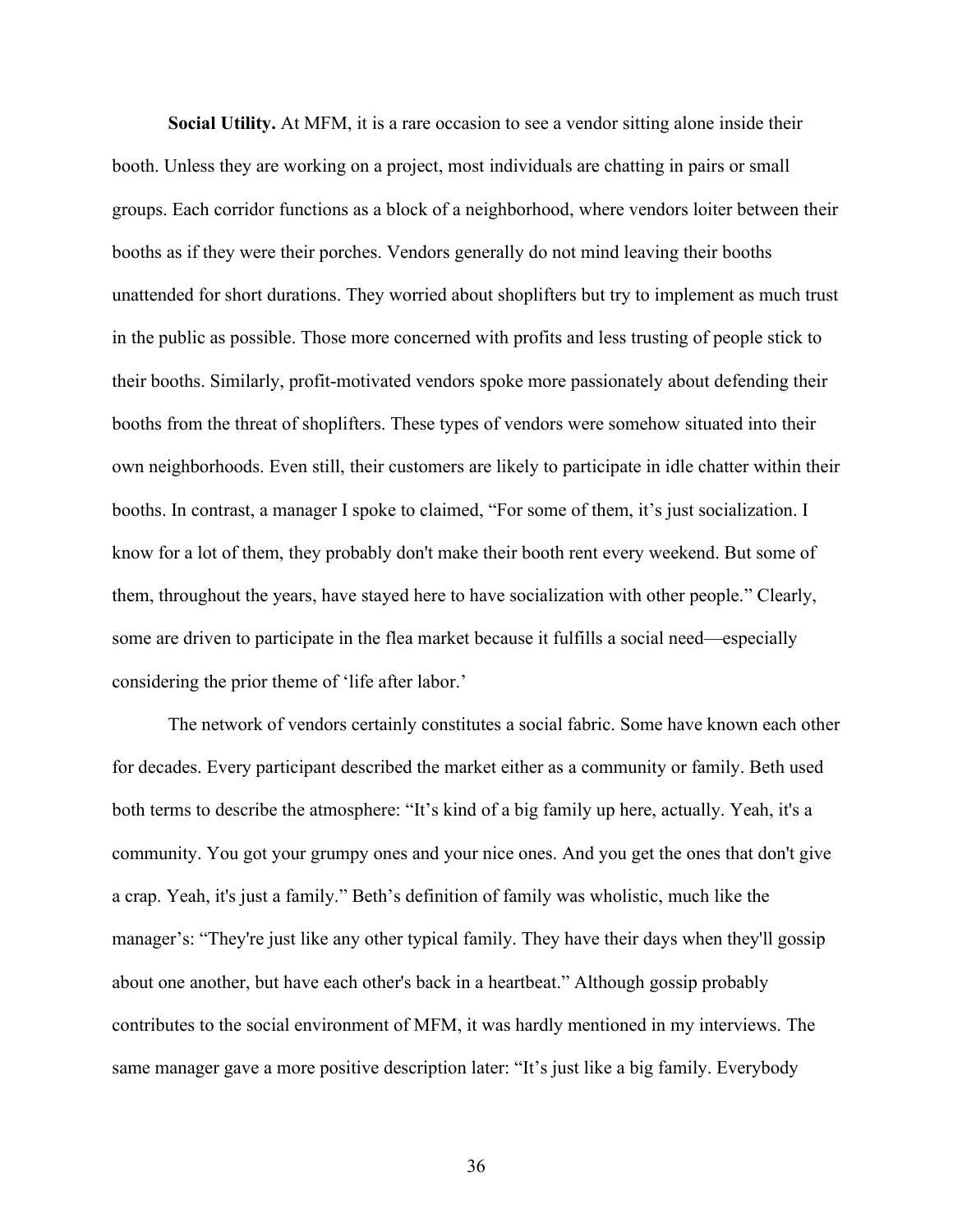knows everybody. Everybody knows what everybody's doing." This comment illustrates the familial nature of the market. Indeed, the market operates as a second home for many, where fictive kinships are developed.

Although the vendors garner fulfillment from interactions with other vendors, many seemed to enjoy their relationships with customers more. Laura had this to say about her decision to commute over an hour to MFM: "We like the way this one is run because it's more like a storefront, where you can have more personal contact with your customers." She later extended the family metaphor to include her clientele. It is common for vendors to establish relationships with customers that last for decades. During my observations, I witnessed a few of the same customers frequenting the same booths, nearly all day, both days the market is open, each weekend. This behavior is particularly telling because the available products throughout the store dwindle throughout the weekend, meaning the customers are likely to not find anything new the second day. One couple spoke of their most fervent fan fondly: "Pete is our favorite because he's been with us for so long. Almost thirty years."

Laura's description of another long-time customer illustrates another social tendency within the market: "Like the gentleman who just left, I guess I've known him ever since we've been here. He lives an apartment over here by himself and he used to come all the time—he's not able to drive, you know. But we know those things about each other." That last line both shows that there is a familial status between vendor and customer, but also a correlation between fulfillment and disclosure.

During my first observation period, it became clear that there is a lower social threshold for individuals to disclose information typically considered sensitive. By this, I mean vendors and customers happily share information with strangers that others might only divulge to trusted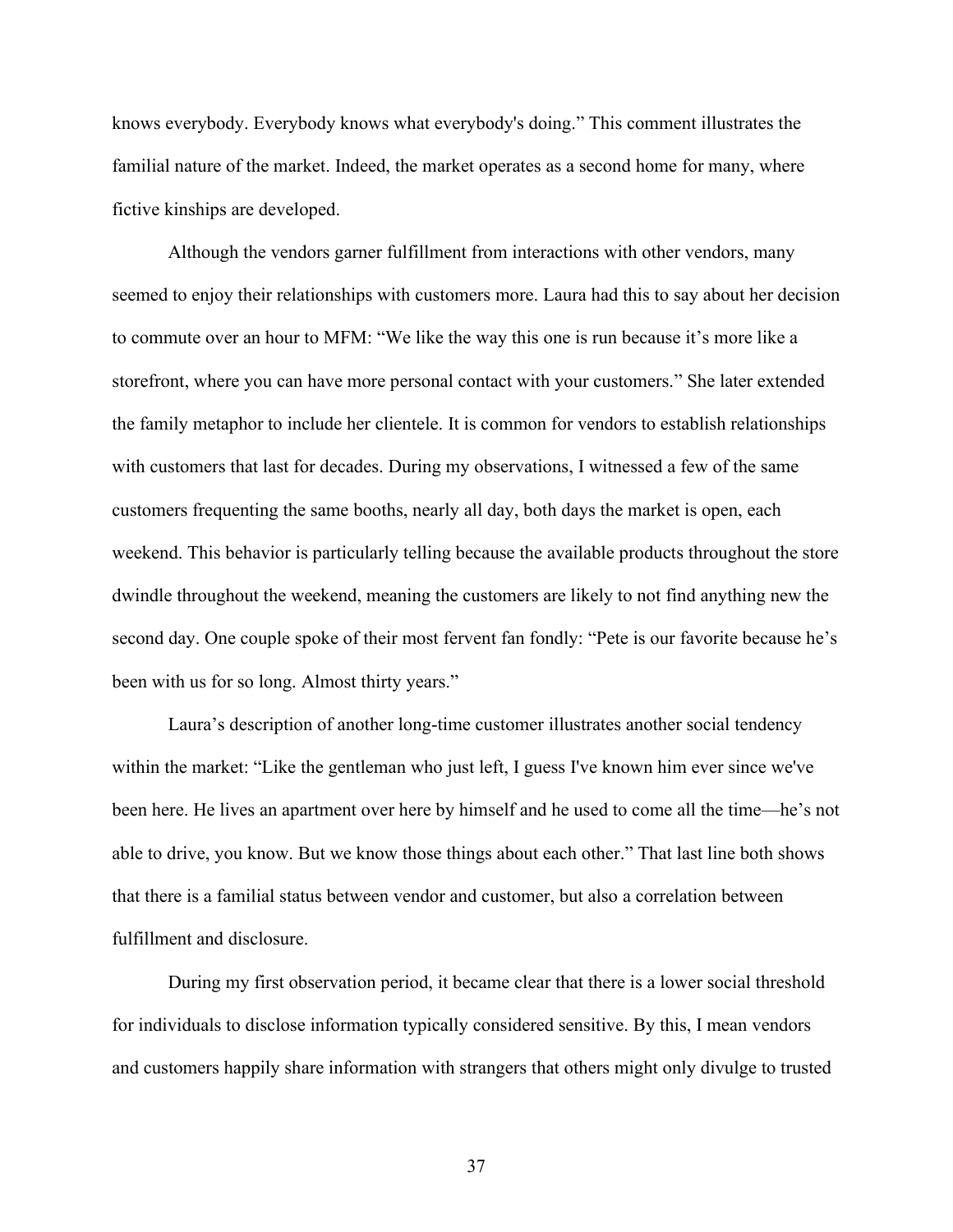friends and family. For instance, two individuals spoke brazenly about a mutual friend's descent into a life of crime. Generally, vendors and participants alike are expected to share stories and narratives about their lives. This led to vendors establishing meaningful relationships with clientele who simply bought Hot Wheels from them once a week, for example. Another vendor, Laura, spoke somberly of the loss of a long-standing customer: "She didn't come in and that was very unlike her. She passed away. But her husband still comes in. And it makes me feel good that he comes in and feels comfortable sharing. I mean, he cried the first time he told me about it." Each vendor's success is dependent on developing a steady clientele, who they usually befriend in the process. Often, their discussions revolve around the products. However, many end up quickly sharing aspects of their private lives. Between vendors and solidified clientele, these disclosures are mutual and fulfilling. Yet, in my experience as an unfamiliar individual, the vendors did most of the talking.

Even before conducting interviews, any passive interest in a booth or item meant I was a captive audience for the vendors with a knack for storytelling and entertainment. I discuss how this emergent trait relates to identity performance and maintenance in an upcoming section. However, it is worth mentioning here because it illustrates yet another way MFM serves as a social utility for vendors. Beyond companionship and community, vendors thrive on the ability to share their stories and reaffirm their identities.

**Small Philanthropy.** Another distinct way to understand the relationship between the non-profit motives illustrated by vendors and their affinity to the social is to look at small acts of kindness. I have termed this sub-theme 'small philanthropy' to encompass even the mildest displays of generosity and affection.

Collaborative efforts—especially assisting the elderly—are respected and appreciated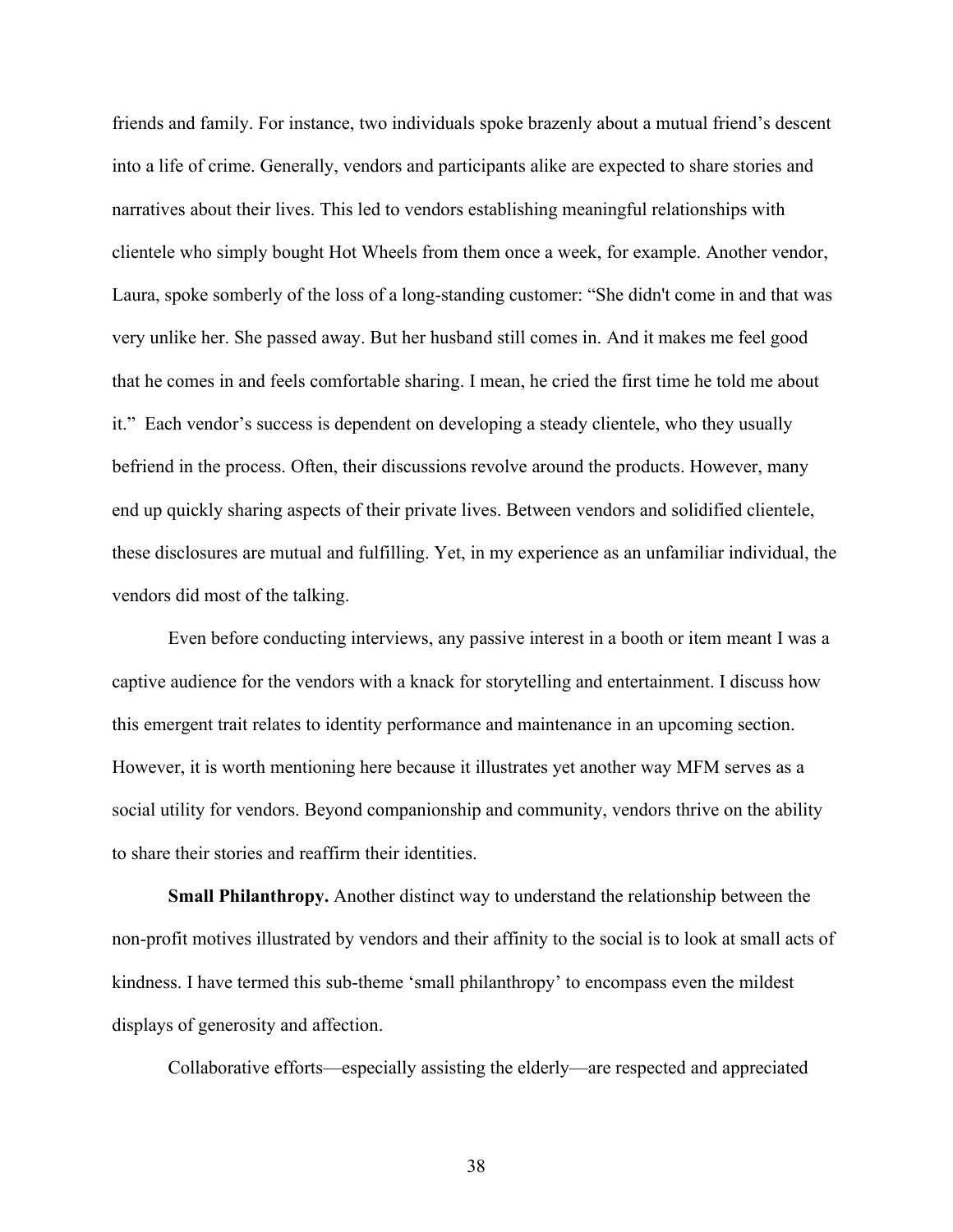across MFM. For some, it is a ritual to help the oldest woman throw a tarp over her booth and 'lock it' for the night. Others provide frivolous, yet pleasant services. One woman explained the ritual she shares with a vendor in her 'neighborhood:' "The little girl across the row, she'll come over and organize my jewelry for me." Likewise, vendors are always on the lookout for products other vendors might want to have or sell, meaning referrals are constant.

Other vendors partake in more serious acts of cooperation. For instance, Daryl has a history of helping fix up the market, since he has experience as a contractor. Laura mentioned that a fellow vendor drove out to her house to fix her heat for free. Andy, the coin collector, stated that a buddy is helping him pay his rent: "I can't afford to pay \$80 rent. So, a buddy of mine says, 'You know what, if I put some sports cards and other things in there,' he said, 'I'll split the rent with you." This form of mutual aid represents a style of symbiosis and generosity that is promoted within the market.

Beth, the trash-to-treasure artist, has made connections with a local museum to receive out-of-commission dolls. These dolls are donated to Beth to either be restored or transformed, then sold. Of course, this act of charity is appreciated and reciprocated. "I'm going to take whatever I sell, and I'll give it back to the museum for donation to restore their train." This act of small philanthropy exemplifies how acts of kindness are valued within MFM, and naturally extend to connections outside the market.

Additionally, the act of sharing is commonplace at MFM. Winona mentioned she takes joy in seeing clientele visit her simply to eat candy from the complimentary bowl in her booth: "They'll just come down, get candy and leave. And that's what they come for. That's what it is there for. I don't mind one bit." Others mentioned that they will occasionally just give items out for free if they can spare it. Beth provided this motto: "Sometimes I give it away. And everyone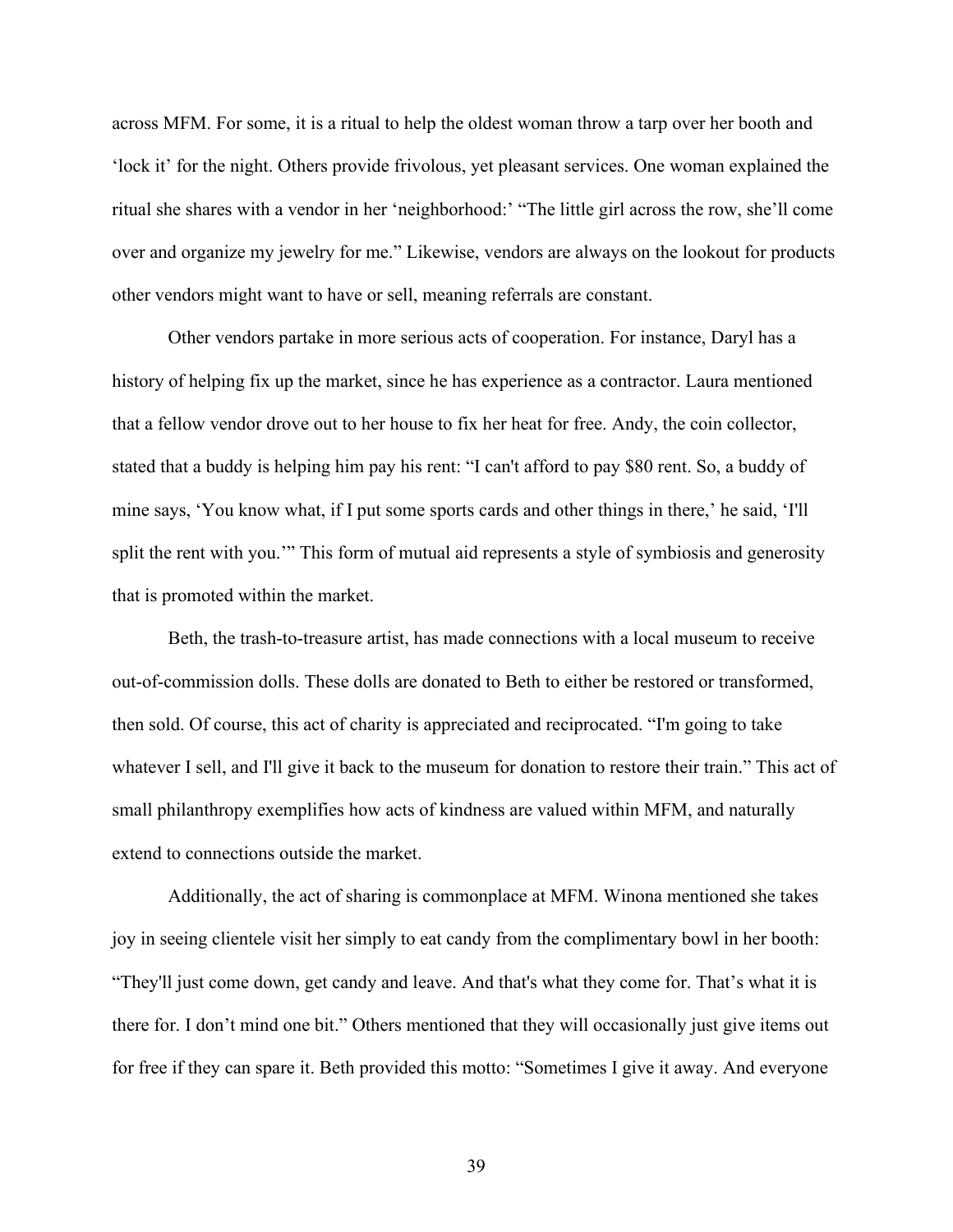is like, 'You can't give that away!' Well, yeah, whatever." Here, the act of sharing supersedes any profit motive. I actually encountered this phenomenon while looking at a jigsaw puzzle. Since the vendor did not have change for the cash I had, she told me to take it, saying, "Maybe give me a couple dollars another time." Similarly, some vendors spoke of passing stagnant (unsellable) items along to other vendors, hoping they will have better luck.

In many instances, the desire to share a hobby the vendor partakes in causes them to lower their prices. Joel spoke on this in length:

Usually, I'll cut a kid a better deal than I would an adult. Because I want to bring them into the hobby, and out of playing video games all day long. They use their imagination more than, you know. Sometimes, you know, I might lose money. But to me, it makes me feel better. You know, I'm not even in it to make money. Because usually, I don't make money. You know, I might break even, that's about it. That's enough for me, you know.

A separate vendor, Daryl, also offered up the act of sharing the hobby as a particular pleasure. To him, it extends beyond sharing items, but also information and passion: "That's what I do best, share. You know, that's what I'm really good at. I'm good at acquiring information on guitars and sending it right out to my customer." He later continued, "I enjoy seeing the look on a kid's face when he gets a guitar that he loves. Because that's me… So, if I can do that on a daily basis, I'm a pretty happy guy." Andy, the coin collector, explained that he enjoyed "helping people enjoy the hobby they're in," and talking to them about it all day long.

# **Personal Investment in Merchandise**

The merchandise available at MFM is assorted, to say the least. In one trip, a customer could purchase a bag of old McDonald's toys, a refurbished television, a tacky snow globe, someone's lost photo album, a pack of cigarettes, and a pair of hand-knitted gloves. Although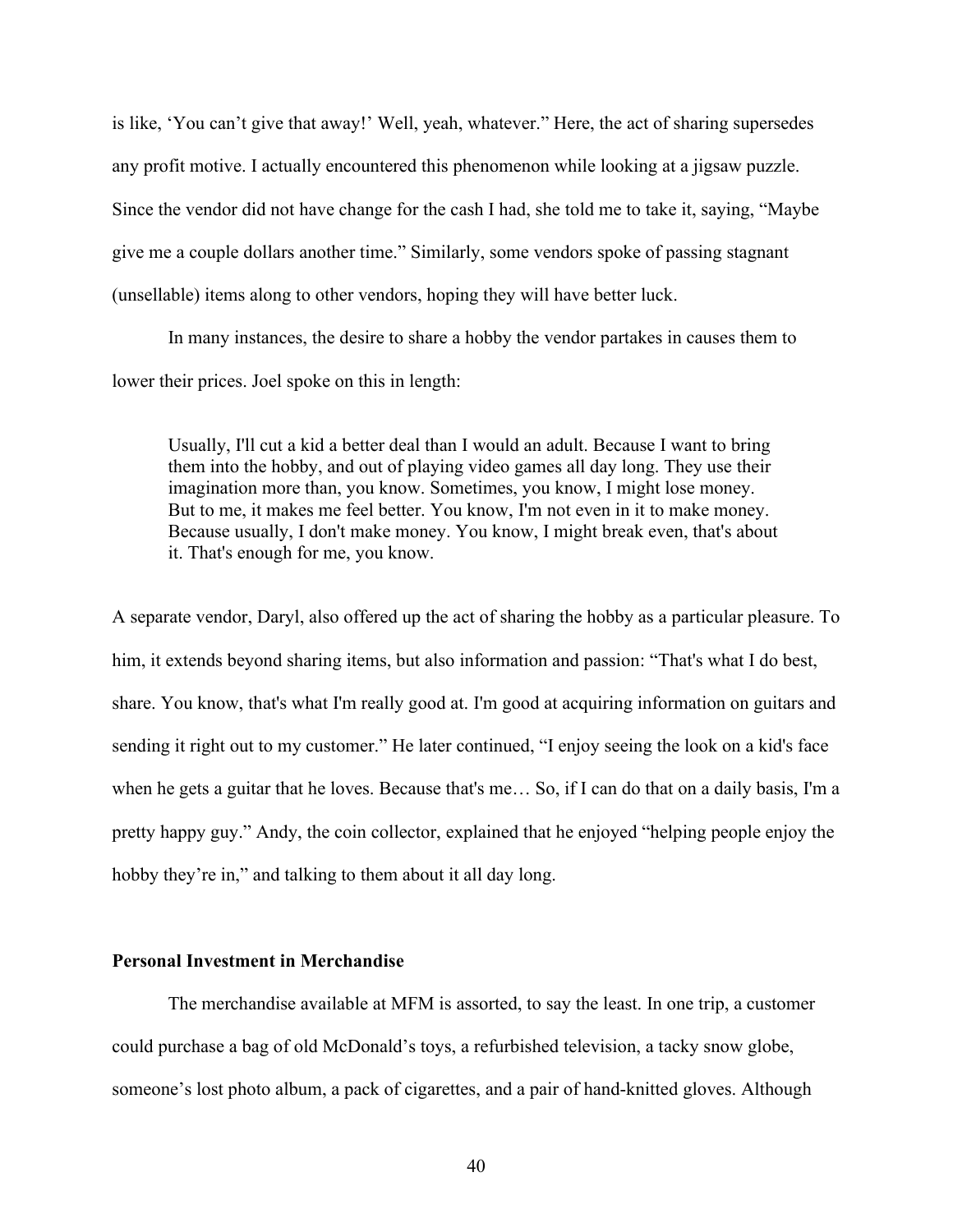individual booths can be eclectic on their own, it is important to remember none of the items are there by chance. Each item is *selected*, no matter how carefully or haphazardly, by individuals. Indeed, all vendors assess the potential value of each item they opt to buy and sell. To some dealers, this value is evaluated according to profit margins alone. Yet, to those with largely nonprofit motives, the items are chosen according to more complex agendas. The theme, 'Personal Investment in Merchandise' considers the personal attachments vendors associate with the products they craft, buy, and sell. First, the sub-theme, 'Wheelhouse,' discusses how vendors construct niches to establish a clientele and reinforce a reputation and self-image. 'Extending Item Lifespans' entails vendors' urges to reintroduce diminished items into the market through lateral cycling. Further, 'Micro Markets' illustrates how vendors select items on behalf of personal relationships with customers, and 'Real People Past' explores how vendors negotiate historical authenticity and sentiment through the products they sell. Each sub-theme represents how vendors' relationships with products reciprocally inform their conception of the space.

**Wheelhouse.** The first thing that informs vendors' buying habits is their wheelhouse. In short, no matter how varied the items in the booth may seem, every vendor has a niche. This niche might be based on their personal interests, what they are knowledgeable about, what they have had the best luck selling, or simply what they are known for. For example, Andy specializes in coins and baseball cards, Daryl resells music equipment, Beth crafts and sells Rockabilly and Halloween-themed items, Joel buys action figures, and another vendor (a non-participant) exclusively sells used electronics. According to Andy, "The more you can put in here [the booth], and the more select items that you have, the better your business is going to be." Andy's quote displays a meta-conception that the market favors vendors with unique specialties.

The construction of these wheelhouses allows vendors to recognize good deals within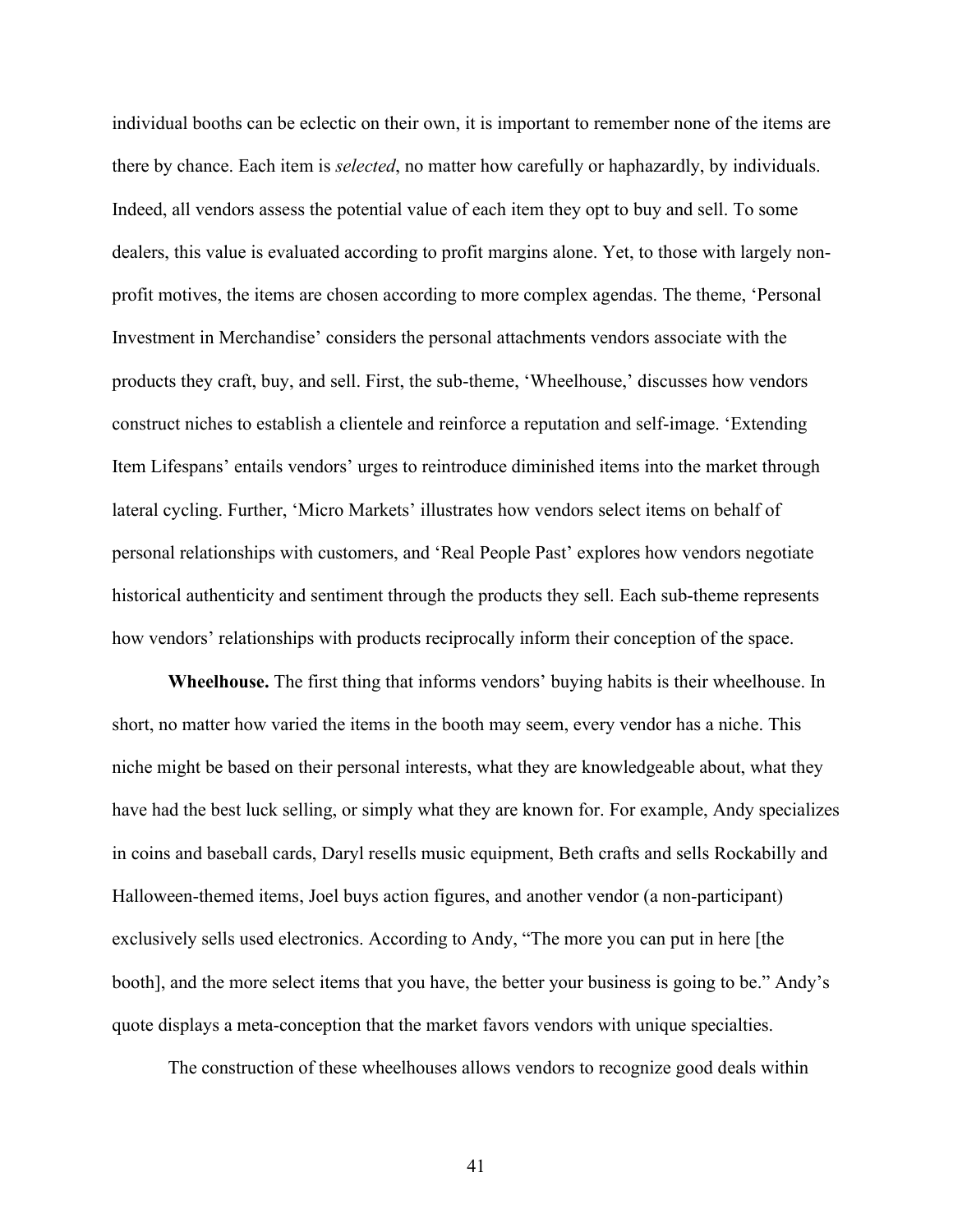their niche, build a reputation that reinforces their preferred identities, develop a committed clientele, and establish reliable connections with vendors and customers alike. Beth described how the process of curating a wheelhouse and building a clientele are synonymous: "I've been here ten years and they know that I paint weird stuff and Christmas or Halloween stuff and Rockabilly, and people bring new shoes in, and I paint them. So, you got to work up a clientele." Often, referrals from other vendors and customers help solidify these specialized trades. Beth later elaborated, "They know what my husband collects, and they know what I collect... One kid brought me a troll because I do troll dolls. So, he brought me a troll Ninja Turtle." Likewise, Daryl summarized the process of referring customers to other vendors well: "She'll say, 'I spotted you a guitar.' They'll tell me where one is. Everybody in this building knows I'm the guitar guy. And if somebody comes in saying, 'Where do I sell this guitar?' they'll send them right over here." Again, the interesting part is that the construct of a wheelhouse or niche contributes to a self-sustaining process that enables vendors to conduct better business while affirming their self-image as experts within their field.

**Extending Item Lifespans.** Aside from the occasional fluke, every item that enters MFM is on its second life. Indeed, this flea market is a liminal space for items on their journey from the factory to the household, and finally to the landfill. Most vendors are cognizant of this fact. Some even dig items out of the dump to reintroduce novel products into the market. Many participants are proud of delaying products' inevitable ends. Vendors at MFM typically extend the lifespan of items either passively through lateral cycling actively or actively through artisanry (often called 'trash-to-treasure').

Lateral cycling is a process where items do not disseminate to the public but circulate among second-hand dealers. This occurs when vendors sell or trade items with each other, as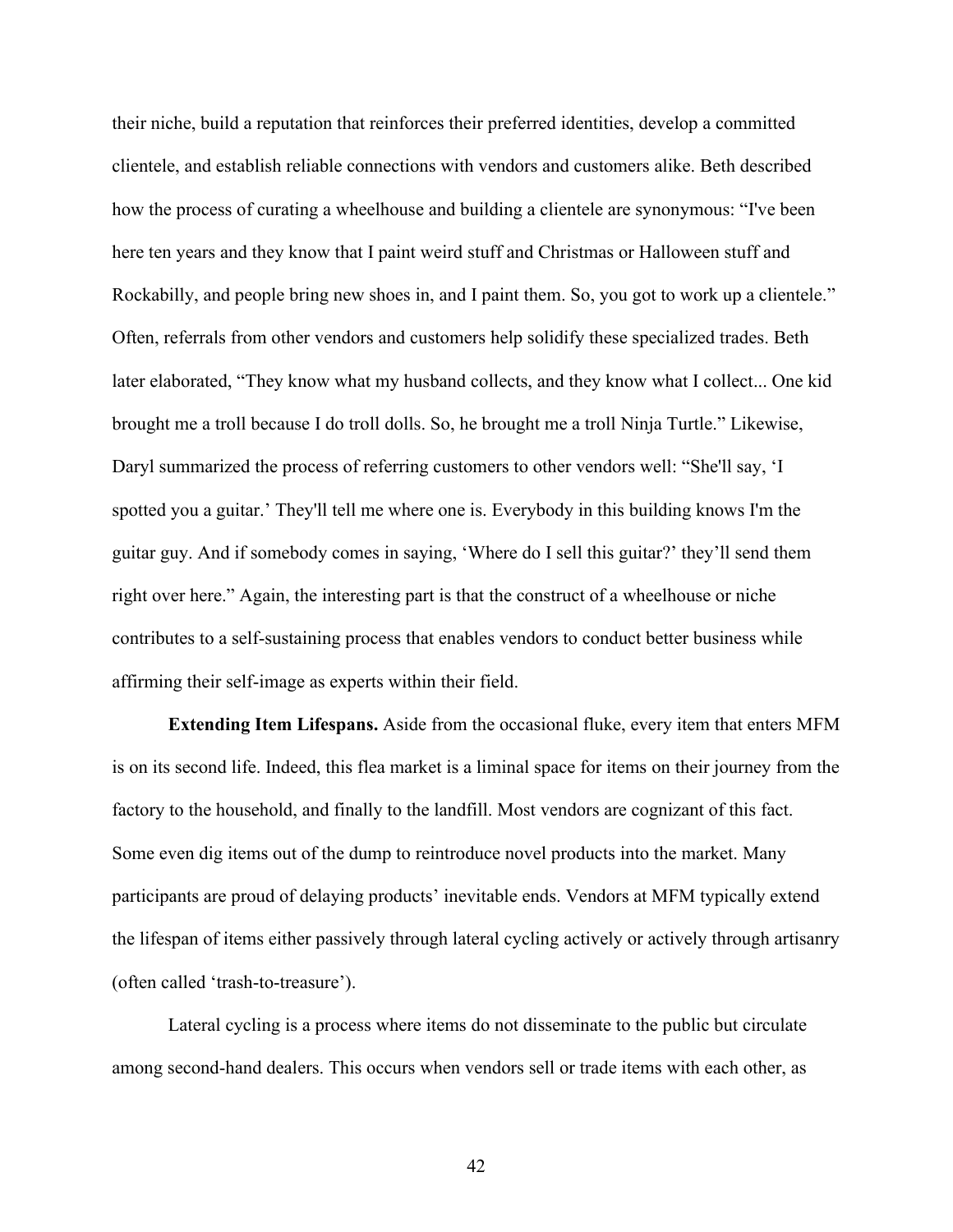well as when they buy from auctions, salvage yards, swap meets, pawnshops, and thrift stores. Joel described how he wound up with the same twelve-inch Hitler action figure twice:

So, [a customer] bought [a Hitler action figure] and took it home, and he had it for, I don't know, six, eight months. And then I went and bought a big Godzilla with the money. And I had it set up there at the top [of the booth]. And then that one guy's son came in. He said, 'Hey, I need that Godzilla.' And I said, 'Really? What do you got?' He goes, 'Well, I got this Hitler.' So, he brought that in. And so, we did a little trade.

In this case, a peculiar item traveled from a client to Joel, then an interested friend of Joel's, onto that friend's son, then back to Joel. Later, he went on to describe an eerily similar instance: "And then there's the Osama figure. I sold that at a toy show. Yeah, the same guy I bought from, he paid \$200 for it." These examples may be strange on their face, but they illustrate the non-linear trajectory of items within the market. Similarly, they exemplify how the value of an item can fluctuate enough for these sequential sales and trades to be possible. Finally, these examples are insights into the mind of a collector. This pathology will be discussed in greater detail later; however, it is important to note how the collectors (vendors included) focused on the initial acquisition of the object, rather than permanent ownership.

Vendors also practice extending the lives of objects through artistry. For some, this means restoring and painting an old bike. For others, this process is more creatively driven. These 'trash-to-treasure' vendors are renowned within the store for their work and cult followings. Laura had this to say about a fellow vendor she admired: "She makes the neatest things. She makes birdbaths out of old glass. And she makes wind chimes out of silverware. She takes jeans and repurposes them into old bell bottoms by cutting them up and stitching in lace." Another vendor (a non-participant) knits decorative cases for small notepads.

Beth is arguably the most prolific 'trash-to-treasure' artist in the store. She retailors old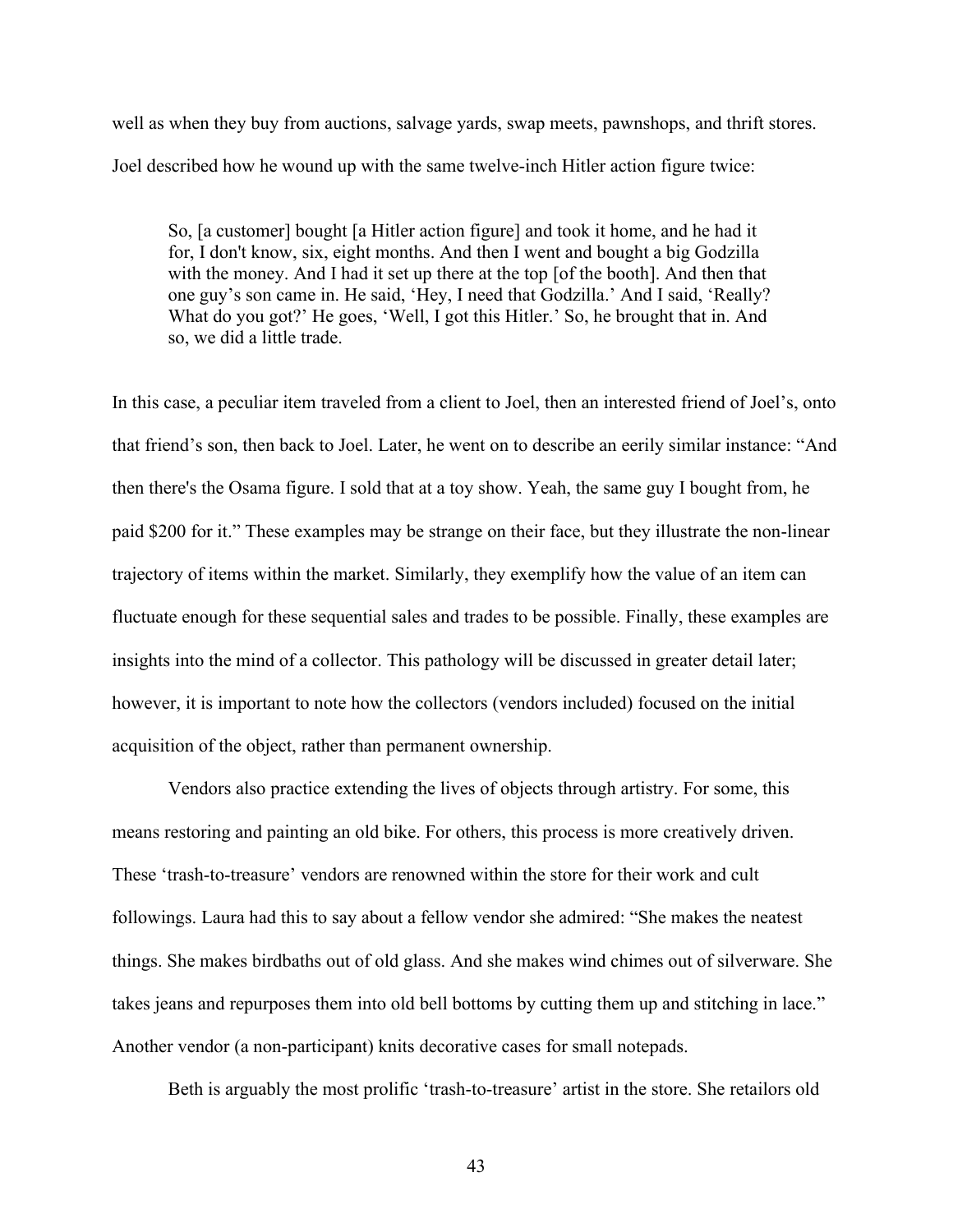dolls into creepy effigies, grandfather clocks into themed bookcases, and troll dolls into cryptic totems. The manager I spoke to said this of Beth's work: "Yeah, I love the recycled stuff. That's the reason why I like Beth's stuff so much. Because she revamps it and reuses it." Trash-totreasure artists also participate in lateral cycling. Beth shamelessly claimed, "I actually dumpster dive in trash cans. And people give me stuff all the time. I shop here all the time, too. Matter of fact, I just spent ten bucks at the lady next door." By participating in lateral cycling while attentively altering every object they buy, the artists actively transform the value of the items in correspondence with their own tastes, along with the tastes of their clientele.

**Micro Markets.** The interests of a vendor's clientele proved to be of equal importance to their own dedication to preserving the lifespan of items and operating within their niches. Most vendors select merchandise primarily based on their own tastes, rather than what might be most profitable based on national market trends. The exception to this rule occurs once they have established a clientele and familial relationships, in which vendors then seek out certain items for particular persons. This theme is more prevalent and specific than expected. Winona detailed the interests of her clientele: "I have one customer that looks for vases. I have one customer that comes in, and he's into knives. And then there was another customer, well, he likes big lighters. So, you get to know what they're looking for." The rest of her booth is filled with aesthetic dishware and jewelry. Still, because she knows a certain person likes big lighters, she has now become a small collector of big lighters. "You know what they're looking for, so when you're shopping and you see that, I know the right price. And, of course, you pick it up because you know such and such might be interested."

Laura collects NASCAR Hot Wheels and Harley Davidson apparel, despite reporting not having much of an interest in either, simply because her clientele likes them. "I know what my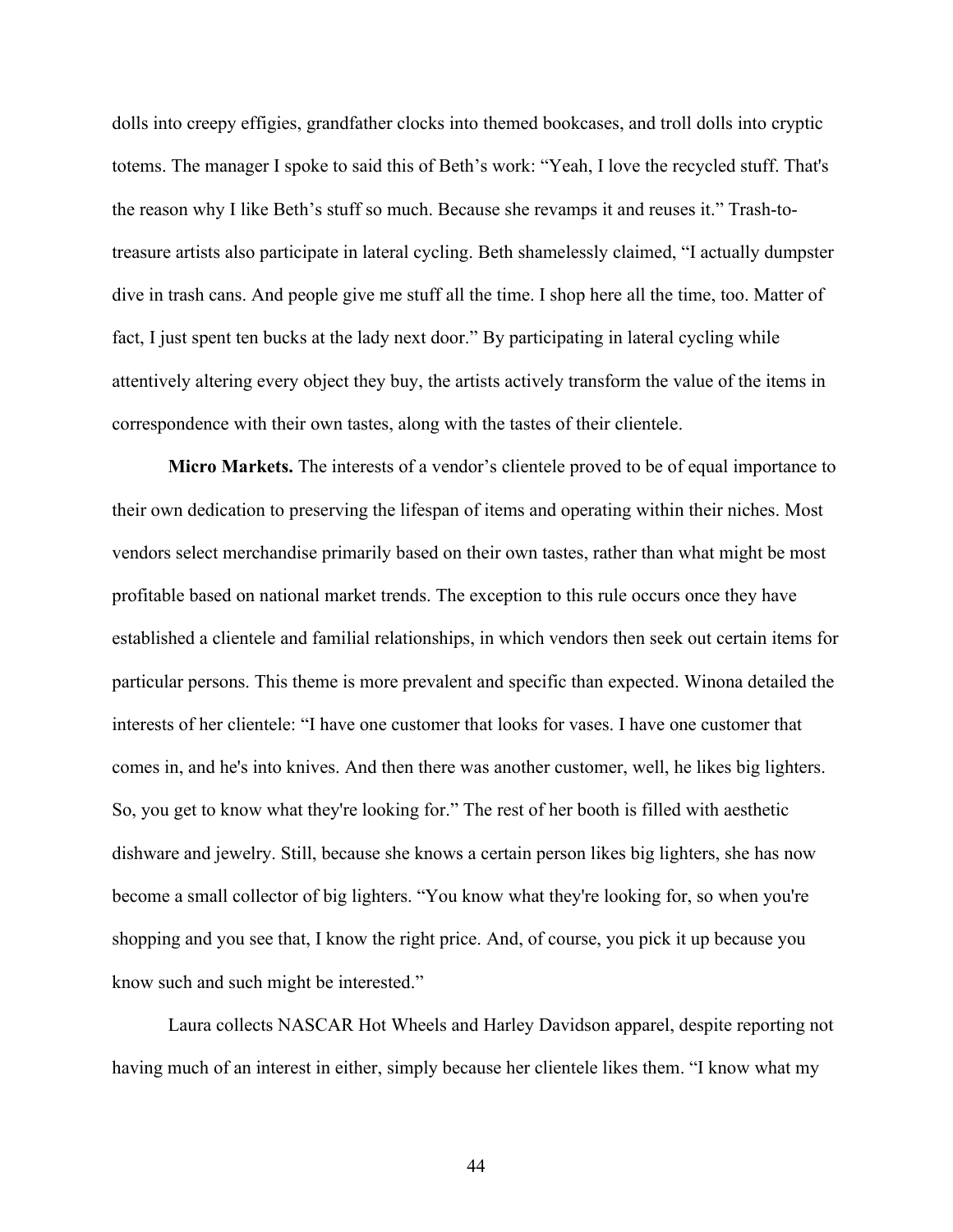customers are looking for… I know he's into NASCAR and is a truck driver." It is important to note that clientele does not refer to a generalization, but rather specific persons. This becomes clear when considering that clientele place specific requests. Laura recounted that she does not like to buy R-rated movies but will if they are requested: "I do special orders for when customers ask me. But those are kept in drawers down here. They'll give me their order. And then they come pick them up." The phenomenon of customer requests epitomizes the desire for transactions to be fused with social interactions. In these instances, the customer purposefully inserts a middleman, and thus extra costs, between them and their sought-after goods. Alternatively, this system seems more traditional whenever artists are requested to craft a certain type of product (for example, one vendor was asked to knit portable 'pockets' for empty Ziplock bags, so customers could always carry around a fresh 'doggy bag' for leftovers) In either case, vendors become merchants that primarily cater to the needs of the smallest markets—the individual buyer.

**Real People Past.** Finally, vendors and customers were drawn toward items that they felt resembled authentic pastness. I employ the term 'authentic pastness' here to epitomize how participants considered products to convey tangible connections to the history of working-class people. When asked what makes something a treasure, Daryl replied, "For most people, it's either something their grandfather had, or something that reminds them of grandpa, which holds sentimental value." However, vendors conveyed mixed messages about what items are considered more historically 'real' than others. The manager I spoke to provided the term, 'real people past,' concerning the following context: "There's been some stuff from World War Two in here, some old letters, postcards, that sort of thing… You're encountering what I call 'real people past.' Not Da Vinci or whatever, like you would see in a museum." The definition of an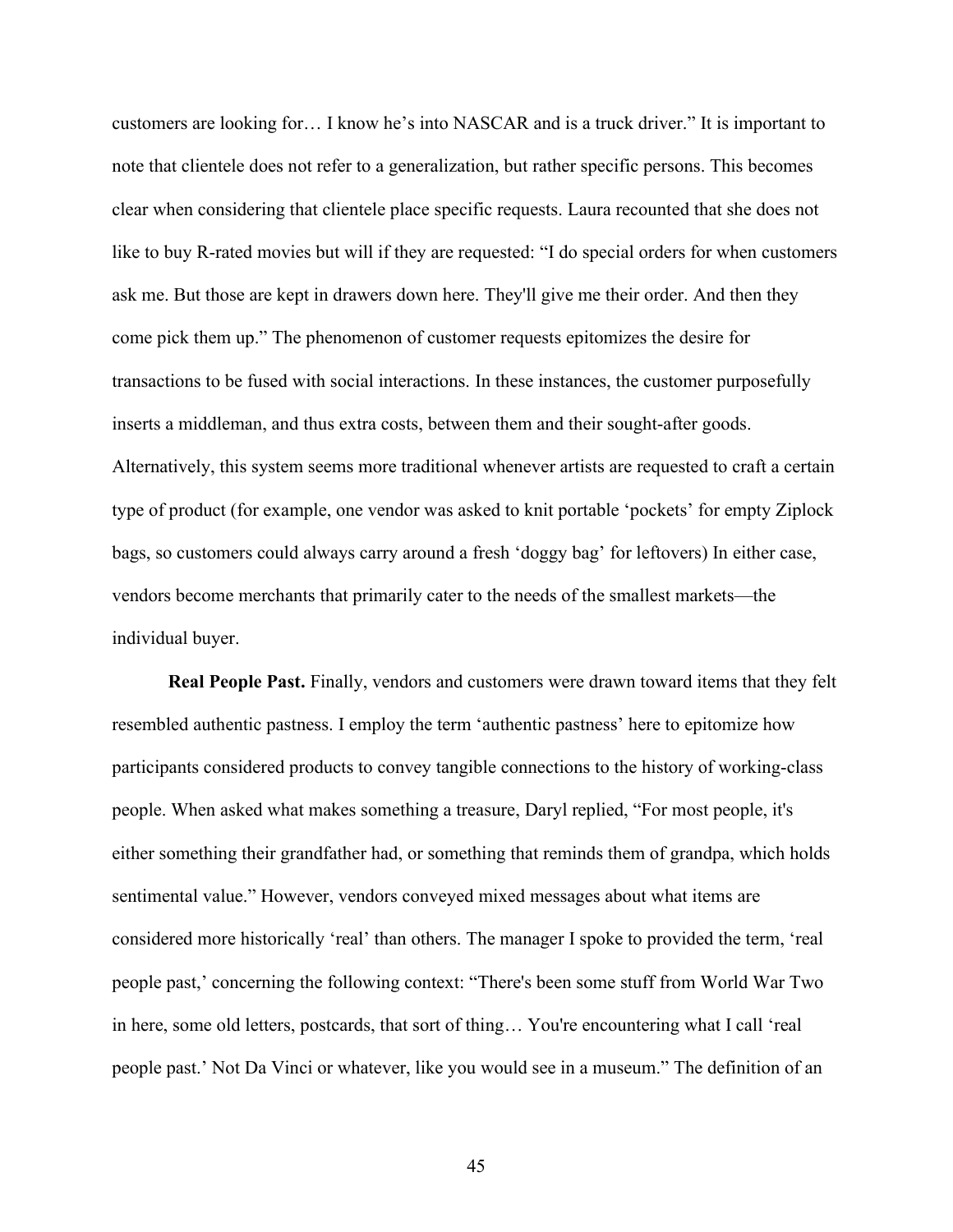authentic item of the past seems clear in this passage. She proceeded to expand the definition to relate to class: "I'm talking about the everyday man, the everyday working man." Following this description, she expanded her definition further: "You know, things that you don't see anymore… Books and some of the other things I'm encountering here that are becoming things of the past. When you start thinking about it. There's a lot of stuff." Her examples demonstrate that MFM functions as a museum of the past to some.

Already, it is apparent that 'real people past' and the concept of authentic pastness is a subjective value judgment dependent on nostalgia and the cultural construction of sentimental value. For instance, Andy spoke fairly of his affinity for coin collecting in terms of pastness: "I'm telling you, if you could take an old coin and pull DNA off of it to see whose actual hand it went through. It's like, oh, the stuff I've touched. Whose hand could that have been in?" This attribution seems reasonable, considering the literal age of the items. However, Andy and the manager spoke of sports memorabilia in the same manner. The manager had this to say:

Even baseball cards. I'm not a sports person, but I've seen a lot of cool sports stuff come through, that people have had. Old baseball cards. My grandfather, he was born in 1918. He served in World War Two. And his most favorite baseball player was George Brett. And one of the vendors in here had a picture of him with the finger. It's a rarity. And you know, I'm like, oh, wow, and that brings back memories. Whenever you're walking around, it's all memories.

At this point, the definition has been stretched thin due to a categorical problem. The prior quote about baseball memorabilia confirms Daryl's instinct that value is influenced by generational nostalgia and sentiments related to the incitement of memories. However, it poses a question. What *types* of items retain a sense of authentic pastness? Further, the initial description is based on a class attribution and the fact that the postcards and letters were written from distinct perspectives within the working class. These attributes still make sense in reference to out-of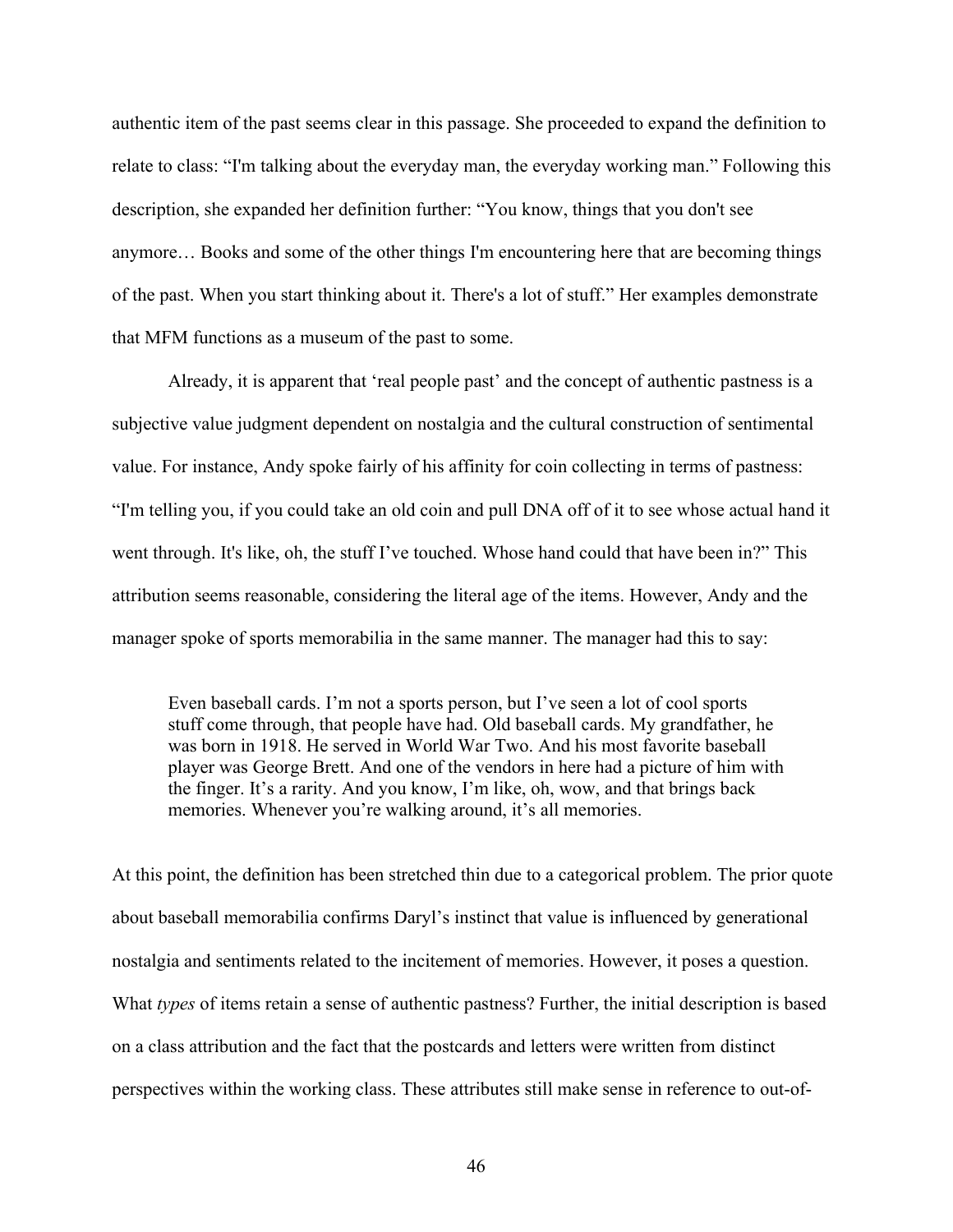commission coins because they were handled by common people of history. However, broadening authentic pastness to include baseball cards suddenly invites the question: Do items of mass production—especially pop culture artifacts—constitute 'real people past'? This question signals an overarching issue regarding what types of items retain cultural significance and authenticity.

The answer, for vendors at MFM, is essentially, yes. Pop culture artifacts, such as baseball cards, movie posters, Elvis records, and even action figures—no matter how massproduced—can convey authentic pastness, to *some*. The tension between the legitimacy of historical artifacts and mass-manufactured items cues a uniquely postmodern problem. Before mass production and the ubiquity of pop culture, artifacts of pastness were more or less one of a kind. Since then, culturally significant items have garnered status through their mass production and consumption. However, it is exactly that omnipresence that grants those products that historic quality. In short, items of mass production entail 'real people past' because they compose the mediated environment of common peoples of the past.

As simple as that inference reads, there is still something problematic at its core. Vintage items of the distant past, like the postcards, photo albums, and letters listed previously, were products of dialogue. The manager was right to speak about them in terms of class because many of the aforementioned artifacts did not begin as mere products. Instead, they exist as recorded events of everyday life. Now, considering again the baseball card dilemma, pop culture artifacts are products of dissemination, designed for mass consumption. Yet, people inevitably form longlasting attachments with these products because they equate to common denominators of culture used to organize their social lives and memories around. Vendors have opportunities to exhibit agency by recontextualizing or transforming these products. However, this exploration of 'real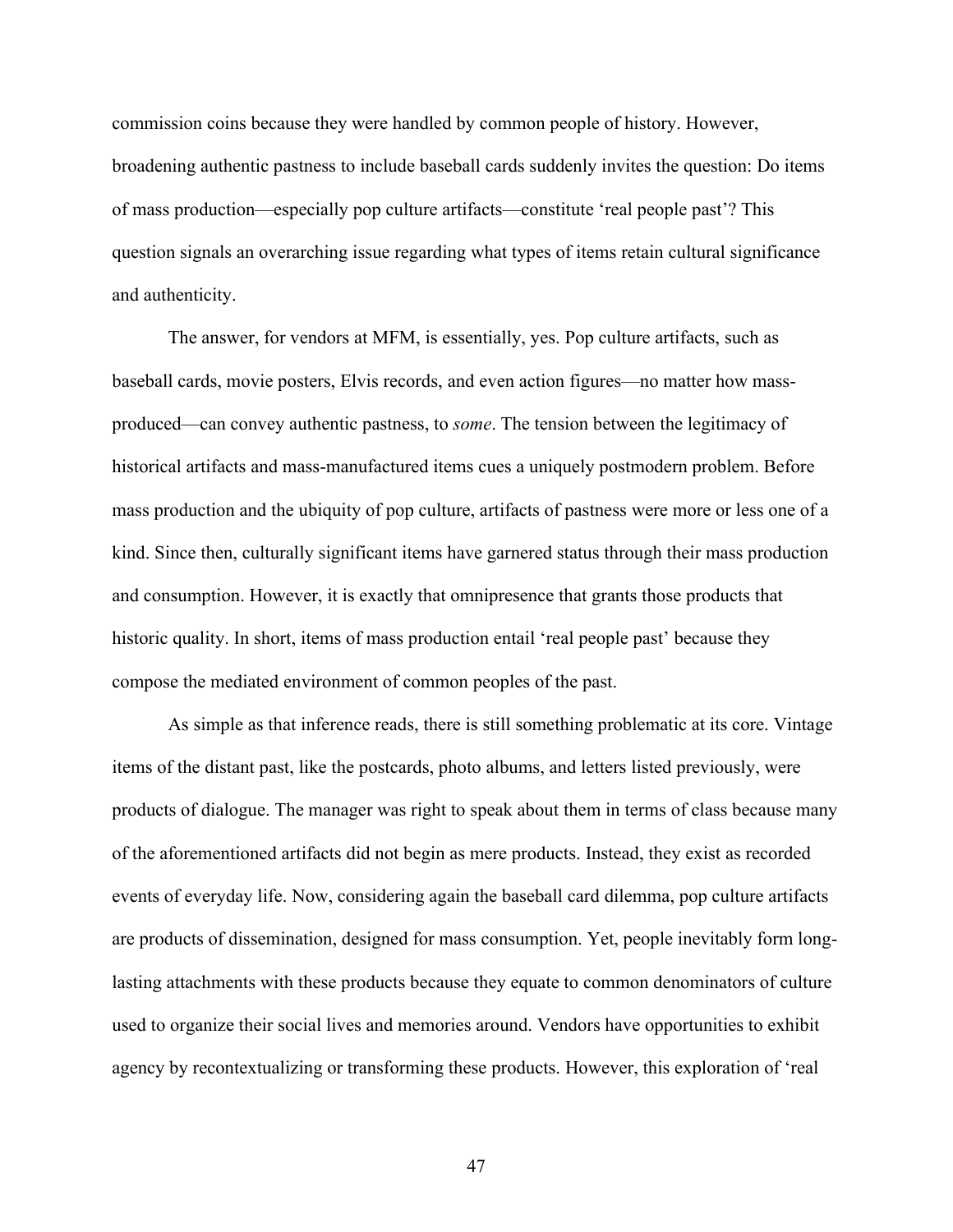people past' illustrates how vendors value items of mass production according to pop culture's sheer dominance over the social. This sub-theme may prove to be insightful in the following discussion of hoarding.

### **Hoarding**

Hoarding proved to be a pertinent theme for vendors and customers at MFM. The term 'hoarding' is a subjective value judgment about the types of items being collected and the fixation on constant collection. Simply collecting products does not make someone a hoarder. Not every vendor mentioned here would be defined as hoarders according to the common definition. Much of this distinction has to do with the societal acceptance of that specific form of collecting. However, they all share similar practices and tendencies within MFM. To preface, the goal here is to understand how inclinations to acquire items inform conceptions of the space and the products sold within. It is apparent that vendors utilize the flea market both to enable and cope with their hoarding tendencies. Within this larger theme of hoarding, I discuss how vendors use their booths to further their own personal collections, the experiential aspects of acquisition, as well as potential underlying mechanisms of hoarding.

**Buy What You Like.** Every participant that held non-profit motives claimed the secret to success, besides being social and establishing a clientele, was to buy for yourself. On its face, this sub-theme is synonymous with the 'Wheelhouse' sub-theme. However, the focus here is that the distinction between vendors' personal collections and booths at the market is transient. Of course, not every vendor that buys items for their personal collection is a hoarder. Many of the hoarders claimed to move more items from their personal collection into the market. When I asked Andy where he sourced his products from, he replied, "From my personal collection.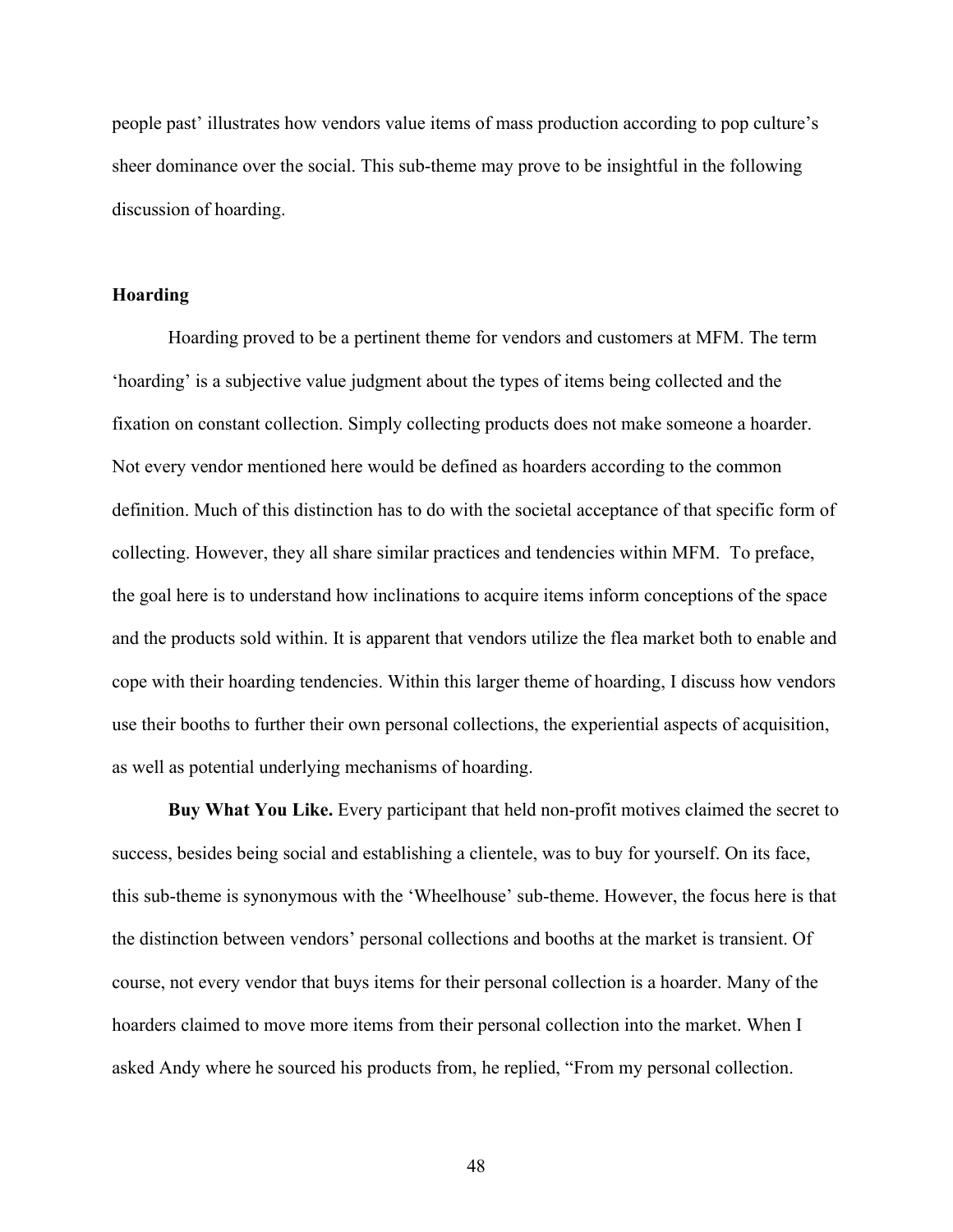Things I bought myself. Had it for years, took it up here." In this sense, MFM is an outlet for his abundance of items, like a spillover container for his personal collections.

Beth and her husband Joel described their booths in similar manners. Beth stated, "We also have storage, and our house is filled to the max too. But yeah, it's also storage. So, a lot of times if we don't make the rent…. we just bounce off and say, well, it's storage." Joel's description signals a paradox within the utility of his booth concerning hoarding. First, Joel claimed that he opened the booth because Beth told him he was, "Overtaking the house." Yet, he later added: "I originally opened it up the booth to acquire stuff that I need from my own personal collection." To Joel, the booth functions as extra storage for his collection of action figures, and a means of getting rid of them, while simultaneously serving as a fuel source for his ongoing collection. Sometimes he will even mark his favorite products outrageously high, so they do not sell. In fact, Joel and others encourage new vendors buy what they like, "because you might be stuck with it for a while," and it just might become part of your permanent collection. Buying items for personal reasons, rather than purely for profit, is likely more fulfilling and engaging than buying wholesale items simply because they are likely to sell. However, this motto emphasizes the constant acquisition of consumer products.

**Acquisition Syndrome.** When speaking to a manager, she reflected, "I think it just gets into their blood. And it's kind of addictive, I guess for some of them, because I have noticed one thing, the majority of my vendors are hoarders. They might not see it that way, but I do." It is this compulsion that pervades both vendors and customers at MFM. What most vendors described as the thrill of the hunt or treasure hunting, Daryl described as 'acquisition syndrome.' Here, I am modifying his original term that was specific to the guitar industry: "There's such a thing as what we call in the business of guitars. It's called GAS. Guitar Acquisition Syndrome.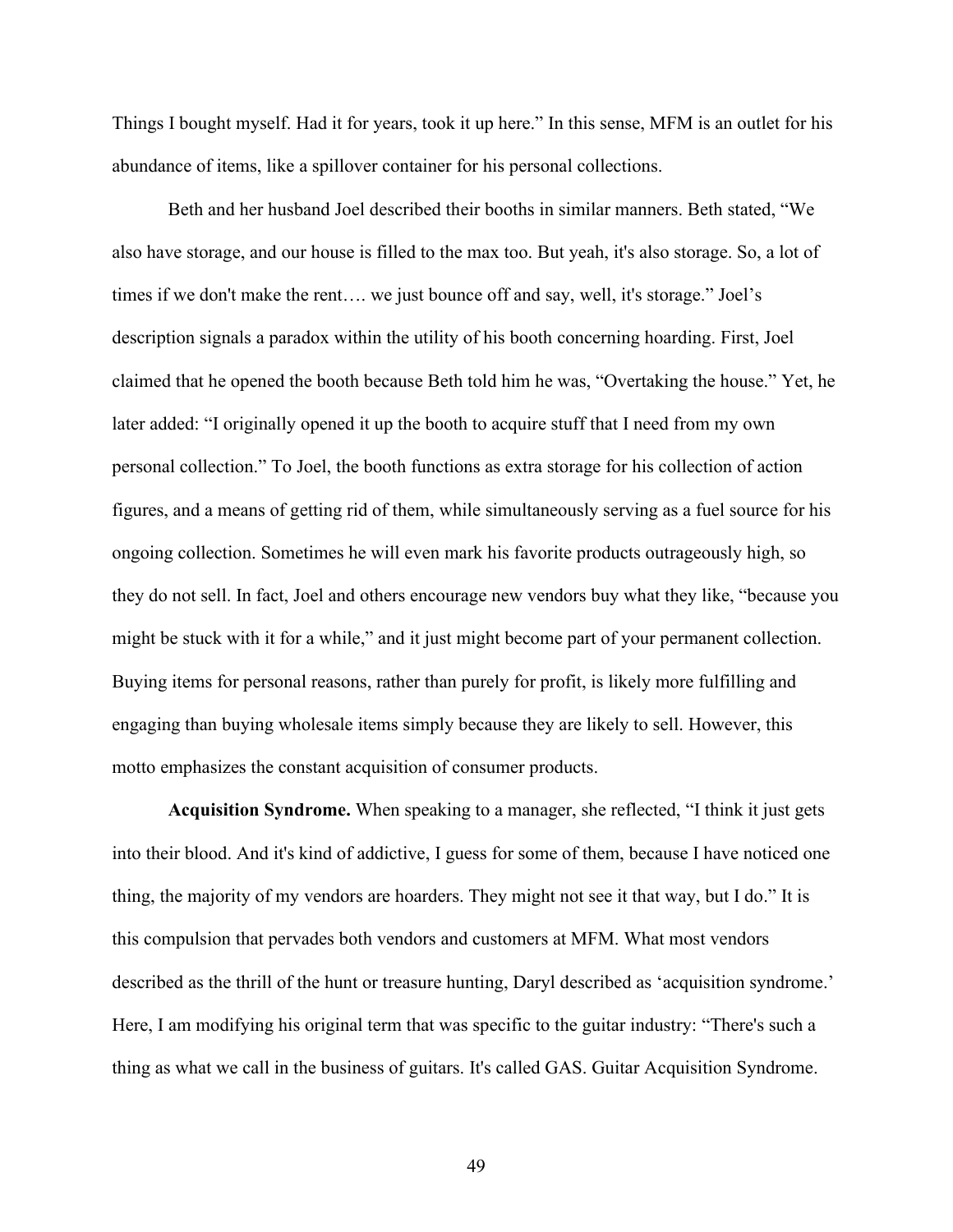Okay, so I'm a heavy… I'm heavily laden with guitar acquisition syndrome." He later emphasized that it is the acquisition of the item that is desired, not necessarily the subsequent ownership or use of the item: "It's a thrill. It's like hunting big game. It's almost anticlimactic once you get it sometimes." My earlier analysis of Joel's history with lateral cycling and the Hitler action figure becomes relevant again here. Still, some vendors experience the thrill of the hunt without participating in serious hoarding. Regardless of their ability to self-regulate this habit, this inclination proved to be a propulsive impetus for vendors that are not primarily motivated by profits.

Acquisition syndrome is a phenomenon shared by vendors and customers alike. Many vendors reported that their ascension to vendor began with their experience as customers. Beth commented on the trend she witnessed through the years: "So, a lot of them coming here and they want gratification right now. That's the best way to put it. They're looking for something they want to gratification. They first come in just to see what it's like, and then they get hooked." Beth aptly describes here the dopamine individuals experience when they add a new item to their collection. This instant satisfaction results in an incessant cycle of consumption.

**Pathology.** Vendors outlined a number of rationalizations and effects relating to hoarding. Here, I will provide a few rationalizations and effects of hoarding that the vendors contributed. Firstly, some participants were uncertain why they have a challenging time throwing stuff out. The most certain answers revolved around the notion that it would be a waste. In this sense, they are not wrong to feel guilty. As flea market vendors, they are the last bastion before items reach the landfill. Consequently, vendors attempt to prolong the lifespan of items. Even without alteration, vendors expressed that most of their collections, including rubbish, hold potential value. Joel stated, "I've got boxes of what you would call junk… I just hate throwing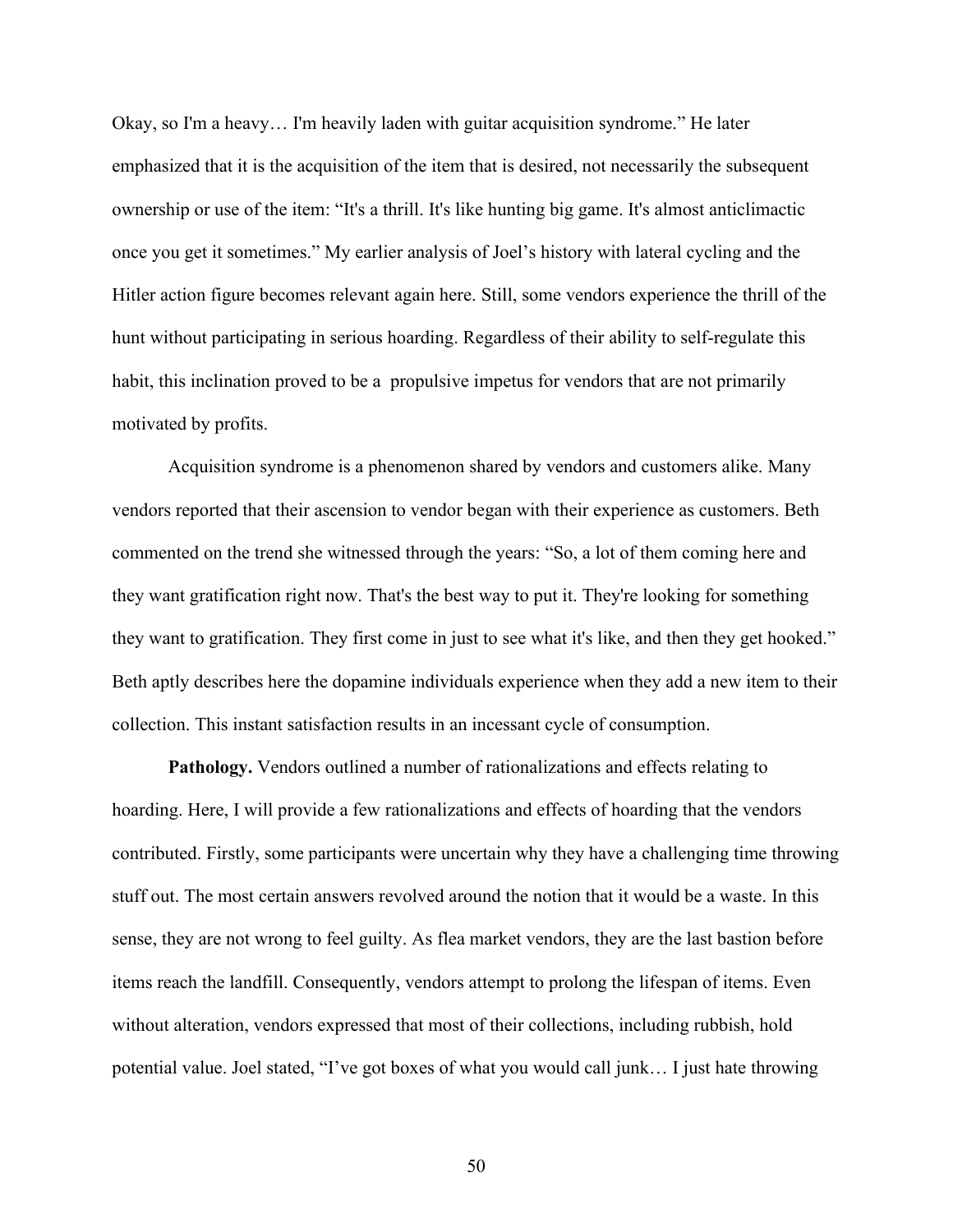stuff away… It could be of use to someone, you know?" For this reason, vendors are not troubled by selling or trading items, because the items are not being wasted. Of course, these potential values are mostly speculative until someone buys them.

Secondly, it seems that hoarding is a long-standing issue for some, and that their old age further complicates an already stressful situation. Andy reported having immense mental health struggles related to being in the process of moving due to an immanent domain ruling: "We've got like seventy years' worth of stuff built up in one house. We don't know what to do with all this, like, where are we going to put it? And it's either pack it up and take it to the new place or throw it away. Well, I started out with two trash cans. I'm up to four." His testimony is evidence that hoarding can be more than just a refusal to throw things away. Instead, hoarding at MFM is more dependent on the gradual accumulation of items. Andy continued:

Right now, my house looks like a storage unit. I've got boxes and totes, and everything is just packed full of stuff. Well, we need to start taking them down to new place and getting them empty and putting stuff in place. Because I can't even move my furniture because some of the furniture I got, I can't even get to it right now. You know? But you know how stressful that is? After 51 years in one spot. It's hard.

Andy's story illustrates not only the residual nature of hoarding but also the continual stress individuals might experience as they collect more and more items. This stress contributes to a self-image, where the cluttered nature of their home or booth extends to their headspace. Thus, MFM offers an outlet to unload excessive collections, but also a space to ease the anxieties that might accompany hoarding.

# **Identity Maintenance**

The last major theme that emerged from the data is identity maintenance. Simply put, this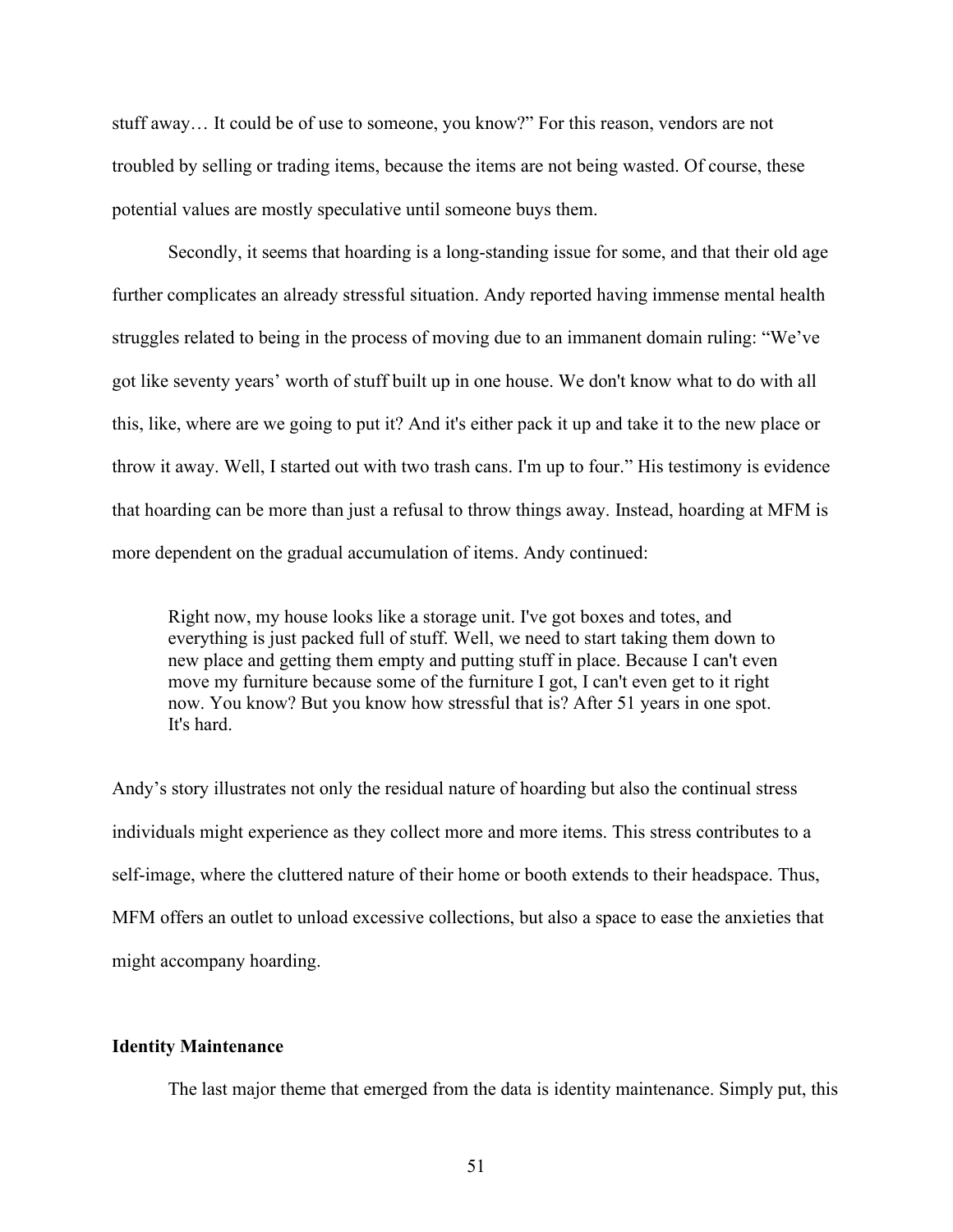theme epitomizes how vendors use the space not only to maintain a life after labor, fulfill a social utility, interact with specific merchandise, and either enable or inhibit their hoarding habits; but also, to perform certain identities and correct their self-images as hoarders. Herein, I will discuss the concept of scripts, the unfavorable classifications vendors might fall into, and how MFM operates as a site of grace for vendors to transform their identities.

**Scripts.** In the previous sections, I discussed how vendors often double as storytellers and performers, relying on a flow of semi-captive audiences. Before I started conducting interviews, several vendors seized opportunities to give me their monologues. The interesting facet of this is not that they were talkative or prone to disclose personal information faster than the average person: rather, it is the fact that these encounters are habitual and cyclical. By this, I mean vendors are presented an opportunity to enact preferred dramatizations of themselves each time a customer enters their booth. This consistency does not mean these performances are any less authentic. However, these repeated presentations are frequent rituals that allow them to recontextualize their own lives in a way that grants them agency over their self-image. With each new encounter comes another opportunity to either alter or solidify their own personal mythology.

Several vendors recounted an abridged version of their life story upon first meeting me as a customer. For instance, Daryl eagerly told me, a stranger, his entire life trajectory within minutes. I soon learned of the trials he underwent with his alcoholic ex-wife. This provided him an opportunity to rationalize his experience to me as well as himself. Following that, he spoke highly of his son, and how he went from a deadbeat to a successful activist that now instructs children on the spectrum at a private school in a high-income area, despite not having a single degree. Likewise, he narrated his own entrepreneurial journey from selling guitars, to eventually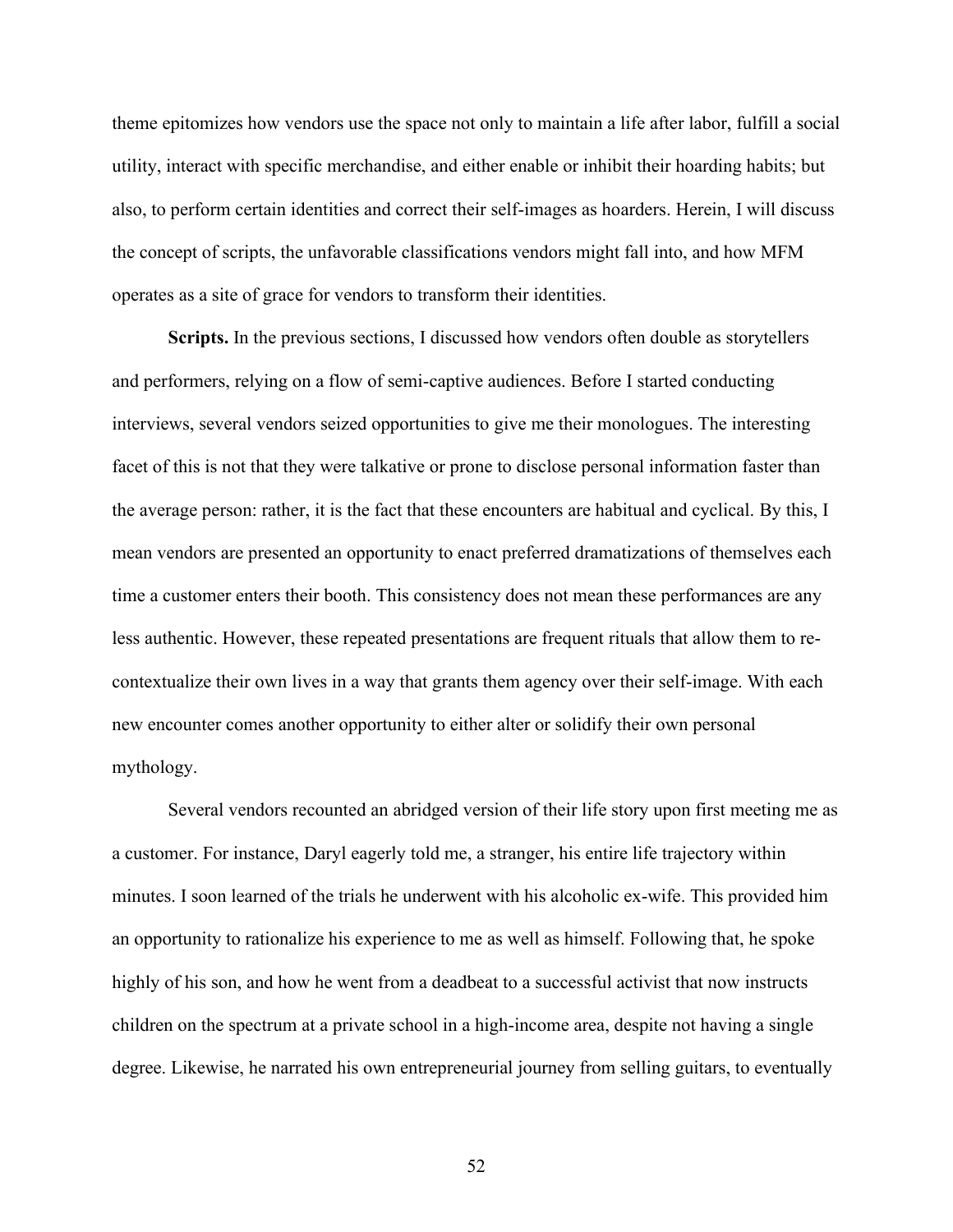owning a guitar shop, then finally landing at MFM selling guitars again.

A more performative vendor once told me, "This is just a hobby. I actually work for the US government where I do secret stuff and have to sign a bunch of non-disclosure agreements." This instance of fibbery was a rarity, yet it still exemplifies how vendors use the steady flow of customers to save face and construct identities. Contrastingly, Beth, the trash-to-treasure artist, admitted to having a more persistent script: "My thing when they walk in, they look around because I do have some unusual things. I'll say yes, 'Everything in here is hand-painted by me. Anything weird? That's me too.' Everybody's got their little script. If you just sit here people you know, they're just gonna come in and go out."

This example illustrates how a vendor can use this ritual to further solidify her persona, while also using that persona as a narrative persuasion technique to entice customers and garner a clientele. Likewise, for the artists at MFM, their booths function equally as a storefront and craft station. This means that customers walking into Beth's booth witness her in the act of crafting, which serves as a performance as well. In the same sense, their curated booths act not as mere marketplaces, but as exhibits of the vendors' private lives and consumption practices that also project a certain identity.

**Site of Grace.** The flea market acts as a site of grace for many kinds of people who would normally be considered outliers, but especially for collectors. This is partially because everyone is partaking in the same hobby as them, even if their interest is contained to the market. Each participant that expressed a non-profit motive for working a booth shared an intense desire to collect items of mass production. MFM is a space where that instinct is not only tolerated by others but endorsed. Andy described it as "a collector's heaven." Additionally, Daryl characterized the consequential mood as "upbeat, because everybody in here is kind of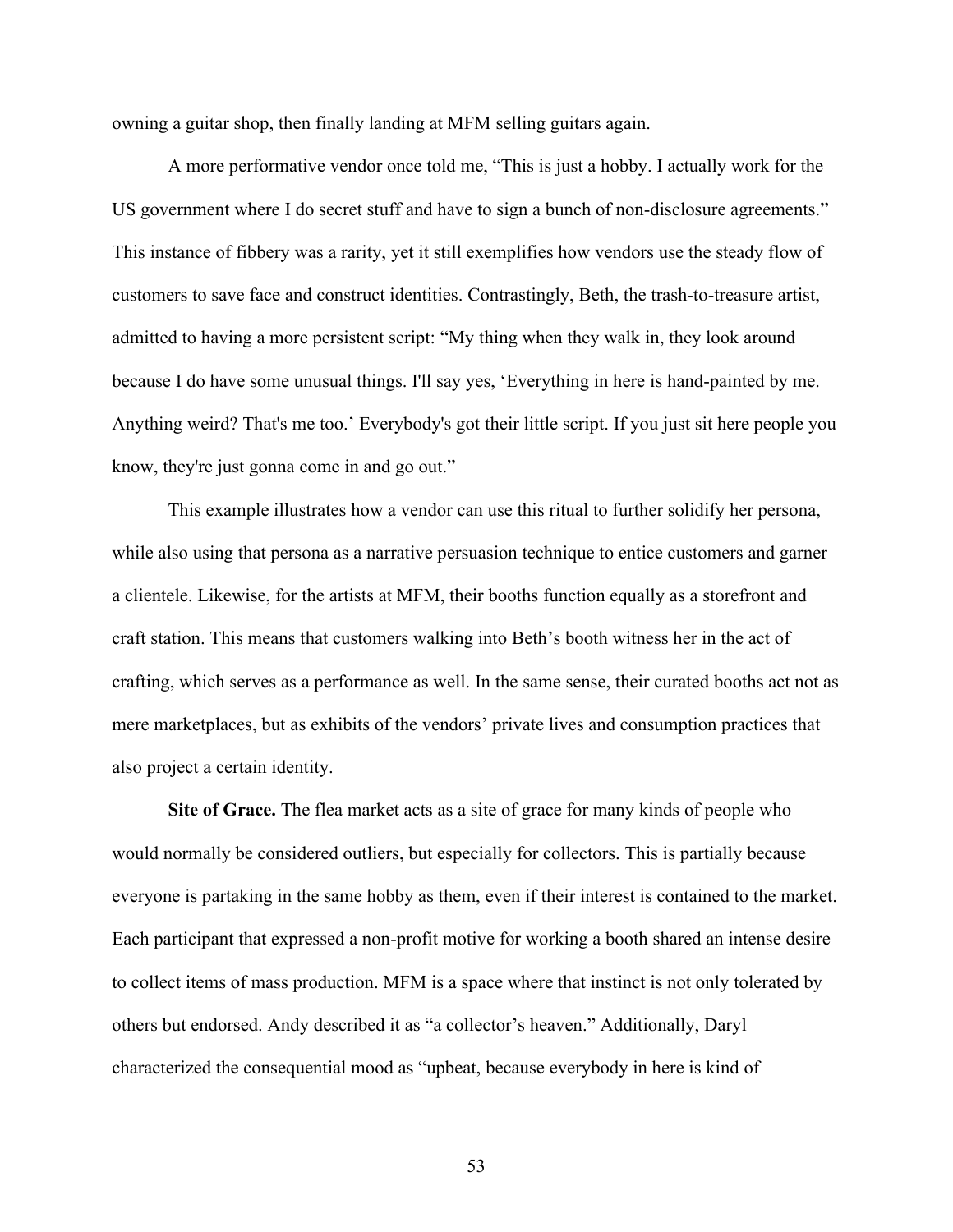exercising their collector feelings." Typically, collecting items of mass production is discouraged if those items can be designated as rubbish, despite late capitalism's tendency to promote excessive production and consumption. However, inside the market, these traits hold different values. No matter the cultural relevance or utility of an object, collecting of any kind is endearing. There is no distinction between a vendor collecting low-valued items according to their fixation and a vendor acquiring distinguished products. MFM is a zone free of judgment, where the taboo of certain forms of collecting, sometimes referred to as hoarding, is temporarily suspended and instead celebrated. Moreover, these taboos are suspended continuously enough for vendors to participate in language games that can alter their self-image and outward persona.

For instance, a vendor's encyclopedic knowledge about their niche interests means little to most outside the market. Yet, inside their own booth, they become an expert collector by invoking their intimate familiarity with each of their items. In this manner, a hoarder might take on the role of a collector. A dumpster diver can reimagine themselves as a trash-to-treasure artist, or even better, a craftsman, depending on their performance. Likewise, a guitar merchant is allowed to rebrand himself as a performance instructor. Even without expertise or familiarity with their items, any vendor, due to their mere occupancy of a booth, implies to the public that they are making a profit. In consequence, they can rise to the highest of all American mythos and become an entrepreneur.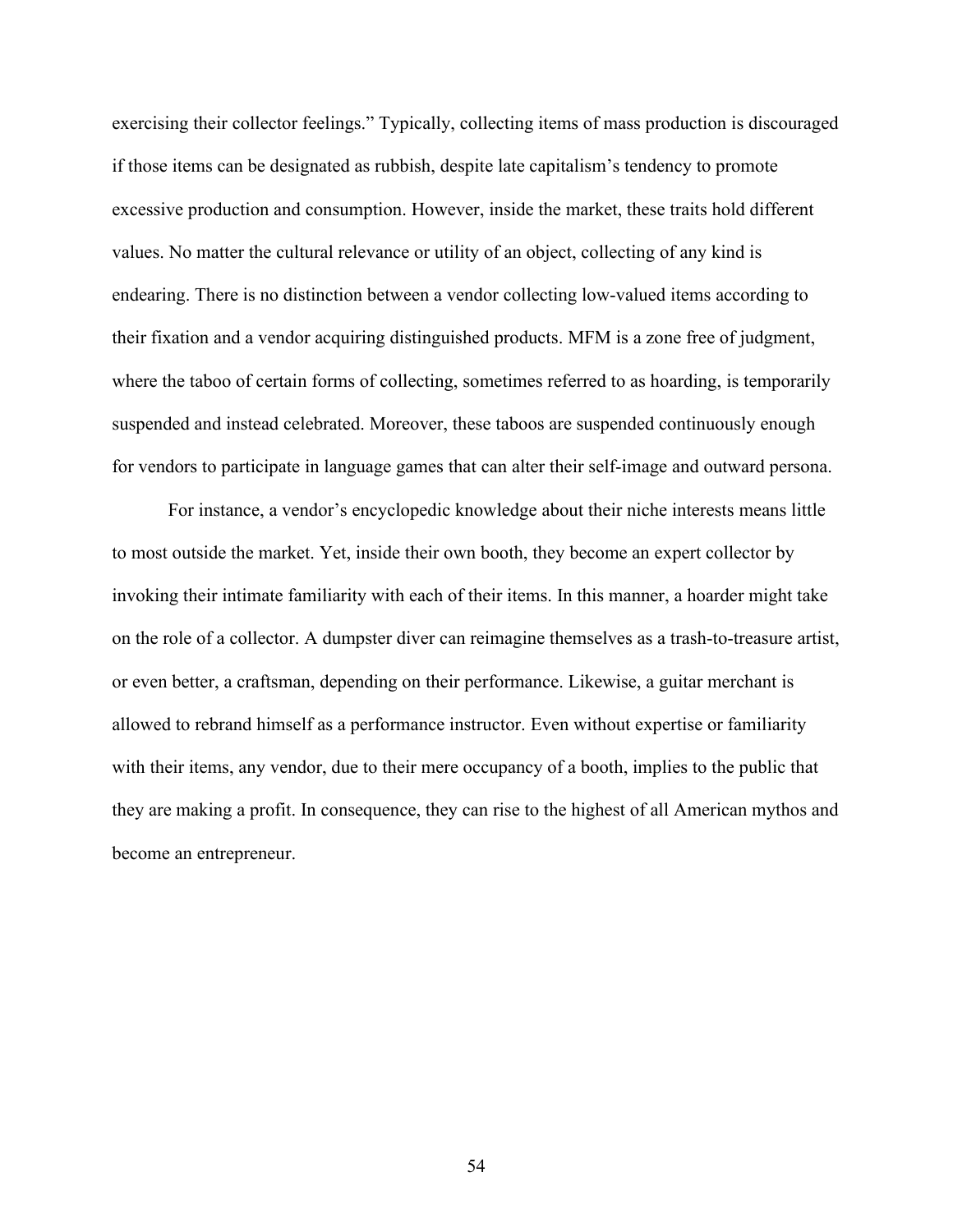### **DISCUSSION**

The findings of this study demonstrate that MFM is an unsuspecting site of cultural exchange and identity maintenance. Additionally, the research here suggests that many vendors participate in the market for reasons beyond mere profit motives. However, these interests and gratifications were demonstrated to transcend social pleasantries. In turn, participants understood the space heterogeneously. Two broad research questions relating to space-conceptualization and consumption practices directed the focus of this study. Five themes were derived from the qualitative data collected. Each of these themes acts as an interpretive lens to aid the explanation of the presented research questions. The following sections detail how the identified themes connect to the research questions. Then, I discuss the implications of the study, directions for future research, and potential limitations of the work.

#### **Conceptualizing Space (RQ1)**

This study set out to understand how vendors conceptualize the flea market as a space. As result, participants overwhelmingly described the MFM as a secondarily economic space. For many, the space transcends its face value as a commercial arena. Despite the overt economic function of the market, MFM can be viewed as a quasi-third place. Herein, I will invoke the analyses of Oldenburg and Brissett (1982) to explicate the variant conceptualizations participants hold of the market. Namely, this comparison highlights the social contours of the market.

Wimmer (2013) succinctly summarizes Oldenburg and Brissett's (1982) prerequisites for a space to be deemed a third place. A third place must (a) be neutral and entail little obligation, (b) level rank and status, (c) primarily foster conversation, (d) be accessible and accommodable,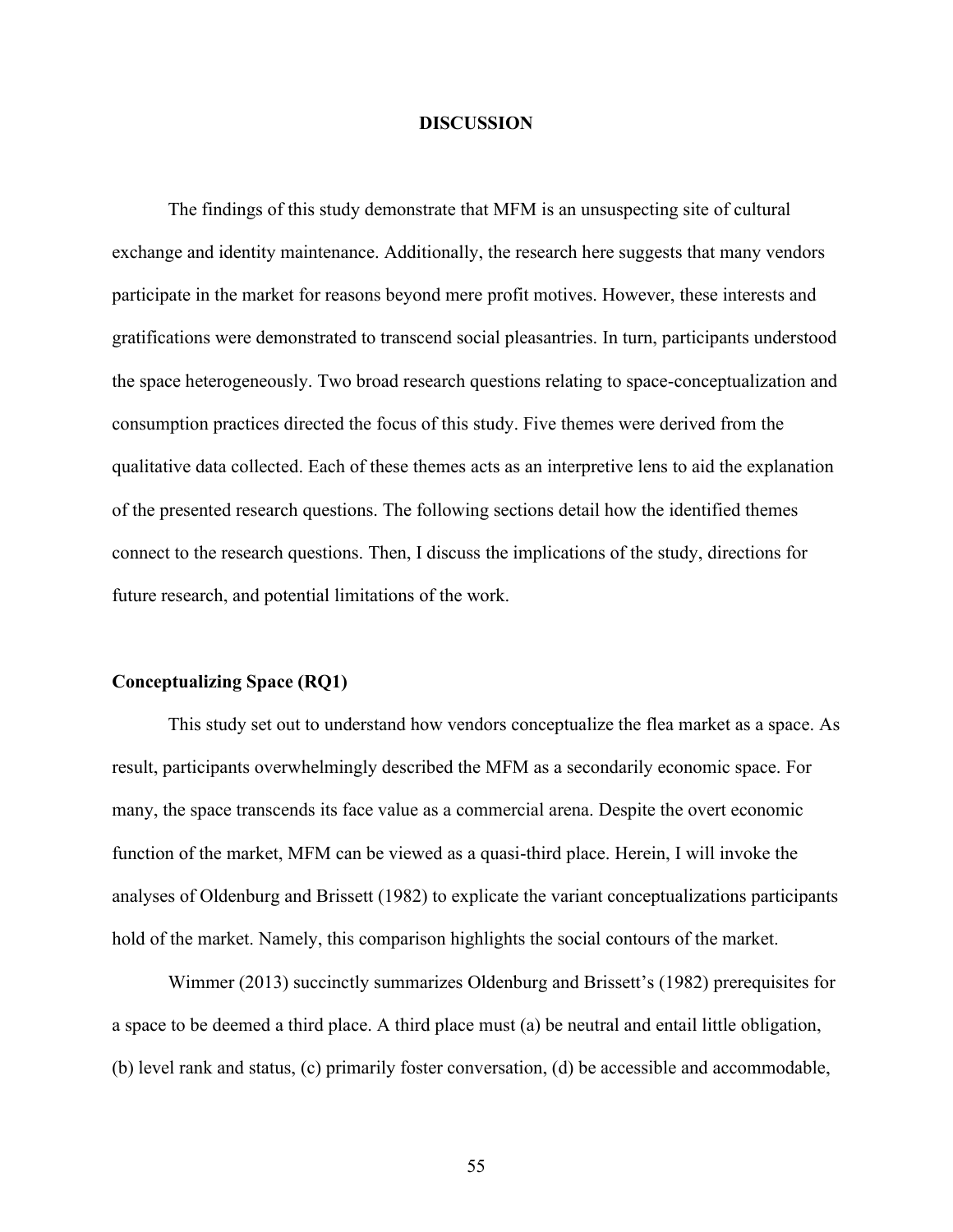(e) contain regulars who set the mood; maintain a low profile, (f) generate a playful mood, (g) and serve as a home away from home, generating sincere comfort for some (Wimmer, 2013). Herein, I cross-examine relevant themes from the research with each essential quality of a third place. This evaluation displays how MFM constitutes a quasi-third place, but also that vendors are attracted to the space because of this quality.

The sub-theme 'Autonomy' best illustrates how the participants value the space for *entailing little obligation* (Wimmer, 2013). Many vendors cho0se to start a booth specifically at MFM because of the autonomy it allows. Their contracts are short and do not require vendors to attend their booths. Although the hours are predetermined, much of the vendors' practices are free-willed. Thus, the lack of oversight and regulation is viewed as a positive attribute, wherein minimal obligation is considered a prerequisite for their willingness to work there. The focus on agency furthers a notion introduced in Sherry's (1990a) work. Sherry (1990a) briefly mentioned that working-class proletarians become entrepreneurial capitalists within the market. This insight was under-stressed by Sherry (1990a). The work here emphasizes that this temporary class ascension is cherished by vendors that have otherwise committed their lives to working according to the interests of authorities. It is this lack of "purposive association" (Oldenburg  $\&$ Brissett, 1982, p. 271), where individuals are beholden to certain roles, that is liberating to vendors at the flea market.

MFM's ability to *level rank and status* (Wimmer, 2013) is exemplified through the subtheme, 'Site of Grace.' Regardless of their methods or specialty, vendors hold no rank over each other. Further, the larger theme of 'Identity Maintenance' displays how participants use the neutrality of the space to negotiate preexisting labels and social statuses. Much of this selfrevision takes place with respect to self-image. Thus, MFM is an experiential landscape that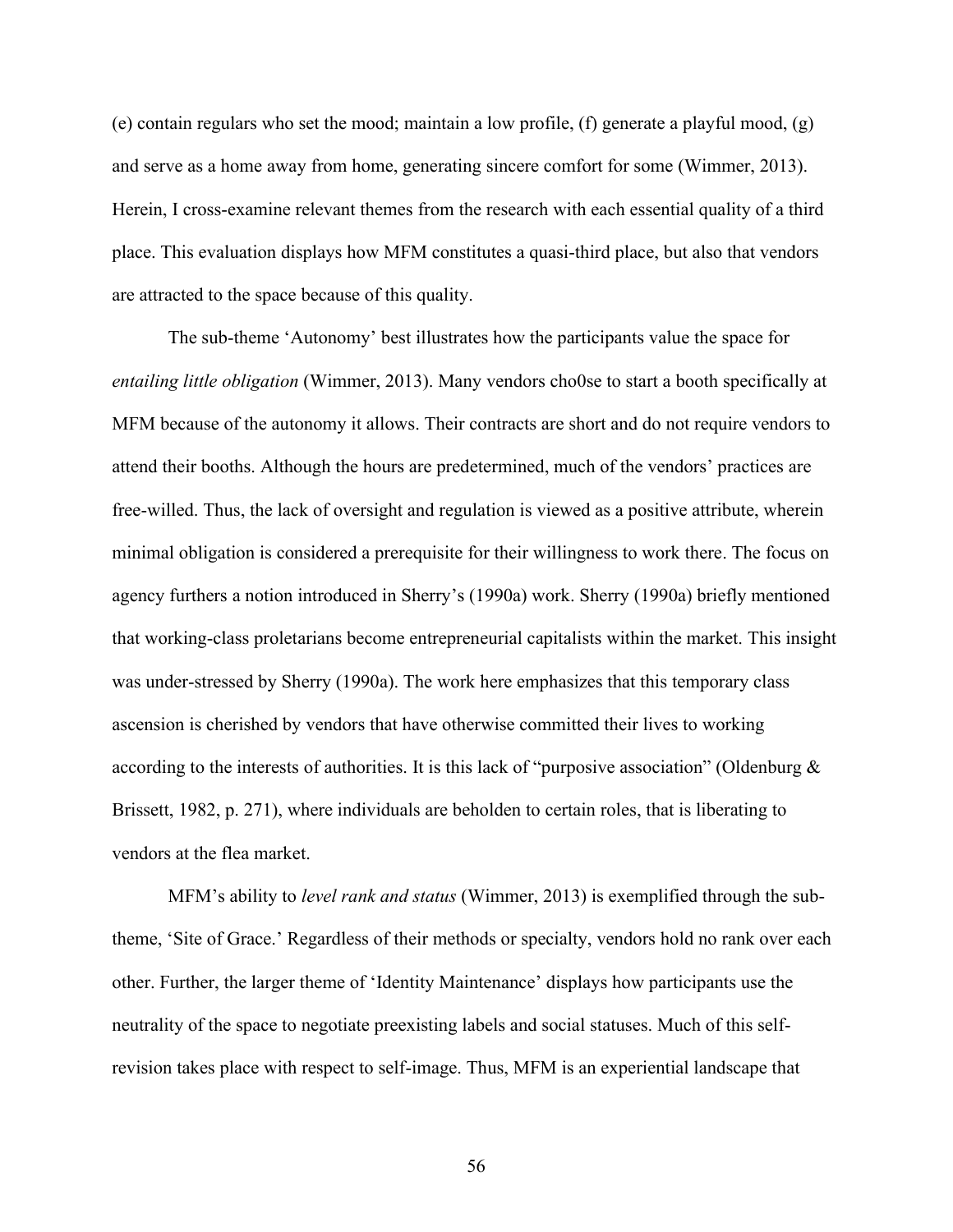hosts tandem reconceptualization of space and self. Within MFM, a magpie can self-assign prestige and affirm esteem through customer and vendor interactions. This ambition to ascertain more prominent or, at least, ambiguous titles exemplifies Bourdieu's (1984) argument that attempts of reclassification entail participation in class distinction, which reproduces class struggles in the form of theatre. The act of assuming the role of an entrepreneur or artisan is an attempt to distinguish the self from titles associated with lower classes. In this sense, forms of distinction and identity maintenance reify capitalist norms and realize American mythos surrounding success and self-sufficiency. Thus, MFM may be a space absolved of rank but not status. Instead, the flea market is a place to negotiate status without the pressures of rank.

Of course, there are minor exceptions where rank and status still come into play. Namely, this anomalism is a product of the structural hierarchy of ownership. The board of trustees has dominion over the managerial staff, who have authority over the vendors and customers. As a result of this oversight, the few vendors that rent larger portions of the market and hire internal employees were reported to receive more attention and care from the managerial staff. This presence of rank means little day-to-day, due to the lack of managerial regulation. However, it emphasizes that MFM facilitates hyper-localized communities within the market. These neighborhoods exist together, yet independently. Consequently, certain neighborhoods display more attributes of a third place than others. This variation confirms Sherry's (1990a) insight that flea markets function as 'polylogues,' where the market can be understood and utilized divergently.

A third place must also *primarily cultivate conversation* (Wimmer, 2013). It is true that MFM hosts a variety of activities and exchanges. Still, dialogue is the most pervasive happening within the market. The theme 'The Primacy of People' best exhibits the omnipresence of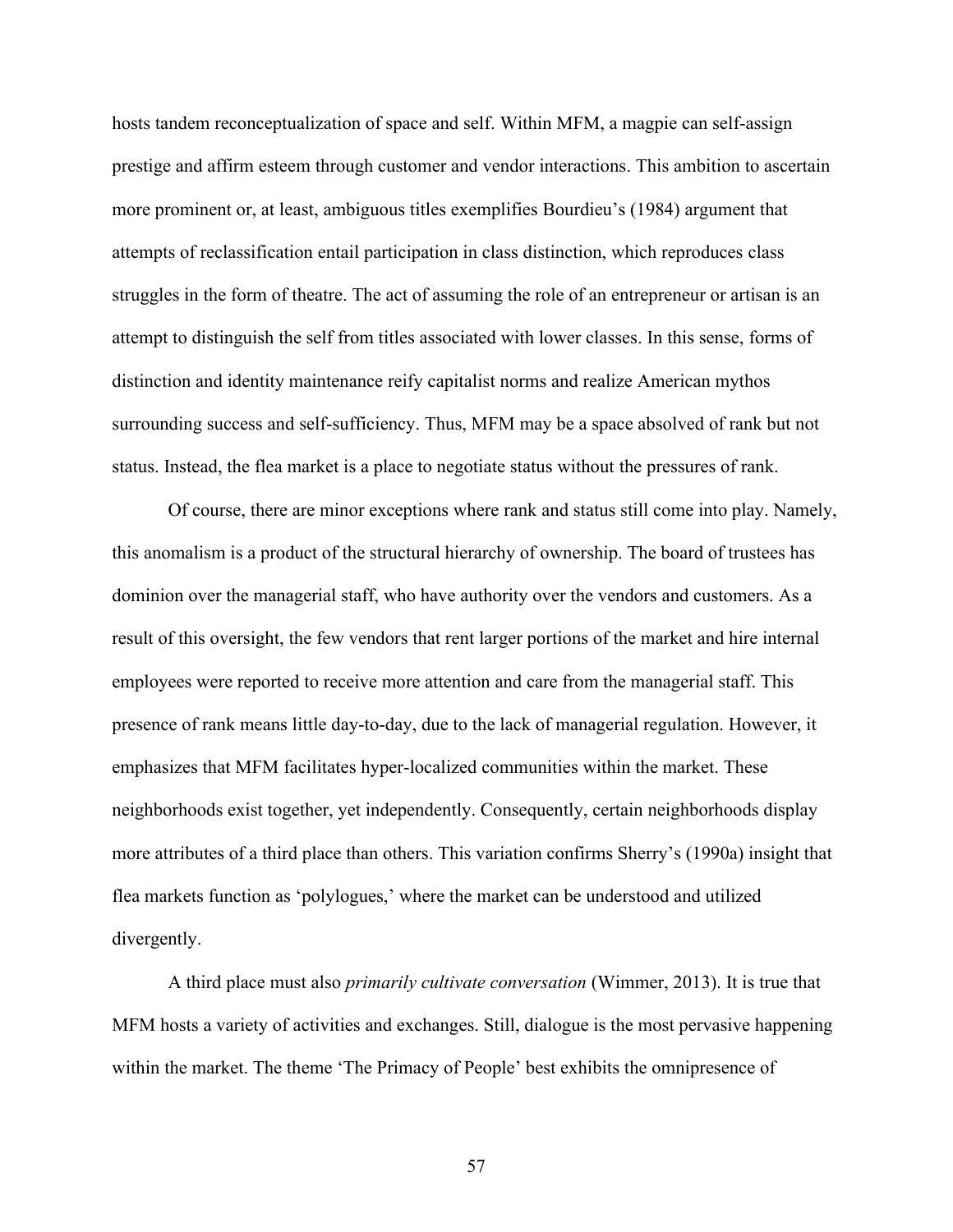conversation. Specifically, the sub-theme 'Social Utility' explains how valued even idle chitchat is within the market.

The next two features of a third place can be addressed succinctly. A third place must *be accessible* and *contain regulars that establish a mood* (Wimmer, 2013). The accessibility of MFM is illustrated in the theme 'Life After Labor,' through the fact that some vendors work there partially because of their inability to be hired elsewhere (due to disabilities). It is also telling that people without homes often frequent the building. Truly, MFM is a public space.

It is self-evident that the vendors themselves constitute *regulars that set the mood* (Wimmer, 2013). It is their gregarious nature that underpins the experience of newcomers. However, the impermanence of the vendors problematizes the endurance of the habitat's atmosphere. As vendors fully retire or otherwise fluctuate in and out of the store, the market's mood is susceptible to change. Currently, the market is composed of vendors with long histories with the market. Still, the next generation of vendors may either be short-lived or less sociable. Nonetheless, the market also relies on regular customers to fill the space and set the mood. Even still, these regular customers are established clientele of the existing vendors. Amidst ongoing threats of a single vendor renting more booths (dominating more of the space) and the inevitable retirement of revered vendors, the mood of the market may prove to be as precarious as any other cultural phenomenon. For now, MFM hosts a network of vendors that sustain a lighthearted mood.

The last qualities of Oldenburg and Brissett's (1982) third place theory, summarized by Wimmer (2013) require that *the space have a low profile, sustain a playful mood, and serve as a comforting home away from home*. The low profile of MFM has been implicitly addressed in the above section relating to rank and status. However, the sub-theme 'Site of Grace' further details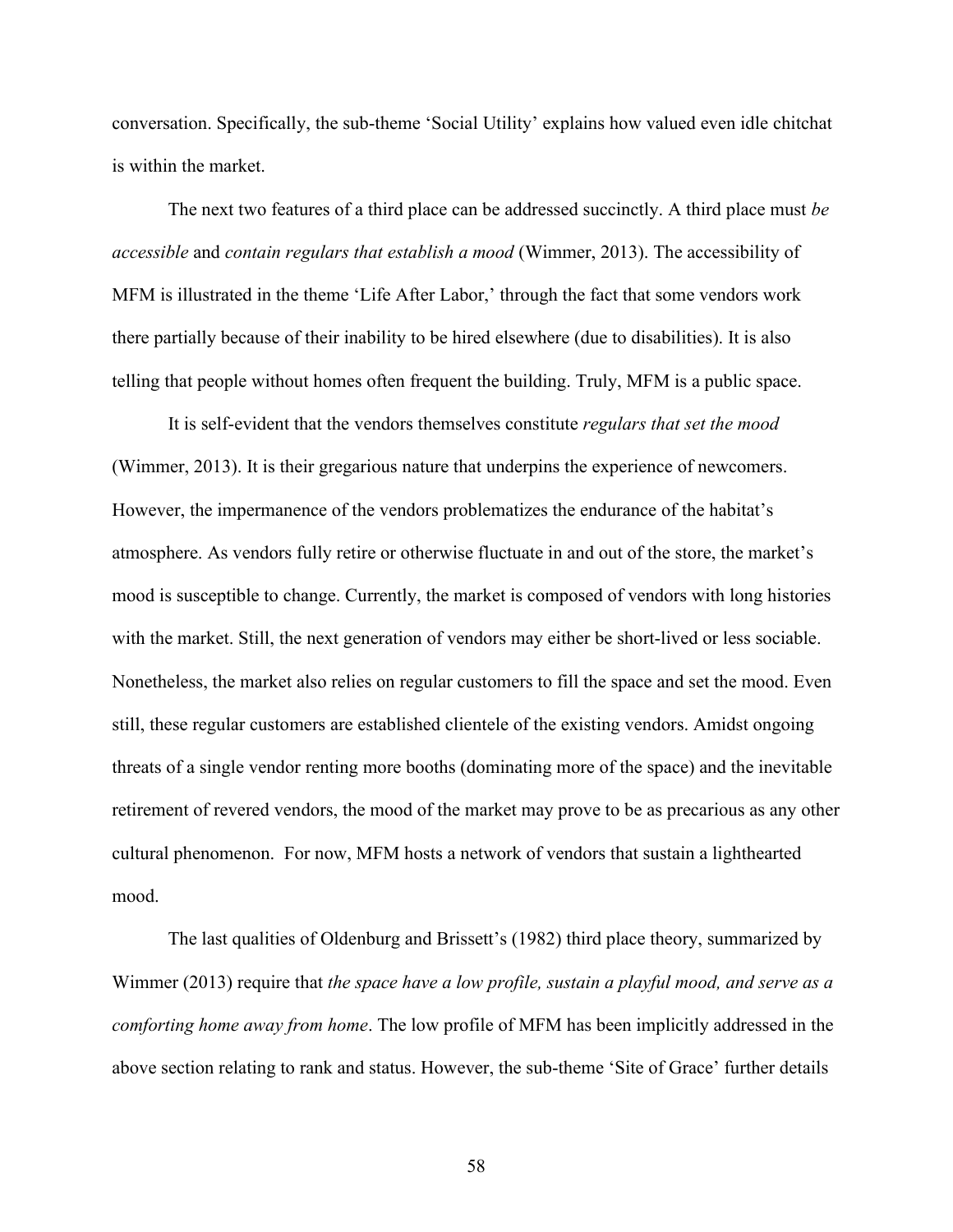the modest character of the market. Essentially, MFM is devoid of pretension and welcoming to all, regardless of class or affiliation. Otherwise socially taboo behaviors are endorsed within the market. Further, the market is distinctly middle class, in terms of the income of the vendors and the types of items sold. Compared to antique stores, there is no social reward for financial ability or cultural sophistication. Most items peddled are relatively affordable and representative of lower classes. By this, I mean most products are items of mass production that some might refer to as kitsch or low-art. Additionally, any gap in knowledge relating to the items is viewed by the vendors as an opportunity to share cherished insights they might have with said items.

It is apparent in the above discussion on 'regulars' that the vendors and customers set not only a mood *but a playful mood* (Wimmer, 2013). Acts of teasing and energetic banter fill the auditory hum of the market. Indeed, it is this playful mood that allows vendors to reconceptualize themselves and partake in 'Identity Maintenance.' The ritual of reinvention is equally dependent on the market sufficing a *home away from home* (Wimmer, 2013). The familiarity provided by MFM grants vendors the comfort necessary to participate in free expression and thus live in accordance with their preferred self-image. Again, the sub-themes 'Social Utility' and 'Site of Grace' illuminate how participants conceptualize the space as a community gathering that facilitates a unique sense of attachment and belonging.

Considered altogether, it is apparent that most vendors conceptualize the space as a third place, to some degree or another. Yet, it is reductive to designate the space as a purely social arena. MFM is at once a third place, a performative venue of identity maintenance, a wavering storage unit, a museum of the past, a site of grace for hoarders, and a carnival. It is accurate to call the space festive or carnivalesque, considering the inversions of the symbolic order (rank/class), the embracement of the taboo (specifically hoarding), the commitment to free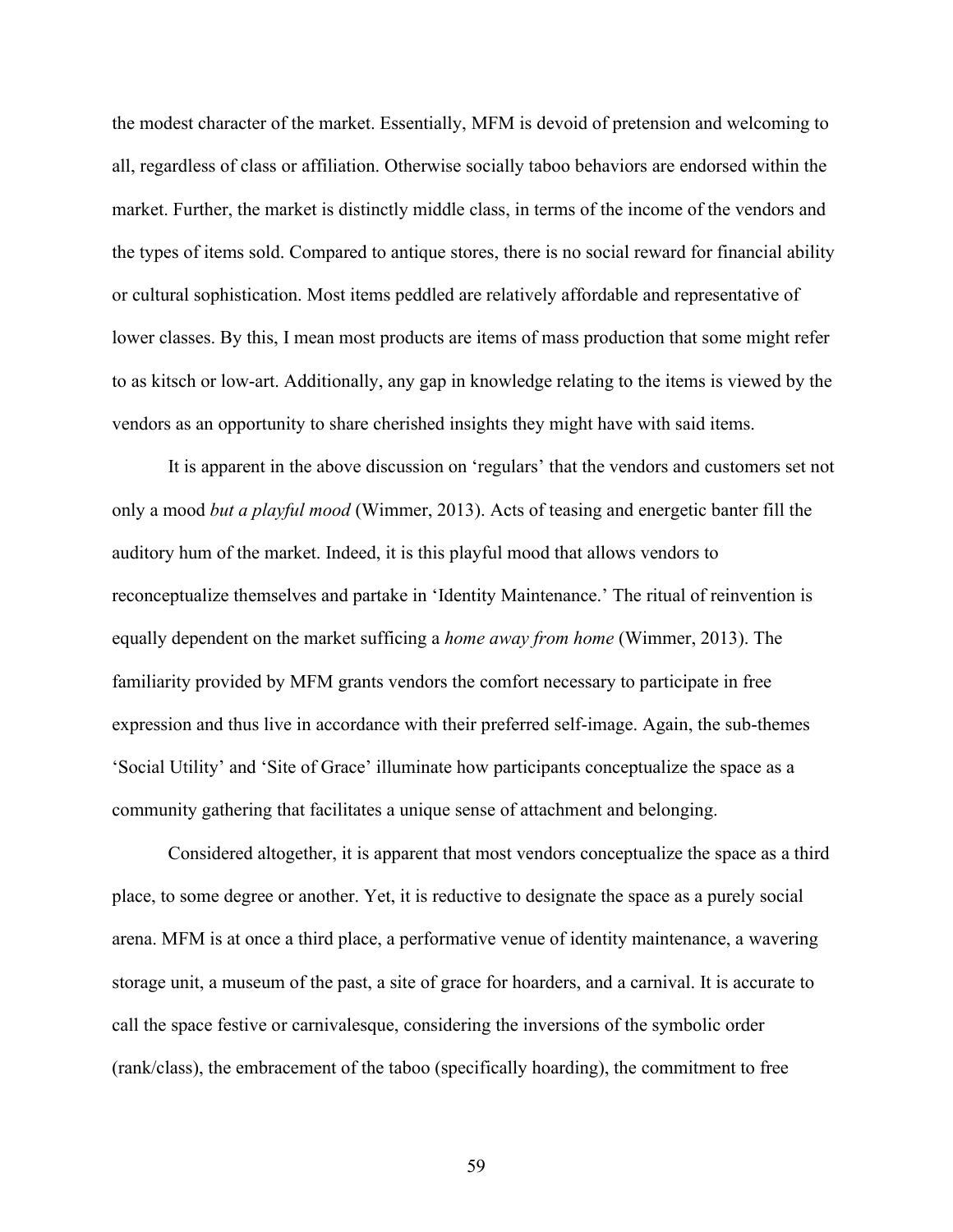expression, and the dissolution of distinctions between high and low culture (Bakhtin, 1984a). MFM is truly an ambivalent space. Yet, this liminality indicates the temperamental quality of third places.

However, MFM also demonstrates that third places and unique social realms of trade are susceptible to the proliferation of capital. As foreshadowed above, the healthy existence of a third place is only as permanent as the people that compose it. This notion challenges Within the current status quo, a space's existence is contingent upon its ability to produce a profit. Even if vendors do not care to make substantial profits, they still have to pay rent. At any point, the board of trustees that determine the market could decide to run MFM based on consignment. This decision would remove the vendors and leave items to be sold by managers alone. A profitdriven equation could potentially render the market devoid of the social dimension that entails the prosocial phenomena I have described. The only foreseeable solution to this looming threat is the construction of a flea market (or other third place) organized through mutual ownership. In this ideal scenario, the vendors would be granted more autonomy and a greater sense of collaboration. Still, considering the economic position of the vendors, this solution seems unlikely, without help, for this group of individuals.

#### **Relationship Between Conceptualizations of Space and Merchandise (RQ2)**

The flea market's ability to be conceptualized as a third place is entirely dependent on the items vendors choose to sell. For this reason, this study sought to analyze the relationship between conceptions of the market as a space and the merchandise sold within. The theme 'Personal Investment in Merchandise' illustrates how vendors attentively select and curate the items they sell. For those that host a booth for reasons excluding profit motives, the act of buying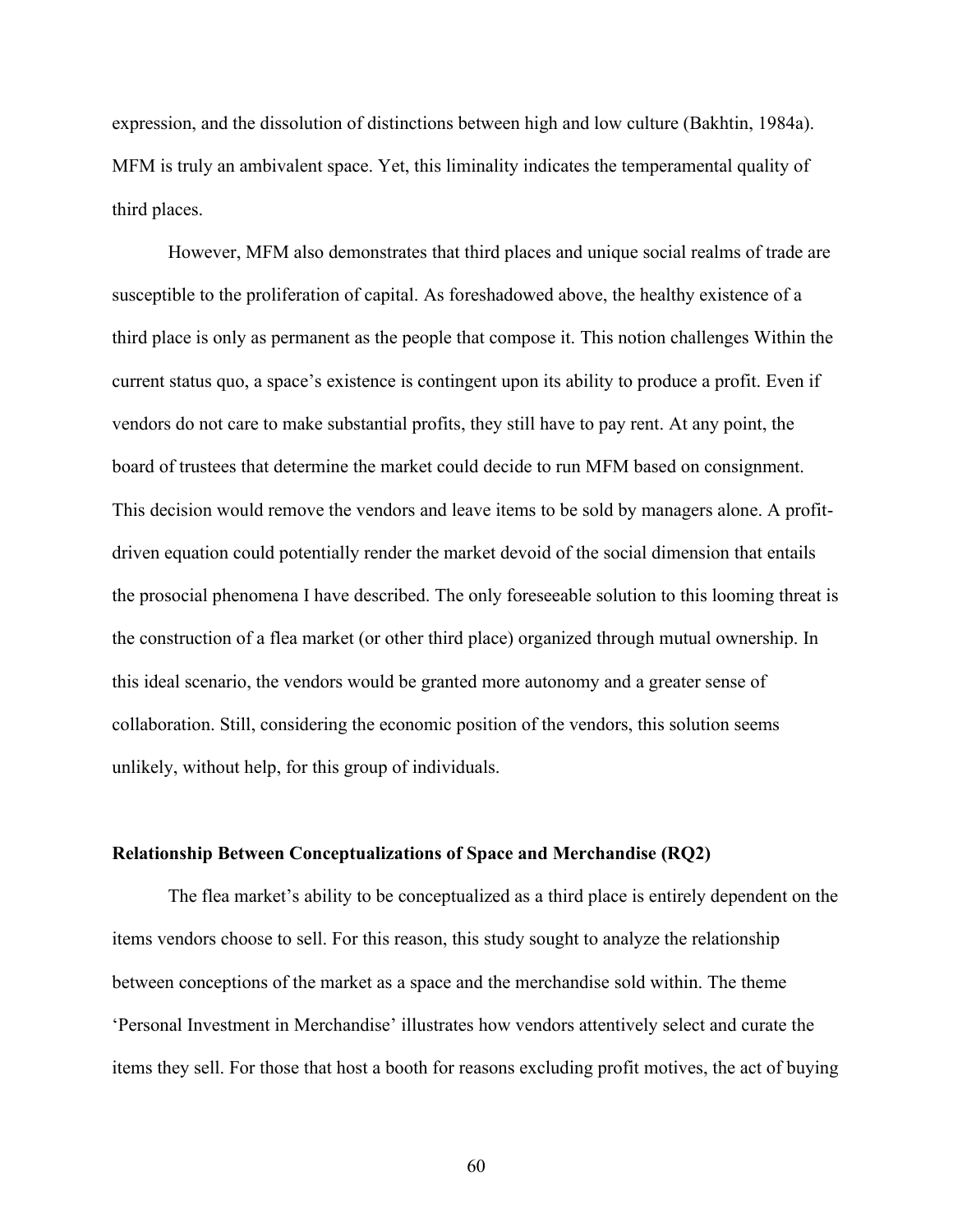and reselling is more important than the cash they reap. Indeed, I have provided examples that many vendors participate in the market to produce a flow of items that feed into their personal, albeit sometimes temporary, collection. Other vendors, who do not have a particular interest in a collection, buy for specific clientele. Beyond this, vendors enjoy encountering products with tangible connections to history. For these reasons, the products themselves are means-to-an-end that are likely to spur conversation.

The sub-theme 'Micro Markets' reveals that item-selection is often predated by relationships with customers. This method of curation is evidence that communal friendships are valued over mere profits. These instances rely on prior conversations with customers and challenge the typical dissemination of goods by introducing a dialogue that determines the selection of items. This method of selection is called 'role shopping' by consumer researchers, Arnold and Reynolds (2003). Role shopping describes a form of hedonic shopping motivation that derives pleasure from shopping for others, either out of duty, pleasure, or affection (Arnold & Reynolds, 2003). According to Arnold and Reynolds (2003), role shopping is an act of pleasure because acting out social responsibilities contributes to an "ego enhancement to their self-concepts" (p. 81). This approach is universal to all vendors, including the few that are primarily interested in profits. Here, the method supersedes motives, producing a prosocial outcome regardless of the intention. In these cases, specific items are requested by customers and thus fulfilled by vendors, who do so to make a buck. However, this norm still relies on a dialogue between consumer and producer. This research progresses Arnold and Reynolds' (2003) description by connecting this hedonistic consumption motive to flea market vendors (rather than any consumer) and the impact these motives have on the items they select.

A minority of vendors conceptualized the space as a business and described their item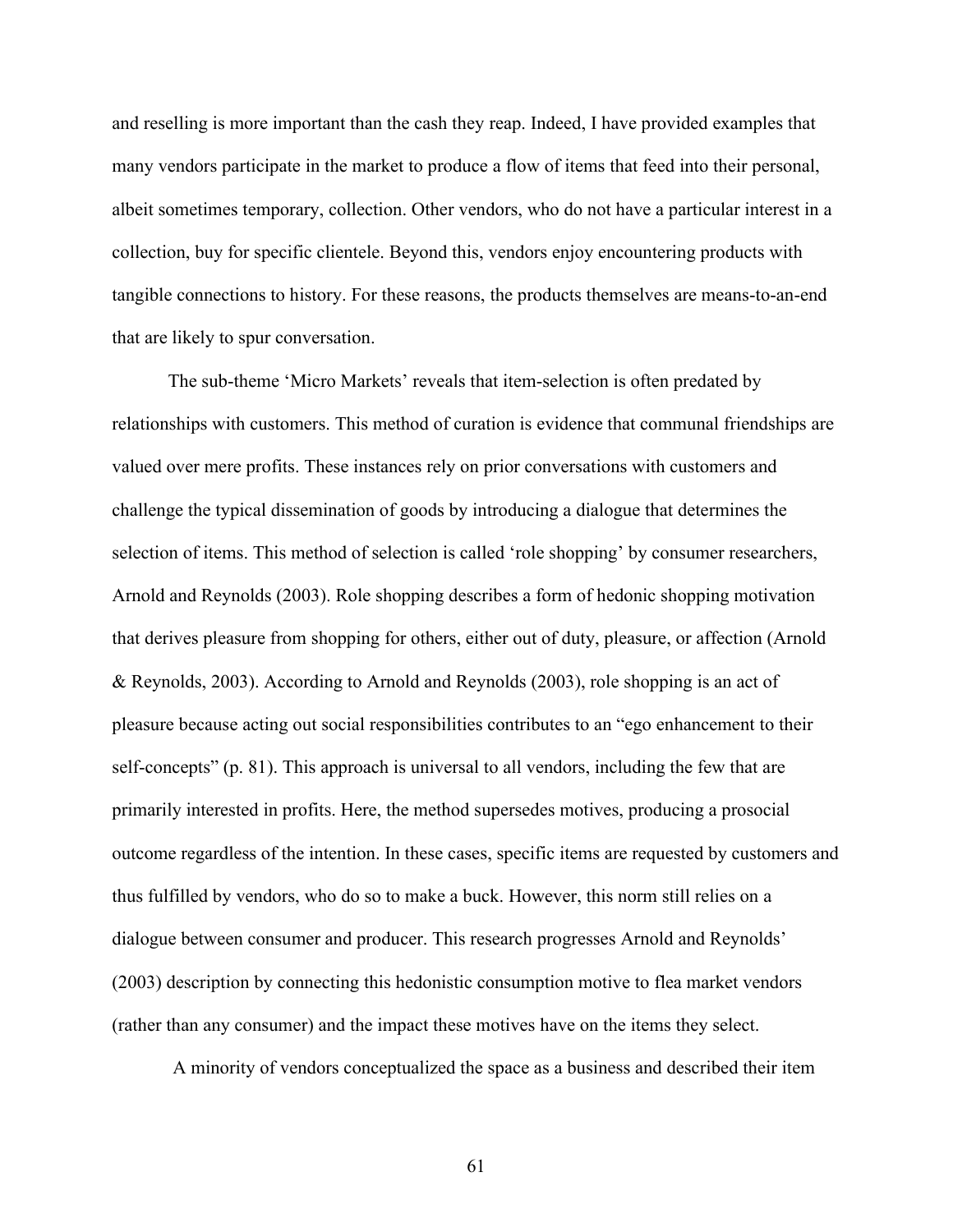curation practices in a manner that confirms this self-report. It is no coincidence that the products they hosted stood out from the rest. These vendors reported no sentimental connection to the items in their booth. To them, they were mere opportunities for profit. This meant they bought items wholesale, often by the truckload. LaLone et al. (1993) described wholesalers as a distinct category of vendors. LaLone et al. (1993) noted a tension between other types of vendors and wholesalers, possibly as a "result of wholesalers' different motives and orientations, which are more profit-oriented and less socially motivated" (p. 4). Although the tension noted here was not apparent at MFM, the results show that wholesalers conceptualize the space and the items they sell differently than the majority of vendors.

Wholesalers are more likely to sell prepackaged (or repackaged) food, over-the-counter pharmaceuticals, and fast fashion (cheaply produced clothing). These vendors were also more likely to play into fads. For example, they sold more political paraphernalia relating to elections. In sum, vendors with profit motives cared less about upholding a niche, connecting with the past through items, or sharing personal knowledge about their products.

Contrastingly, those with non-profit motives cherished the ability to develop a niche, shown through the sub-theme, 'Wheelhouse.' It was common for these vendors to have intimate knowledge of the items in their booths and to show enthusiasm for sharing that familiarity. Crafters and artists develop a similar reputation. Both forms of participants used their specific interests to curate booths that appealed to them and sparked conversations with customers. Their booths resembled a natural extension of their homes, considering they collected the items out of fascination. Further, this commitment to their specialty allowed vendors to project the self-image of expert collector. Their process of selection is not beholden to the whims of market trends: rather, their curation reinforces their preexisting interests and acts as a mechanism of identity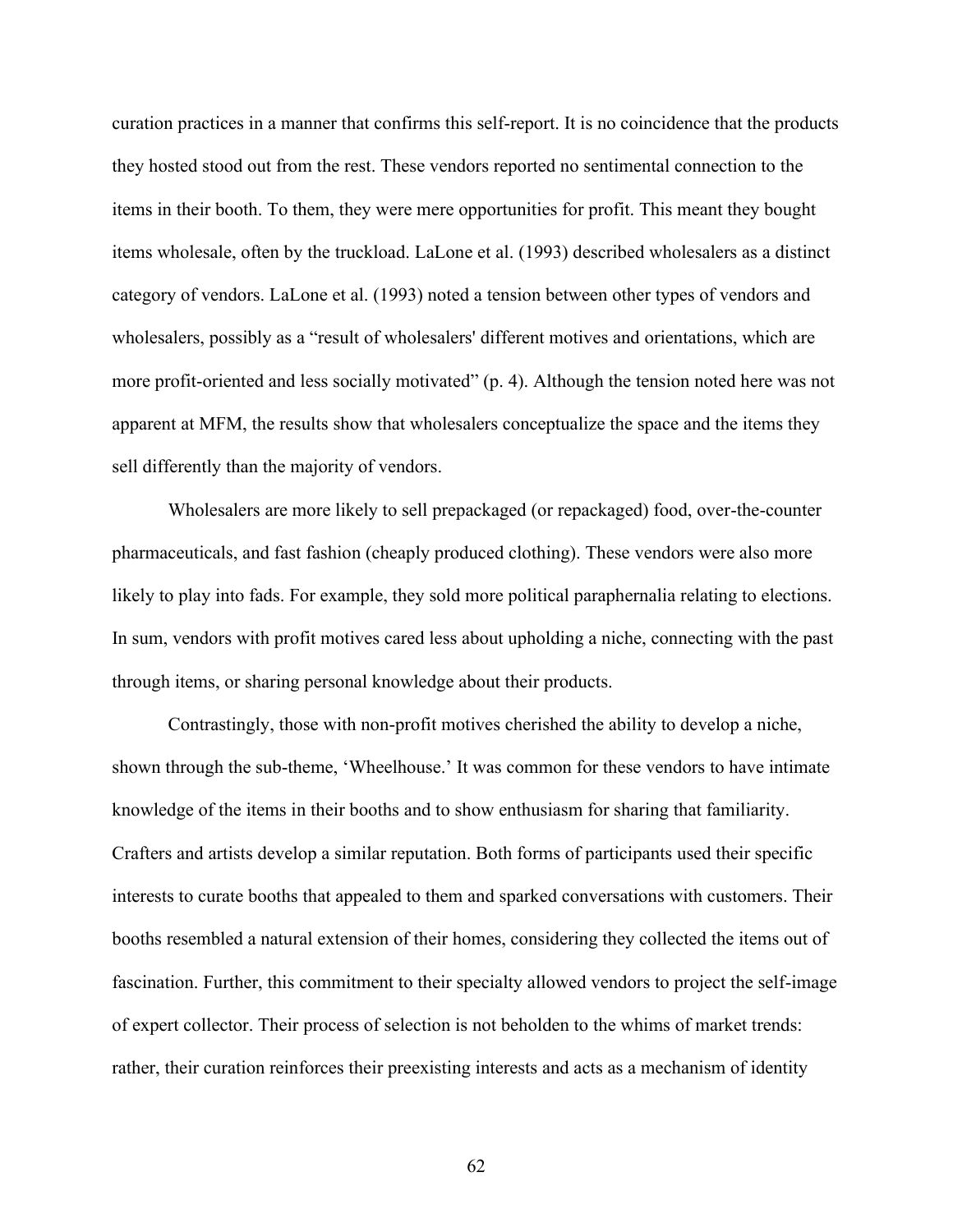negotiation.

Additionally, vendors that conceptualized the space as something that transcends the confines of a business understood the market as a museum of sorts. As I detailed in the subtheme 'Real People Past,' these participants treated the mass-produced items that flood the market as more than discarded products. Instead, they are regarded as forgotten relics from the past. Belk (1988) explored how individuals project their self-image onto possessions, then use said items to negotiate value and construct personal narratives. Specifically, Belk (1988) identified how possessions convey a "sense of past" (p. 148). According to Belk (1988) possessions are often used as means to evoke memories, symbolize (often deceased) others, or articulate a nostalgia for some idealized or romanticized past. Similarly, Wong et al. (2012), building from Belk's (1988) concept of the extended self, discuss how personal possessions act as anchors that help ground stable identity narratives.

Belk (1988) also noted individuals have a clear preference to extend their selves and negotiate pastness onto legitimate antiques or hand-crafted items. However, the research here demonstrates that participants are equally eager to incorporate, and thus extend their selves onto, items of mass production. Vendors at MFM are attracted to items (of any kind or economic value) that remind them of their own histories. Likewise, they use these items as storytelling devices to recount their connections to the past. In this sense, the products become opportunities to negotiate personal ideations, narratives, and mythologies. Further, the goods act as excuses to share their sentimental attachments with a hearkening community.

In sum, vendors' curation practices follow their conceptualization of the space. In cases driven by a primacy of profits, the selection of goods is decided based on their success in sales. In all other cases, item selection is driven by familial relationships with customers, personal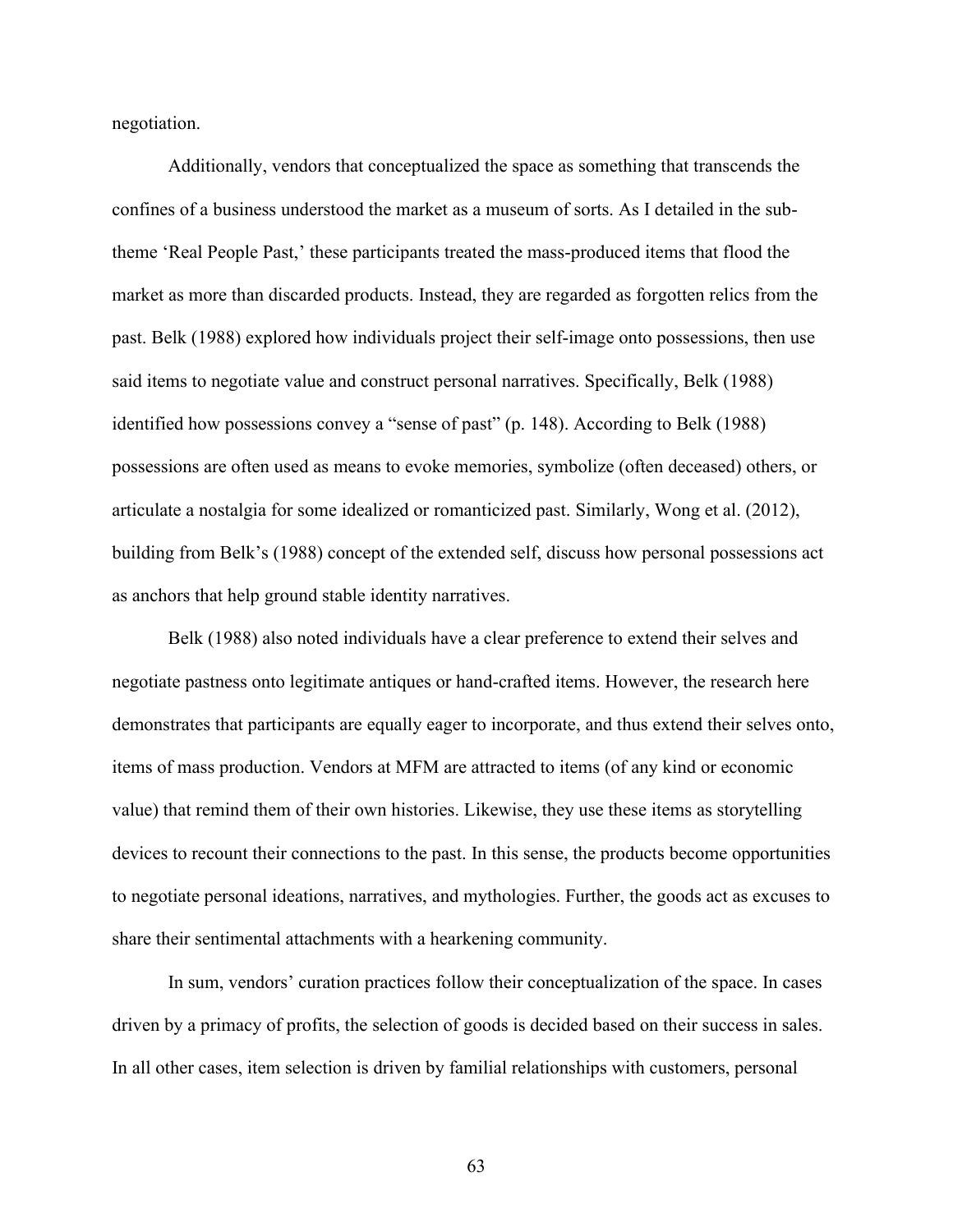fascinations, or sentimental understandings of the products. Each motive reveals how the participant perceives the space and its function. Further, every non-profit motive introduces a sense of collaboration in consumption. In this light, every product becomes an opportunity for sharing.

# **Implications**

This study first illustrates that an economic presence does not exclude a space from being conceptualized and enacted upon as a third place. Further, the flea market, through vendors' attention to 'Micro Markets' and intimate relationships, serves as a model for fulfilling forms of economic exchange. MFM successfully manifests a bridge that reconnects consumers with producers, even after the initial production cycle. This return to small-scale economic production reintroduces the "interpersonal involvement" Oldenburg and Brissett (1982, p. 275) sought in third places. In short, MFM displays how the social can be inserted into modes of commerce, as Sherry (1990a, 1990b) suspected.

This work, through a focus on communicative phenomenon, naturally extends the preexisting consumer research on flea markets. Scholars like Sherry (1990a, 1990b), Maisel (1974), Petrescu and Bhatli (2013), and LaLone et al. (1992) identified that flea markets host a social realm or fulfill a social need. Instead, his study identifies specific social functions and investigates *how* social fulfillment is derived from the experiences within the market. This research investigates heterogeneous motives for participation and connects these motives to the phenomena of hoarding and identity maintenance. Likewise, this research connects these social benefits to a demographic of retirees that lack space to exist as social subjects.

Moreover, MFM indicates a method for individuals to cope with the dilemma of mass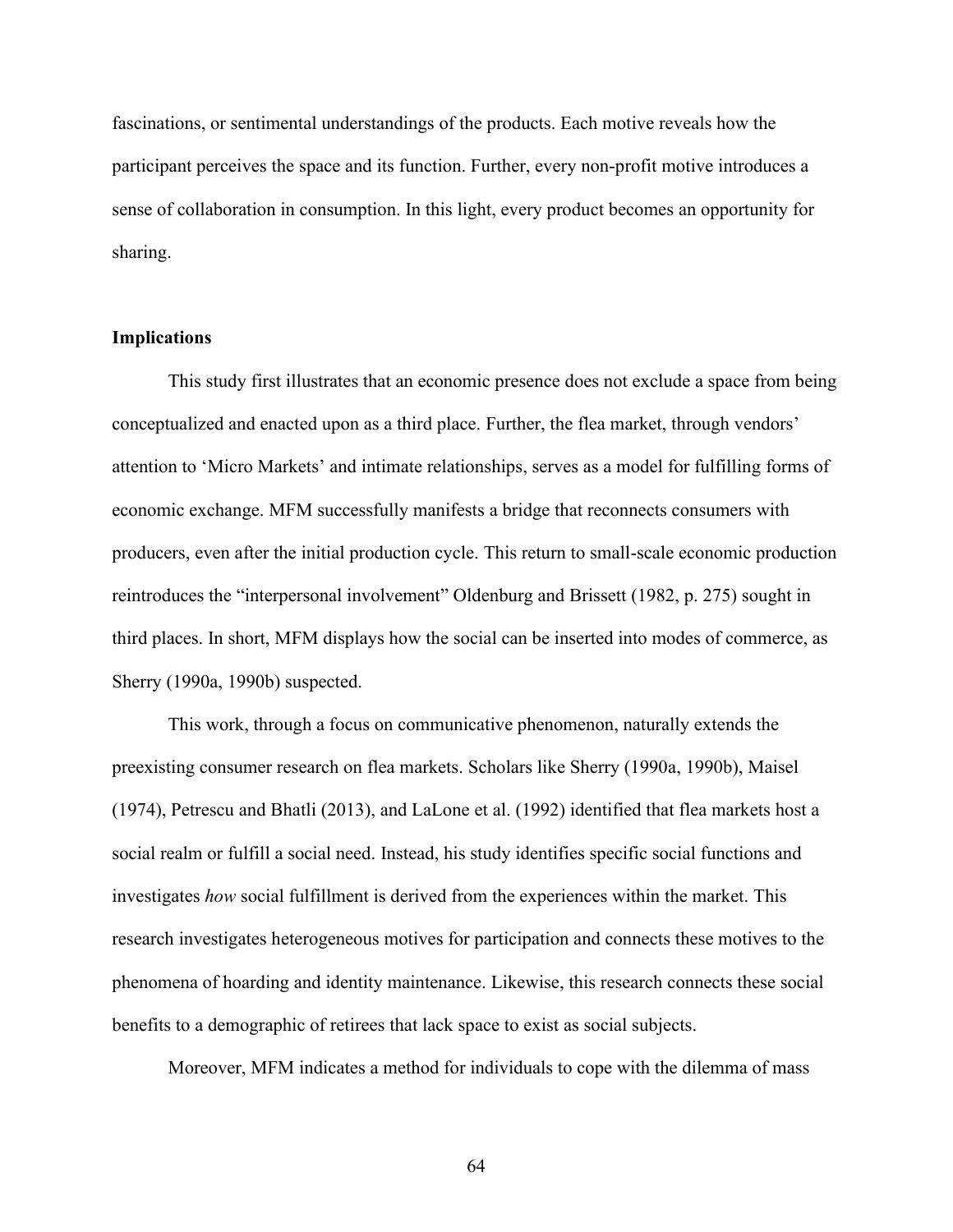production and consequent obsessions with collecting. This function is absent from any available literature on flea markets, including the works of Sherry (1990a, 1990b), Maisel (1974), and LaLone et al. (1993). Most importantly his research identified the flea market as a significant locus for identity negotiation. As a result, this study has also further emphasized the need for third places, as they are likely to be most palatable for free expression and subsequent identity maintenance.

### **Future Directions**

The findings of this study have shown that certain flea markets might be conceptualized as third places. Future research might investigate other sites that could be conceptualized as third places, despite their economic functions. Likewise, researchers might consider how spaces could avoid this tension through mutual ownership. Other researchers might consider the work of Eisenstein (2021) and how flea markets might revitalize ancient gift economies. Additionally, researchers might benefit from studying flea markets as experiential landscapes, from a purely rhetorical standpoint, as Dickinson et al. (2006) have analyzed other public spaces. Aside from investigating tensions between the economic and the social, there is a need for more research into the pathology of collecting and hoarding from a communication perspective. Likewise, other 'Sites of Grace' for hoarders could be discovered and studied. Finally, future flea market research could investigate the process of 'Identity Maintenance' and rituals of "self-verification" (Swann, 2005, p. 1) more directly now that it has been identified.

# **Limitations**

This study investigated a particular midwestern flea market. Although these findings are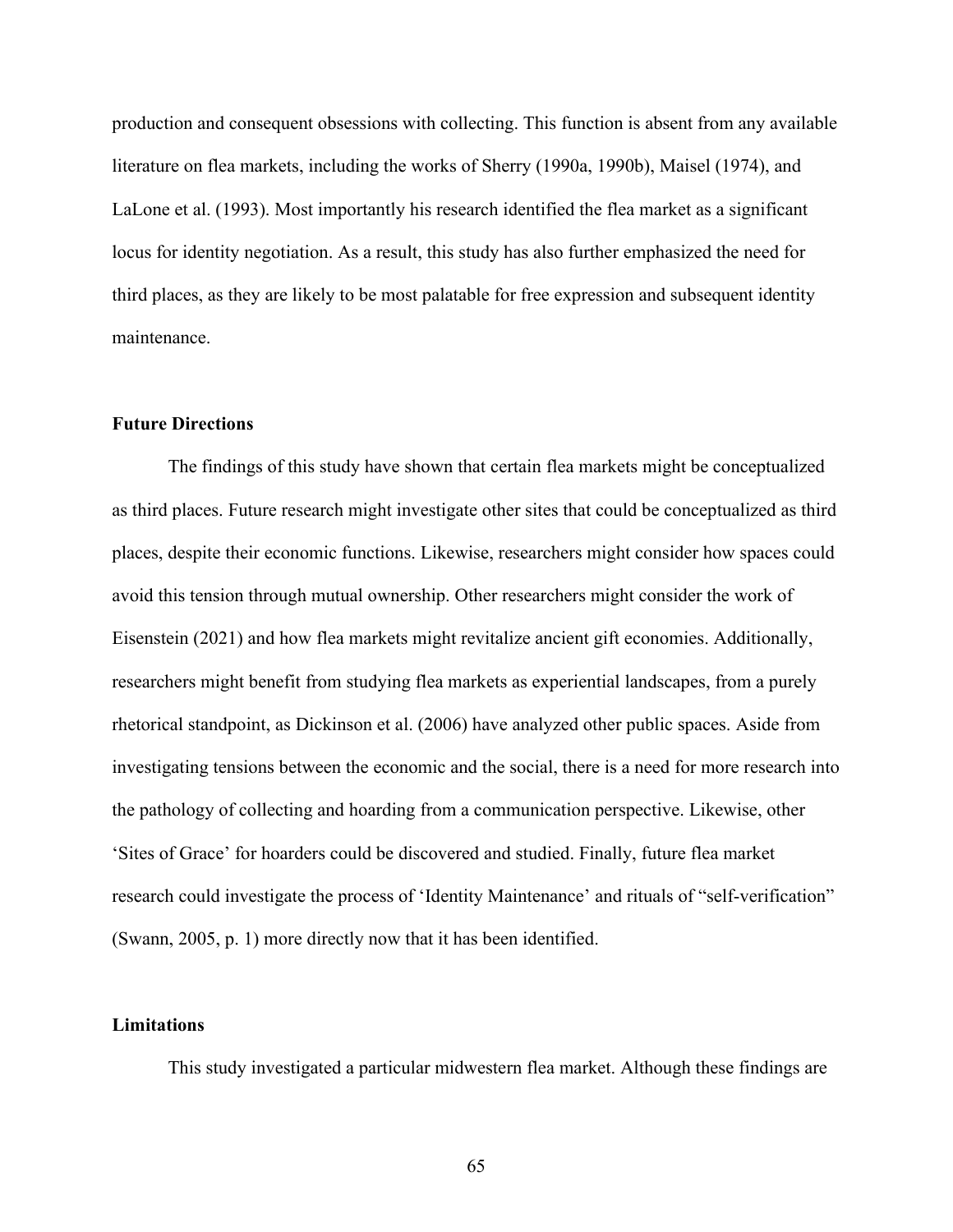not intended to be generalizable, the results were confined to the happenings within this specific market. A greater analysis of other midwestern flea markets could confirm or extend the analysis posited here. Further, the Midwest population has a reputation for being gregarious and middle class. Respectively, flea markets in other areas might have a different level of social interaction and kinds of products. Finally, although I interviewed a large sample of the vendors (and observed every vendor), it is possible that more naturally collaborative vendors participated in this study. This likelihood may have limited the ability to understand vendors with a profit motive.

# **Conclusion**

Throughout this thesis, I sought to understand how vendors at a midwestern flea market conceptualize the market as a space. Additionally, I explored the relationship between conceptions of the space and the products within particular booths. After conducting ethnographic observations, followed by semi-structured interviews, I analyzed the collected data and condensed that into five themes: 'Life After Labor,' 'The Primacy of People,' 'Personal Investment in Merchandise,' 'Hoarding,' and 'Identity Maintenance.' Each of these themes contributes to an understanding of how vendors conceptualize the space and its corresponding function. Therein, the non-profit motives that drive vendors to participate in the market proved to be unexpectedly multifaceted.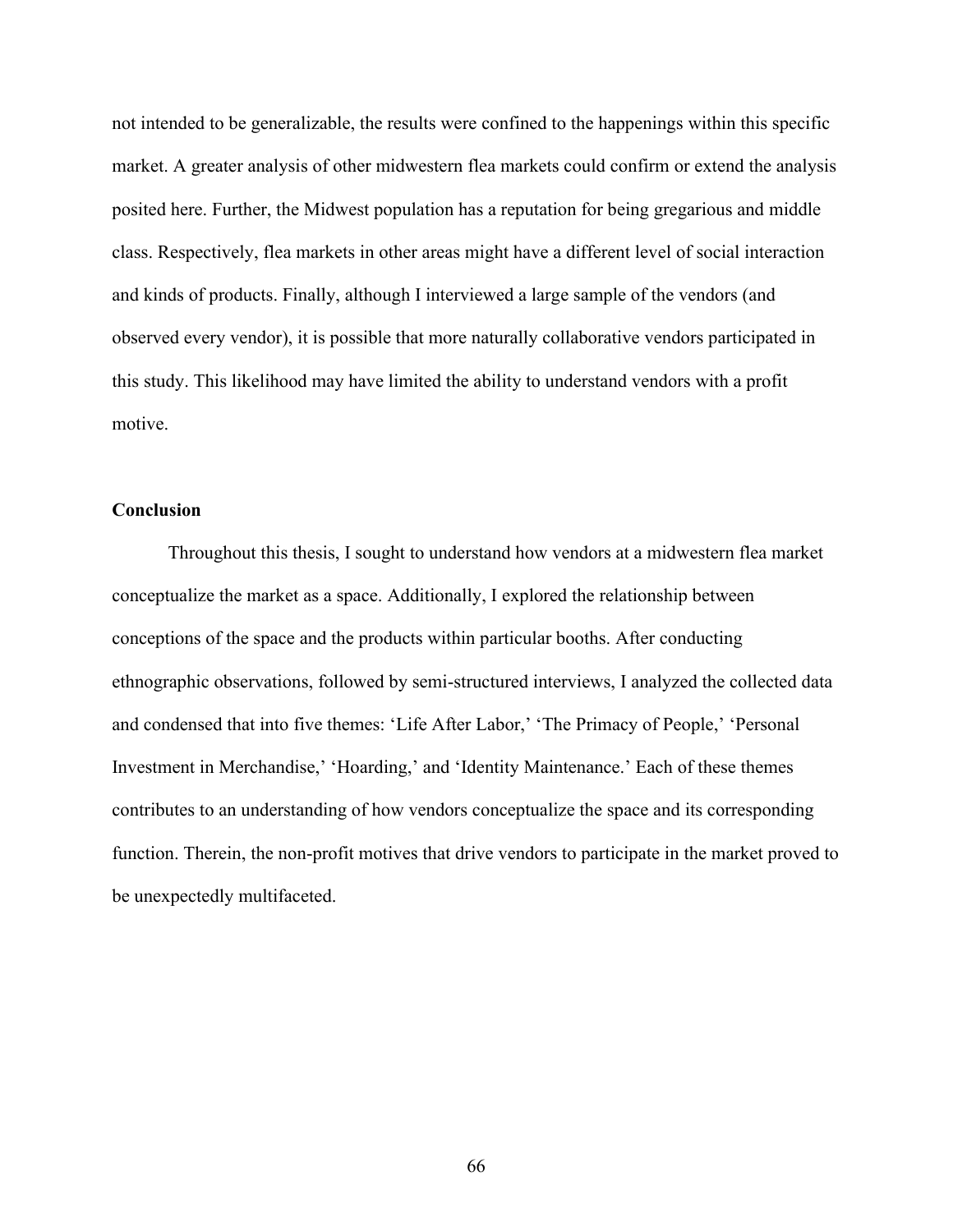#### **REFERENCES**

- Arnold, M. J., & Reynolds, K. E. (2003). Hedonic shopping motivations. *Journal of Retailing*, *79*(2), 77–95. https://doi:10.1016/s0022-4359(03)00007-1
- Arnould, E., & Thompson, C. (2005). Consumer culture theory (CCT): Twenty years of research. *Journal of Consumer Research*, *31*(4), 868–882. https://doi.org/10.1086/426626
- Bakhtin, M. (1984a). *Problems of Dostoevsky's poetics* (C. Emerson, Trans.; Theory and History of Literature ed., Vol. 8). University of Minnesota Press. https://doi.org/10.5749/j.ctt22727z1
- Bakhtin, M. (1984b). *Rabelais and his world* (First Midland Book ed.). Indiana University Press.
- Bakhtin, M. (2008). Carnival and carnivalesque. In J. Storey (Ed.), *Cultural Theory and Popular Culture: A Reader* (4th ed., pp. 9–10). Routledge.
- Belk, R. W. (1988). Possessions and the extended self. *Journal of Consumer Research, 15*(2), 139–168. https://doi.org/10.1086/209154
- Bourdieu, P. (1984). *Distinction: A social critique of the judgement of taste* (R. Nice, Trans.). London: Routledge & Kegan Paul.
- Braun, V., & Clarke, V. (2006). Using thematic analysis in psychology. *Qualitative Research in Psychology, 3*(2), 77-101. doi:10.1191/1478088706qp063oa
- Charmaz, K. (2006). *Constructing grounded theory: A practical guide through qualitative analysis*. London: Sage Publications. http://www.sxf.uevora.pt/wpcontent/uploads/2013/03/Charmaz\_2006.pdf
- Dickinson, G., Ott, B. L., & Aoki, E. (2006). Spaces of remembering and forgetting: The reverent eye/I at the plains Indian museum*. Communication and Critical/Cultural Studies, 3*(1), 27–47. https://doi.org/10.1080/14791420500505619
- Eisenstein, C. (2021). Sacred economics, revised: Money, gift & society in the age of transition (Revised ed.). North Atlantic Books.
- Kulka, T. (1996). *Kitsch and Art* (1st ed.). The Pennsylvania State University Press.
- LaLone, M. B., Godoy, E., Halsall, D., & Matthews, D. (1993). Making a buck: Social and economic adaptations in an Appalachian flea market. *Appalachian Studies Conference.*
- Lindlof, T. R., & Taylor, B. C. (2017). *Qualitative communication research methods* (4th ed.). SAGE Publications, Inc. https://bookshelf.vitalsource.com/#/books/9781506300467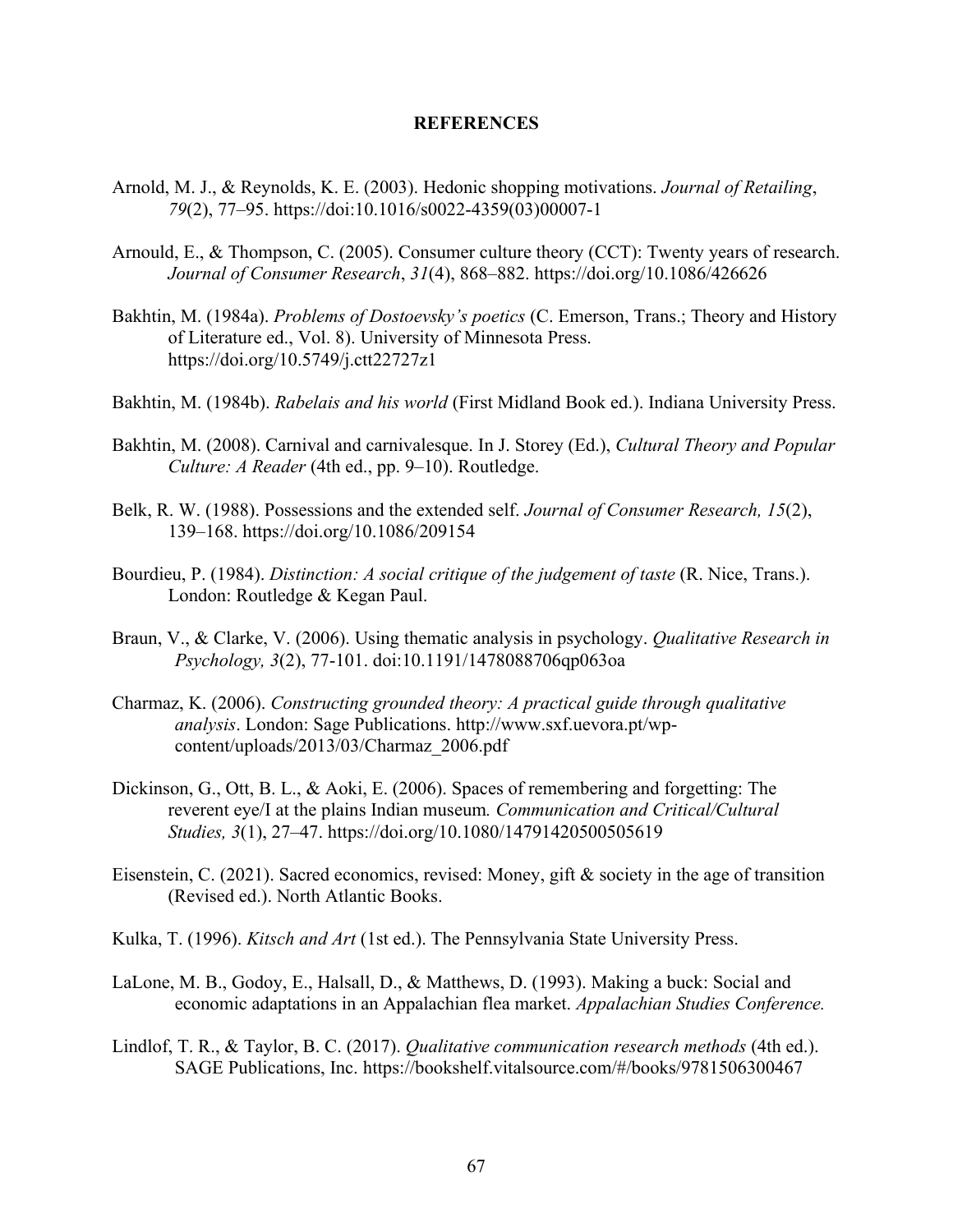- Maisel, R. (1974). The flea market as an action scene. *Urban Life and Culture*, *2*(4), 488–505. https://doi.org/10.1177/089124167400200405
- Moran, J. (2004). "History, Memory and the Everyday" *Rethinking History, 8*(1), 51-68. https://doi.org/10.1080/13642520410001649723
- Nipu, N. J. (2021, May). *Transforming a typical flea market into a more vital third place through expressions of cultural diversity* (Thesis). University of Texas at Arlington. http://hdl.handle.net/10106/29813
- Oldenburg, R., & Brissett, Dr. (1982). The third place. *Qualitative Sociology*, *5*(4), 265–284. https://doi.org/10.1007/bf00986754
- Parsons, L. (2007). Thompson's rubbish theory: Exploring the practices of value creation. *E - European Advances in Consumer Research, 8*, 390-393.
- Petrescu, M., & Bhatli, D. (2013). Consumer behavior in flea markets and marketing to the bottom of the pyramid. *Journal of Management Research*, *13*(1), 55-63.
- Shcheglova, L. V., & Shipulina, N.B. (2016). Flea markets of Volgograd: cultural and sociopsychological specificity. *Журнал Фронтирных Исследований, 3,* 78-91.
- Sherry, Jr., J. F. (1990a). A sociocultural analysis of a midwestern American flea market. *Journal of Consumer Research*, *17*(1), 13–30. https://doi.org/10.1086/208533
- Sherry, Jr., J. F. (1990b). Dealers and dealing in a periodic market: Informal retailing in ethnographic perspective*. Journal of Retailing*, *66*(2), 174+. https://link.gale.com/apps/doc/A8853954/AONE?u=anon~73c49a87&sid=googleSchola r&xid=fa6a2008
- Swann, W. B. (2005). The self and identity negotiation. *Interaction Studies, 6*(1), 69–83. https://doi.org/10.1075/is.6.1.06swa
- Swirski, P., & Vanhanen, T. E. (2017). *When highbrow meets lowbrow: Popular culture and the rise of nobrow*. Palgrave Macmillan.
- Thompson, M. (2017). *Rubbish theory: The creation and destruction of value* (Second ed.). Pluto Press.
- Tracy, S.J. and Hinrichs, M.M. (2017). Big tent criteria for qualitative quality. In *The International Encyclopedia of Communication Research Methods* (eds J. Matthes, C.S. Davis and R.F. Potter). https://doi.org/10.1002/9781118901731.iecrm0016
- Wimmer, J. (2013). "There is no place like home": The potential of commercial online gaming platforms to become third places. In T. Quandt & S. Kröger (Eds.), *Multiplayer: The social aspects of digital gaming* (1st ed., pp. 111–123). Routledge.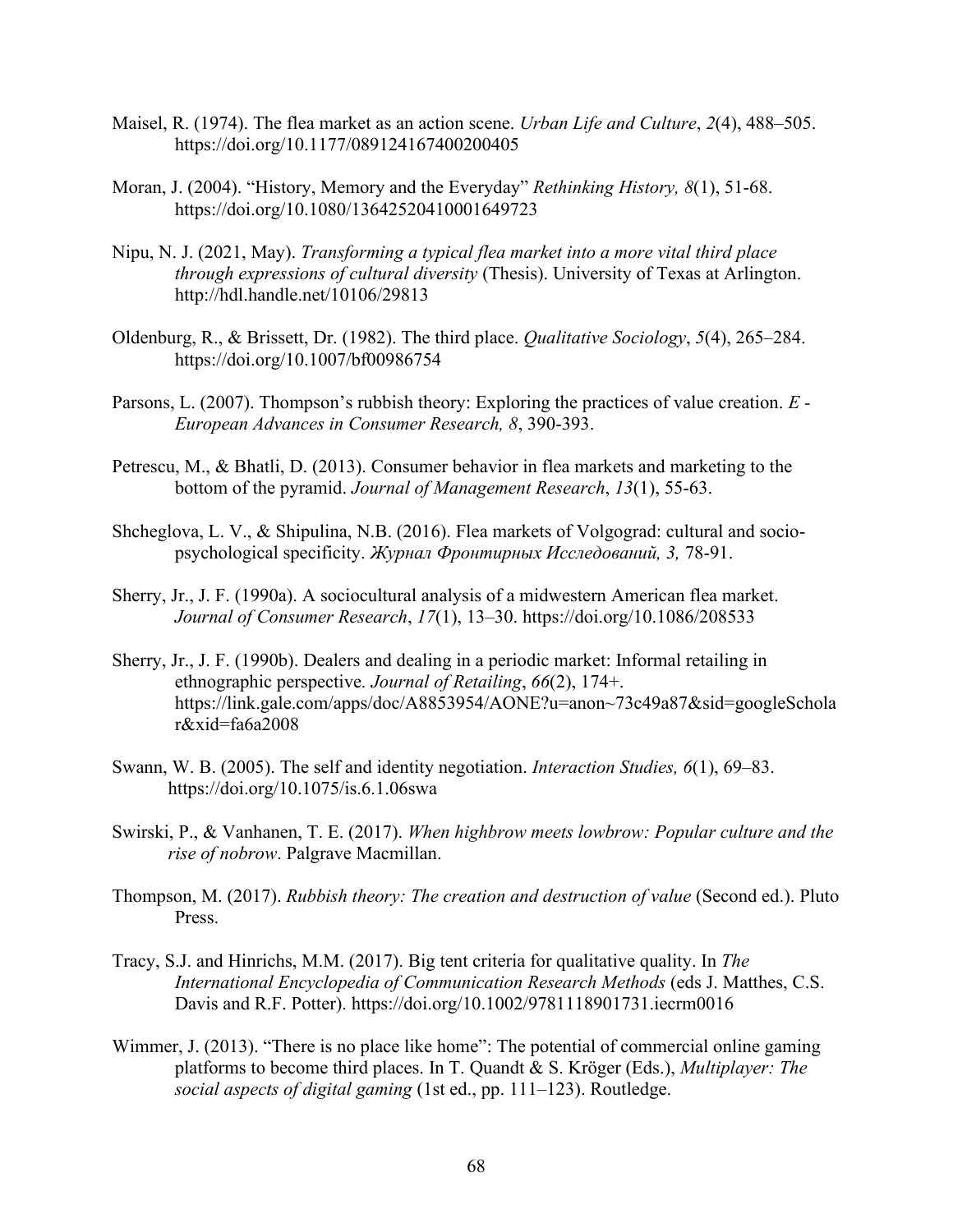https://doi.org/10.4324/9780203627488

- Wong, P., Hogg, M. K., & Vanharanta, M. (2012). Consumption narratives of extended possessions and the extended self. *Journal of Marketing Management, 28*(7–8), 936– 954. https://doi.org/10.1080/0267257x.2012.698632
- Wright, D. (2015). *Understanding cultural taste: Sensation, skill and sensibility*. Palgrave Macmillan.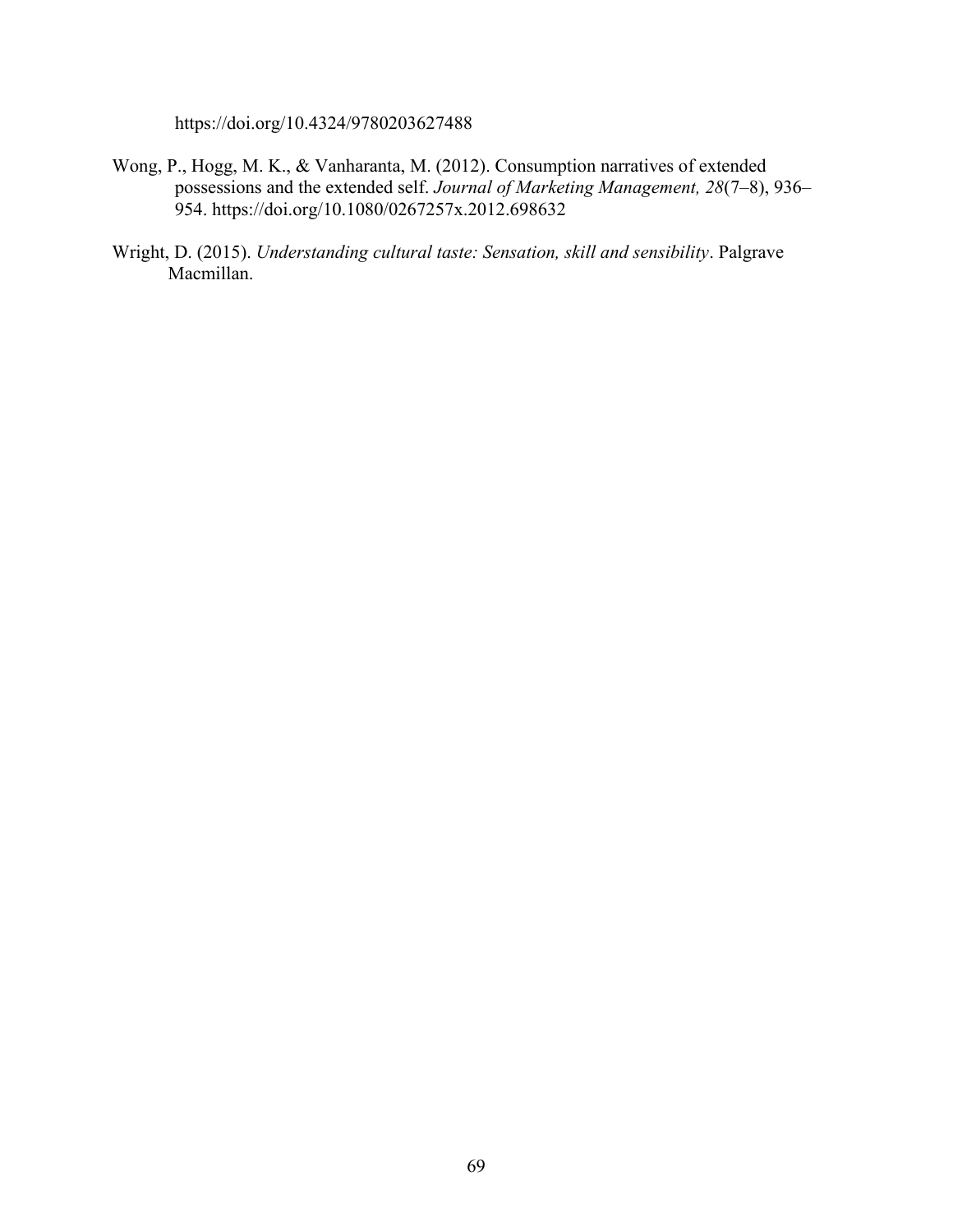# **APPENDICES**

#### **Appendix A: IRB Approval**



To: Erin Wehrman Communications

RE: Notice of IRB Approval Submission Type: Initial Study #: IRB-FY2022-378 Study Title: Conceptualizations of a Flea Market Space Decision: Approved

Approval Date: January 13, 2022

This submission has been approved by the Missouri State University Institutional Review Board (IRB). You are required to obtain IRB approval for any changes to any aspect of this study before they can be implemented. Should any adverse event or unanticipated problem involving risks to subjects or others occur it must be reported immediately to the IRB.

This study was reviewed in accordance with federal regulations governing human subjects research, including those found at 45 CFR 46 (Common Rule), 45 CFR 164 (HIPAA), 21 CFR 50 & 56 (FDA), and 40 CFR 26 (EPA), where applicable.

Researchers Associated with this Project: PI: Erin Wehrman Co-PI: Primary Contact: Tyler Curran Other Investigators: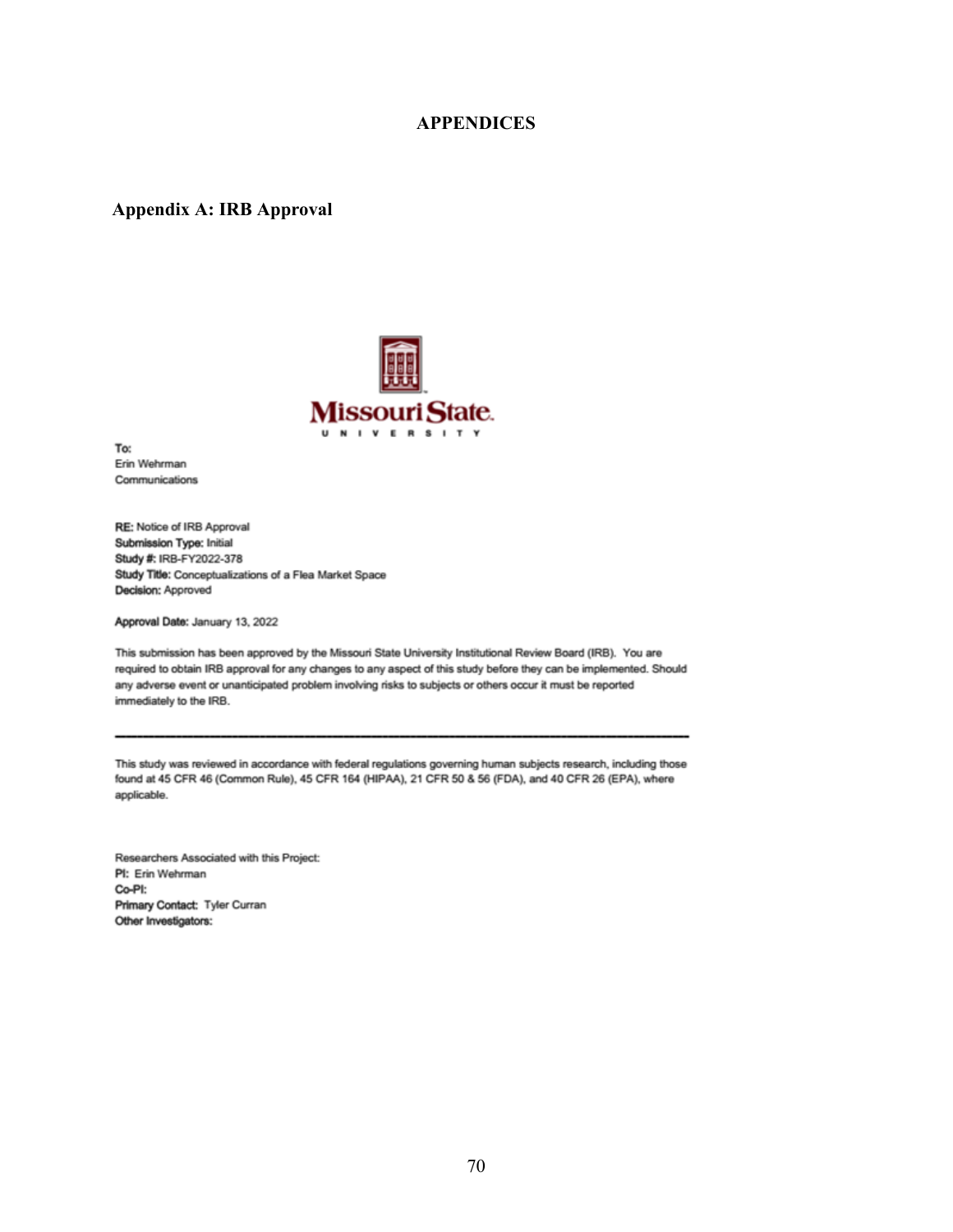# **Appendix B: Demographics Questionnaire**

| $1. \text{Age:}\n$                           |                                       |
|----------------------------------------------|---------------------------------------|
| 2. Ethnicity:                                |                                       |
| 3. Gender:                                   |                                       |
|                                              |                                       |
| 5. Occupation:                               |                                       |
| 6. How long have you lived in the<br>area?   | and the control of the control of the |
| 7. How long have you operated a booth at the |                                       |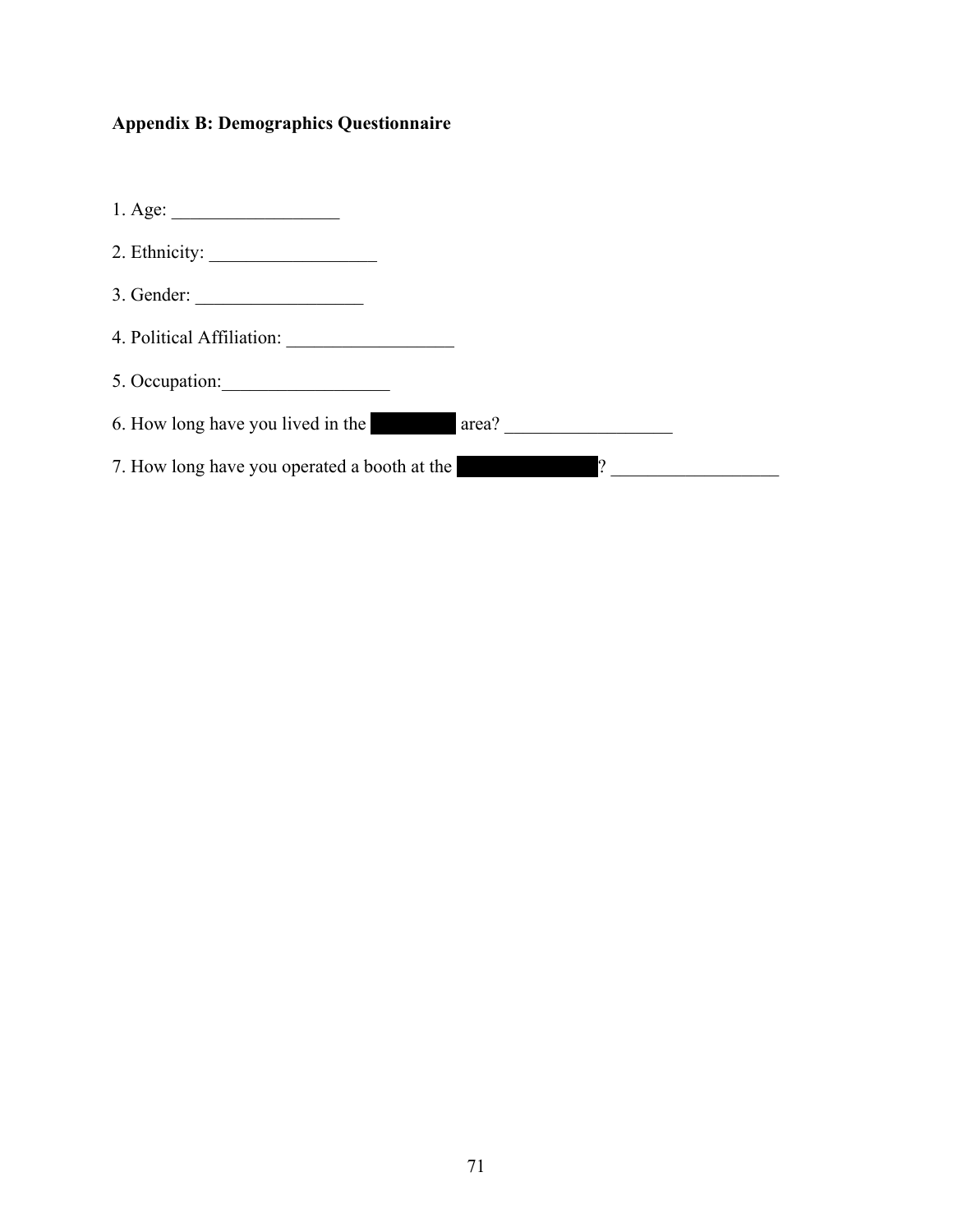## **Appendix C: Interview Protocol**

Hello, thank you for participating! We really appreciate you taking time out of your day to contribute to our research. Here is a quick overview of how this will go. First, I will ask you to describe your history at this particular flea market. Then, I am going to ask more specific questions about your interests and practices as a vendor. Of course, if you feel uncomfortable answering any question, you may skip it. Do you have any questions at this time? Are you ready to begin?

# **Interview Questions**

### **History/Background:**

- 1. How long have you had a booth here?
- 2. Why did you decide to open a booth?
- 3. What do you do throughout the week (while the market isn't open)?
- 4. Please describe a typical day for you at MFM.

# **Purpose/Fulfillment:**

- 5. Why do you devote the time and energy to running your booth? What keeps you going?
- 6. What do you enjoy most about being a vendor?
- 7. What do you dislike about running a booth?

#### **Product Relation:**

- 8. Where do you find your products?
- 9. How familiar are you with the objects in this booth (currently)?
- 10. How do you price your items?
- 11. Do you feel you price your items fairly? Why or why not?